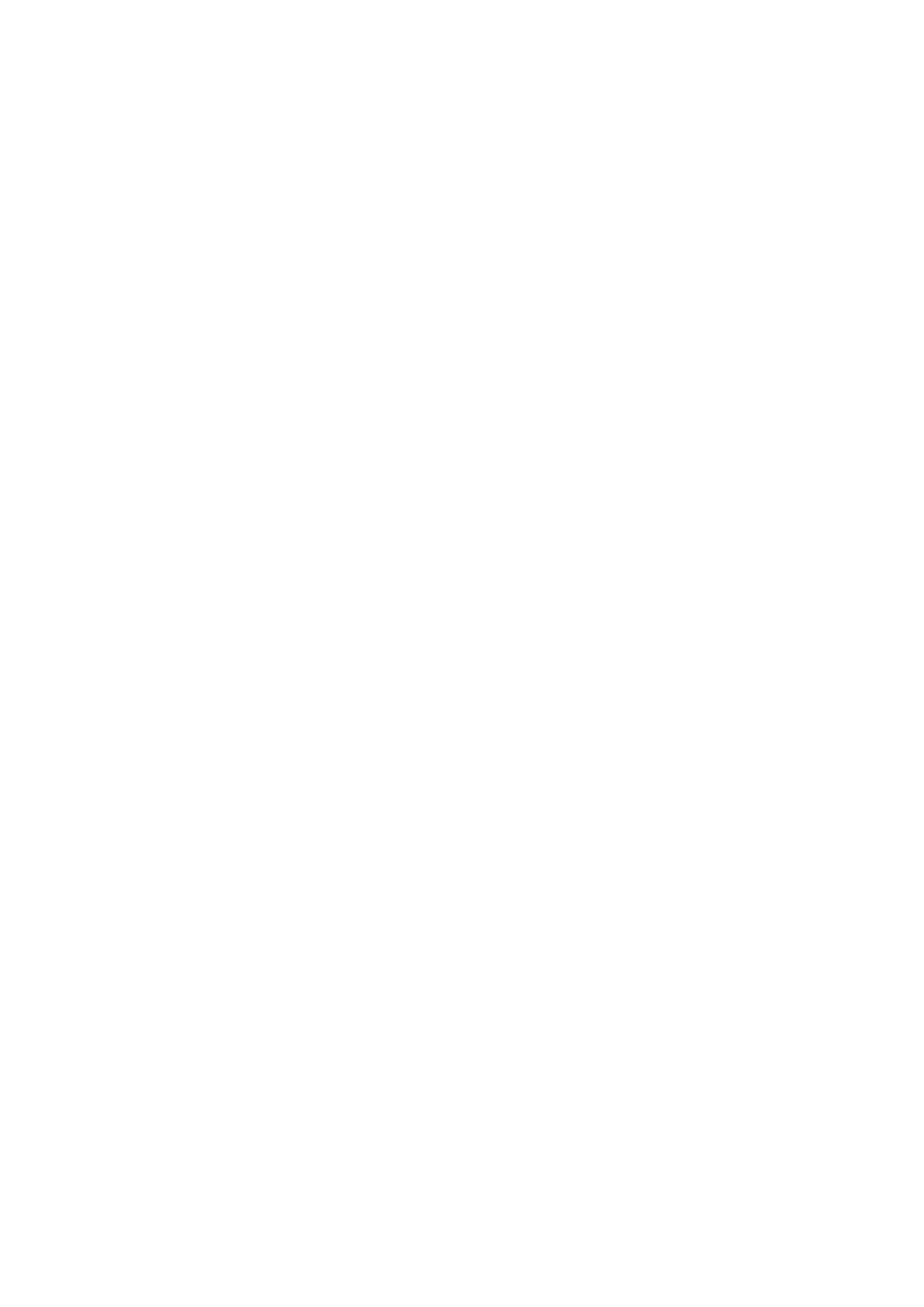# **INDEX**

# **Page**

- **INTRODUCTION**
- **BRIGHTON - BACKGROUND**
- **THE ELLIOTT FAMILY & THE FOUNDING OF ST MARY'S HALL**
- **THE FORMAL HISTORY OF ST MARY'S HALL**
- **AN INFORMAL HISTORY OF ST MARY'S HALL**
- **1946 – 1986**
- **HEADMISTRESSES**
- **"ELLIOTT" TRUSTEES/GOVERNORS**

**\*\*\*\*\***

- **THE ST MARY'S HALL MOTTO**
- **JULIUS ELLIOTT IN THE ALPS**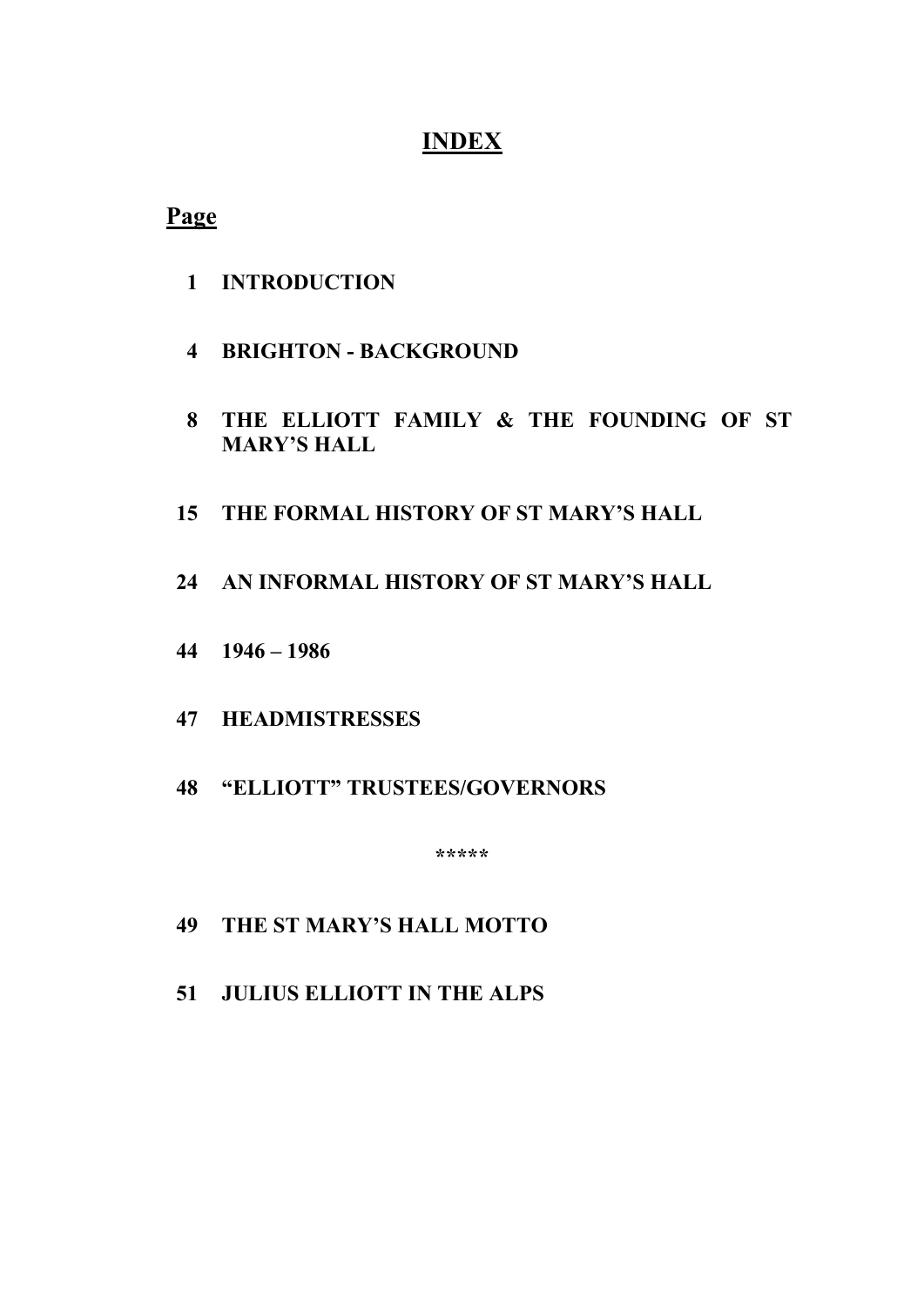### **INTRODUCTION**

When, as both a member of the founding Elliott family and as a Governor, I was approached in 1986 to write this history of St Mary's Hall, I was faced with some early problems.

First of all, the  $150<sup>th</sup>$  anniversary of the founding of the School had just been celebrated, so that this short offering could not form a part of that celebration.

Secondly, there exists a reasonably adequate, if rather traditional, narrative of the events in the School's long life until 1956, written by Miss Meades and doubtless familiar to some. I chose not to rewrite that narrative on the twin grounds that to do so would be repetitive and that I was anyway more interested in re-examining the account of the role played by my family in the founding and early days of the School. (Miss Meades had not had or sought access to family papers.)

Thirdly, my own work circumstances changed so that I was suddenly deprived of the leisure I had expected in which thoroughly to research the Hall's history through the very considerable amount of material available in the School archives and elsewhere. I have, of course read what is available in the School records, but the in fact rather limited fund of anecdote and information therein remains for a future study by some interested Friend of the Hall.

Accordingly I decided to set about things differently.

I took advantage of a few sources I knew, the family papers in my possession (which had in fact never been requested by anyone writing a history of the Hall) and of the minutes of the Governors' meetings so as to reassess the earliest days of St Mary's Hall against the backcloth of contemporary Brighton and how it came about that my great-great-grandfather founded the School. I then determined to study the School Official Reports, those always available for public scrutiny, but on occasion clearly sanitised for obvious contemporary reasons, and offer an episodic and unsystematic "parallel" history reassessing some of the data and circumstances – sometimes scandalous, sometimes surprising, sometimes humorous – which is omitted or ignored in works so far published, but which are mostly uncritically panegyric studies of the School.

[In 1992 a History of the School was written by the late Lt Cdr MD Martin, Bursar and Clerk to the Governors for two periods of service between 1968 and 1990. He regrettably sought no access to my family papers, and his history, although somewhat in the tradition of Bateman and Meades and factually adequate, is seriously incomplete as to the early years. It is, though, well illustrated with old photos, and lays matters out with clarity and concision, if at times selectively.]

**\*\*\*\*\***

The principal published authority on the life of the Revd Henry Venn Elliott (HVE) is his biographer the Revd Josiah Bateman whose laudatory and painstaking work, commissioned by the Elliott family, is only redeemed by its worthiness. Time and again, private letters and papers – apparently available to, but on occasion I deduce to have been left unread by Bateman – throw light on matters which plain common sense alone would question. In the case of '*The Life of the Revd H.V. Elliott*', Bateman does the man and his family (especially his wife) less than justice.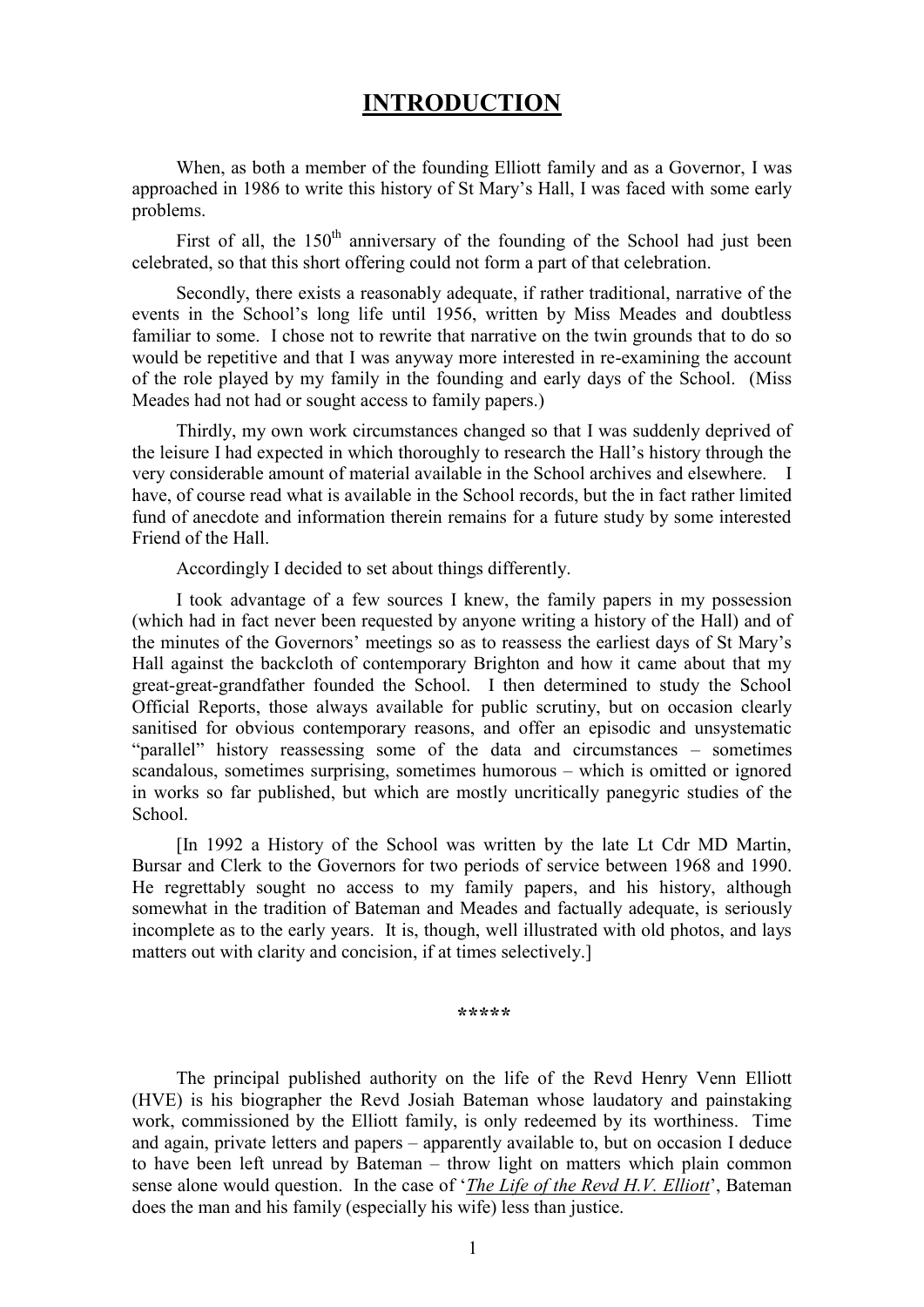It must be remembered that Bateman was a paid biographer-for-hire and, to my knowledge, never even met Henry Venn Elliott. He seems to have been a well-reputed professional biographer of notable churchmen and Henry Venn Elliott, as Cambridge University's 'Select' Preacher, fell into that category in his life outside St Mary's Hall. It appears that his biography elicited some wide-spread commendation as well as running to three editions. But it is outwith my intentions to follow in his footsteps, beyond making a few comments from time to time about HVE as and when this seems appropriate: my intentions are to keep the focus firmly on St Mary's Hall.

It should, however, be placed on record that, in all my readings of the papers available to me and of Bateman's eulogistic study, I have found nothing that is in any way discreditable to HVE. It is therefore a particular sadness that Bateman, no doubt offered access to the Founder's brother<sup>1</sup>, the Revd Edward Bishop Elliott, and therefore to a man very close to the events which he relates in such very great detail, was so intent on featuring the piety of the man at the expense of his humanity that he lost sight of the basic 'niceness' of his subject<sup>2</sup>. While I cannot, in these brief pages, wholly redress the balance, I can attempt to make good certain essential elements of Bateman's biography, and to do so against the backdrop of the brilliance and activity which characterised the newly popular and thriving Brighton, an aspect wholly omitted as a context from that biography as well as from other histories.

An immense amount has been written about Brighton, and I ended up drawing most heavily on two of these many works. Margaret Barton and Sir Osbert Sitwell's book, '*Brighton*', published in 1935 (Faber and Faber) is, of course, the classic book on Brighton up to the Victorian era and will have given pleasure to many. For a more modern and overtly scholastic approach, I mainly used E.M. Gilbert's carefully researched book '*Brighton - Old Ocean Bauble*' (Flare Books 1954 - 1975 edition) whose unlikely title encompasses a mass of relevant data very readably exposed. Among other sources, many of which were naturally enough written under the aegis of Sussex University, were Sue Farrant's '*The Growth of Brighton and Hove 1840-1939*', A. Dale's various publications on Brighton, and the well-known Victoria County History. The reader will no doubt perceive echoes here and there of all these writings in what follows because I claim no originality in this matter whatsoever, beyond the occasional tentative extrapolation.

Eileen E Meades' '*History of St Mary's Hall 1836-1956*' served me as a reference for the School's official history until the 1950s and I am indebted to Miss Dorothy Butcher who, but for an unfortunate period of poor health, would have added the full history of the School to her acclaimed, if worthily traditional, History of Roedean and who kindly showed me her initial typescript.

I owe much to my wife's patience and support when faced with a husband both changing career and continuing to be a dilettante. My brother, Anthony, himself a governor for over 20 years and a former Chairman of Governors, proof-read my text and made many helpful suggestions. Mrs Lynda McGinn, of Peat Marwick McLintock (now KPMG) in Milton Keynes, found time in addition to her other secretarial duties to

<sup>&</sup>lt;sup>1</sup> I assume this to be the case: there is no mention of this whatsoever in the book or in the family papers I have.

 $2 \text{ Bateman's book is so relatively a new period as to be almost unreachable. Did HVE have no$ faults??? As a trivial instance, he kept forgetting people's names because he was very short sighted and refused to wear glasses and simply couldn't discern with any clarity the features of those he met. Which did cause minor offence from time to time. He was held in some affection by those of the pupils with whom he had personal contact.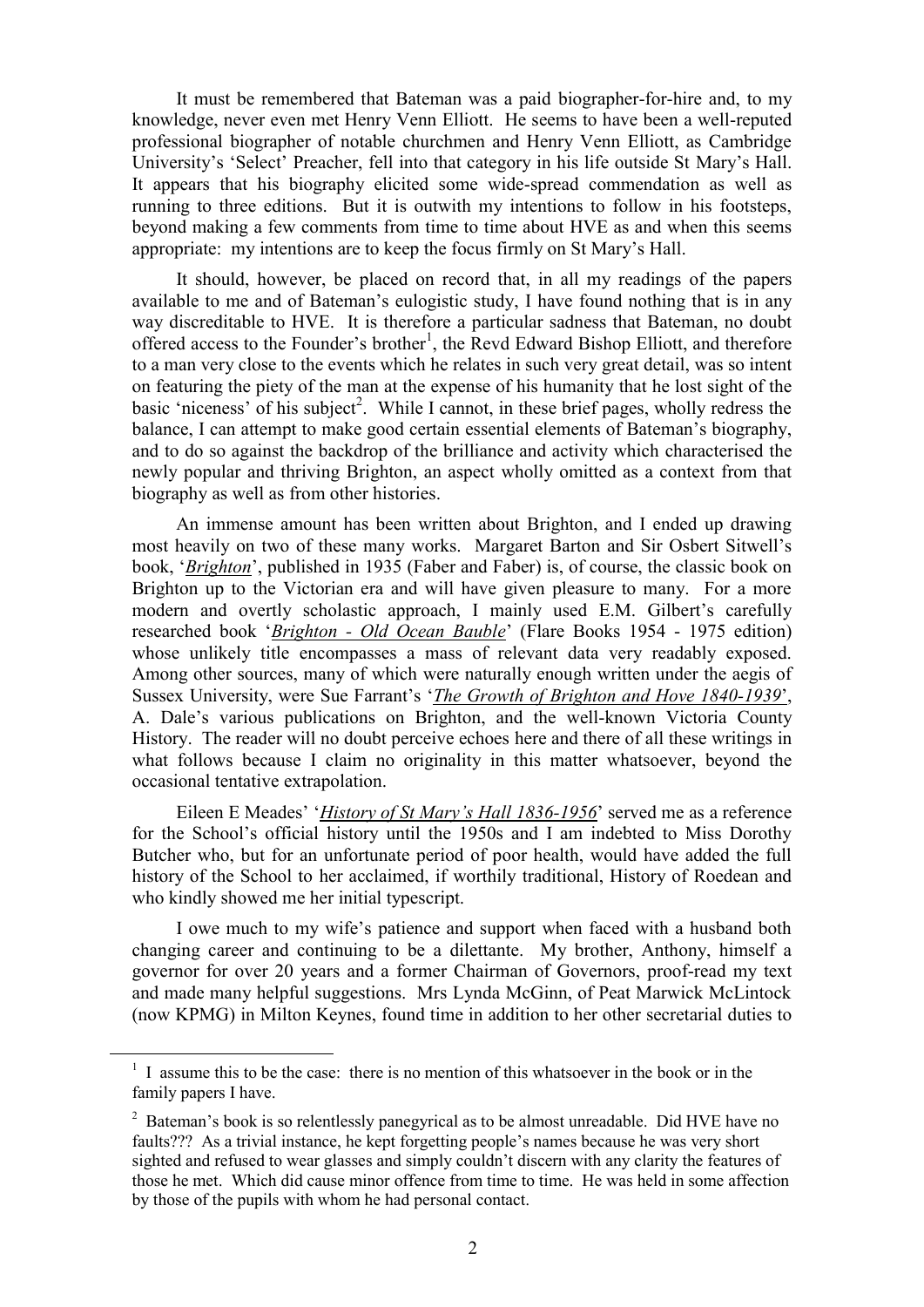type my manuscript and deal with continuous alterations and additions. To these, my thanks.

My father, also a Charles Elliott, who figures later in these pages, sadly died before he could apply his wit and affection to my efforts. He was a source of much information and anecdote about the post-war years and his unstinting efforts, as Chairman in his day, to resurrect St Mary's Hall after 1945 cannot be underestimated or undersung. To him, with love, I dedicate this History.

For the rest, I am solely and wholly responsible for the views expressed in the Informal History. They fly, on occasion, in the face of sanctified legend and are not always comfortable reading. They do, however, stand scrutiny on the basis of the facts available to us.

As examples *ante factum*, I cite two issues:

1. I have never felt comfortable about Bateman's all-too sparse account of the founding of St Mary's Hall and it was this strongly-held feeling which caused me to look more carefully into the circumstances which led up to  $1<sup>st</sup>$  August 1836. In particular, I found it difficult to accept the chauvinistic (but typically contemporary) conceits which would have informed Bateman's attitude towards women and, specifically, towards the role played by the Founder's wife, Julia (née Marshall). I believe I have gone a long way to rectifying this in that, for example, Julia is nowadays commemorated in the annual Service of Founder's Day.

2. The matter of Miss Newport's premature departure from office, so quietly handled by the Trustees and tactfully played down in the Reports, must have been a crisis of the utmost gravity. It is enormously to the credit of the Trustees that they managed to deal with it in the way they did, although I suspect that their contemporaries may well have been infuriated by the slowness with which they seem to have reacted to a dangerously deteriorating situation. Likewise, there is no comment available to us concerning the enormous pay-off made to Miss Newport as part of the package so that we do not know the extent to which she must have been 'bought off'.

All in all, it must have been a most unsavoury episode.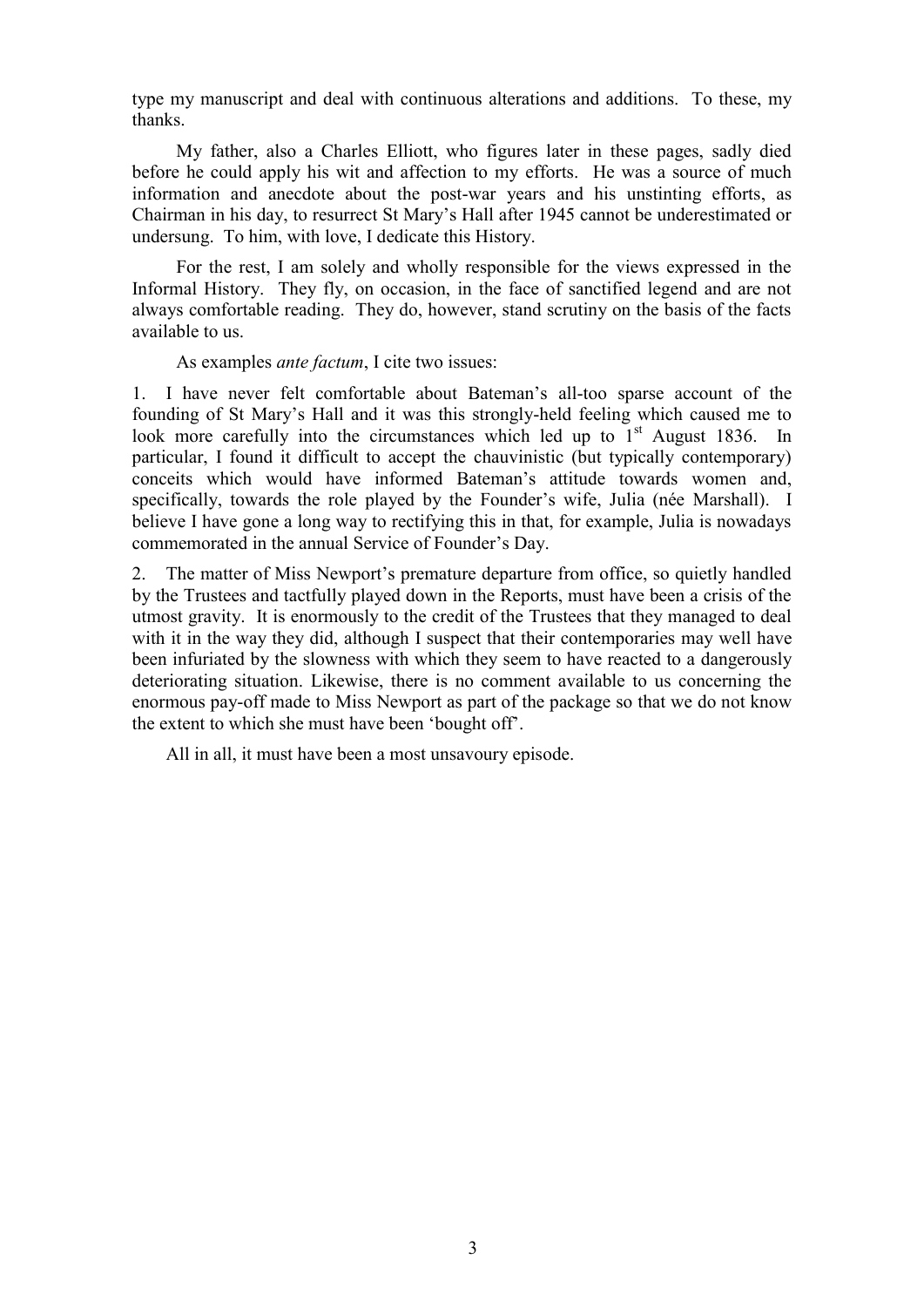# **BRIGHTON - BACKGROUND**

In 1753 Dr Richard Russell was already 66 years old and with an established reputation when he created the official English translation of his earlier thesis '*De tabe glandulari*' published in Latin in Oxford. By then, as a rather backhanded comment on its value, two pirated translations had come on to the market and Dr Russell was, it would seem, annoyed that he was not receiving due recognition (or royalties?) for his work. His 1753 English translation was intended to redress this feeling of pique. It was hardly to be a best seller.

He already had a flourishing practice in Lewes and, presumably with an eye to expanding his business, he decided to capitalise on the success of his newly translated thesis and set up a branch of his practice in Brighton.

The Brighton of 1753 was an old fishing village, rather battered by storms (there is no natural harbour) and by the French (which is why there is virtually no "old" Brighton except for St Nicholas' Church). But it had certain less obvious virtues, quickly apparent to the doctor: it was near his headquarters in Lewes, it was by the sea and, above all, it had no river to dilute the saltness of its water. By the time he died in 1759, he had bought several sea-front properties, built and moved into what he named 'Russell House' (to be pulled down in 1826 to make way for the Albion Hotel), and discovered, not far to the west, St Ann's Well whose water, when analysed, turned out to be every bit as beneficial, and therefore marketable, as that to be found in rival and nearby Tunbridge Wells. Within a very few years, the Steyne was to be the centre of a thriving medical (and commercial) initiative.

There was nothing new about sea water therapy in itself, as Dr Russell was punctilious in observing. Hippocrates advocated *thalassotherapy*, although the waters of such as the Adriatic are a lot warmer than the chilly seas that surround our Island. Perhaps, if Hippocrates had been English.....? However, Dr Russell had the innovatory notion of including the *drinking* of sea water as part of the curative process. It seems that he had read about this in a lay compilation of 1730 called '*The Domestick Companion*' in which sea water appears as a purgative recommended for (presumably drunken?) sailors.

It is, though, fair to assume that Dr Russell's sea water treatment for the glands would not in itself have been enough to launch Brighton. After all, as Barton and Sitwell were drily to observe, "the skill of a physician was ever ... independent of his knowledge of chemistry and physics", implying, no doubt, that this lack of knowledge extended to an understanding of market forces. However, Russell had a European reputation, a well-established practice, and was successful enough to have interested other eminent doctors in his work. Dr Anthony Relhan, who effectively succeeded him 1759, was to comment that the town is happily "distant from the noxious steams of perspiring trees", "free from the insalutory vapours of running ... water". More, he reminded people of Hippocrates' dictum, which was coincidentally relevant to the Steyne, that "cities exposed to the rising sun are likely to be more healthy".

Next, Dr Awsiter, who built the south-facing baths, was to remark, in his '*Thoughts on Brighthelmston*': "In case of barrenness, I look upon sea water to stand before all other remedies". That other factors would be involved in the treatments was mentioned, in 1755, by Dr John Speed ('*De Aqua Marina Commentarius*') who pointed out, very sensibly, that much of Russell's success should be attributed to "the prudent use of the select medicines which this Author [Russell] employed, rather than to the drinking of sea water". Similarly, the "sanative influence of climate", the "temperating"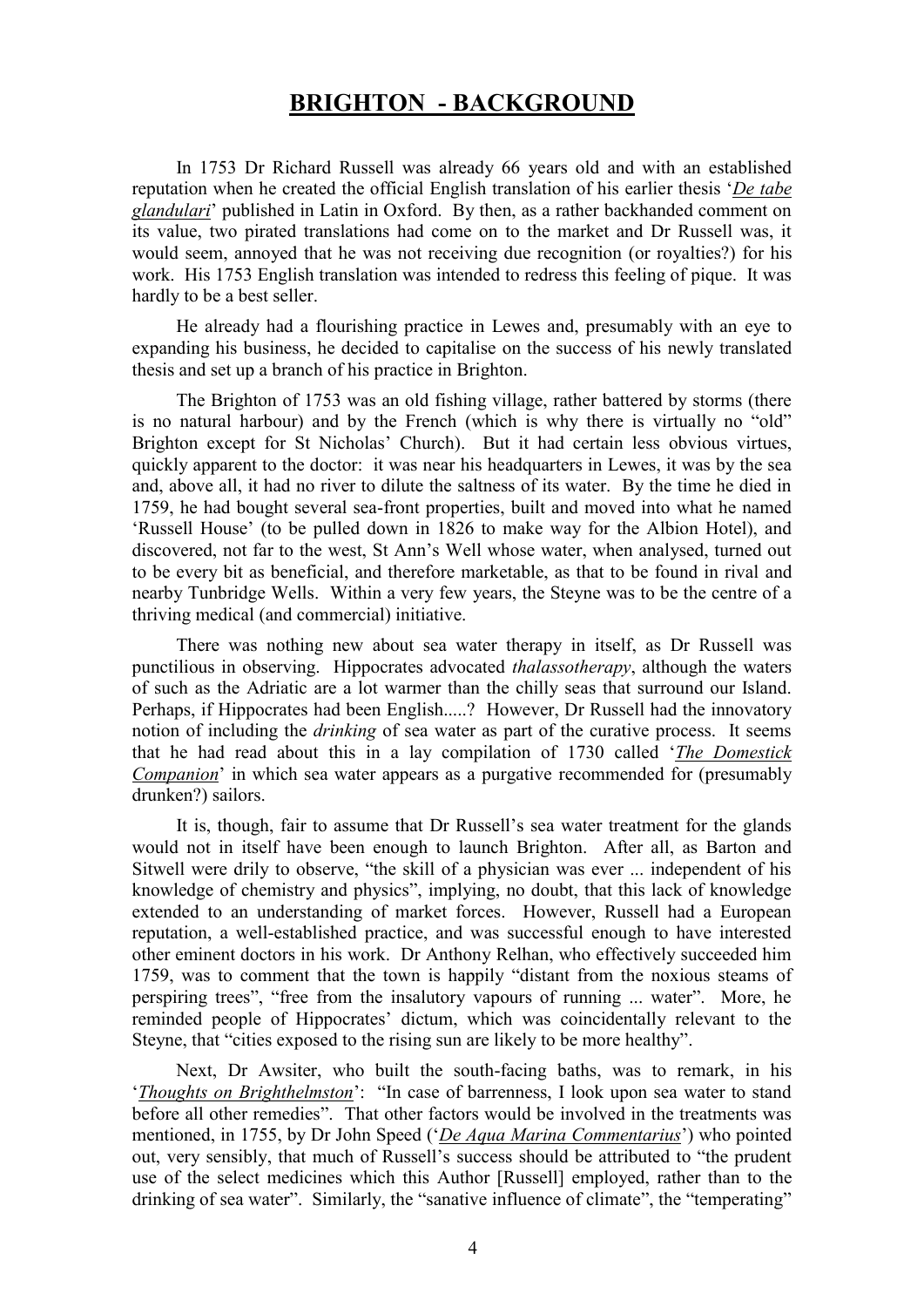sea breezes of summer (Dr Relhan specifically comments that the nearest river is six miles away so that "the air of this place must be proportionately pure<sup>1</sup> $\cdot$  – 1761) and the prescribed daily routine are all indicated as playing a part.

By the mid 1760s, twenty years before the spiteful and ageing Duke of Cumberland and Strathearn<sup>2</sup> – who had taken over Russell House – inveigled his nephew the Prince of Wales down to Brighton for the first time in 1783 in order to annoy his all-too-annoyable elder brother George III, the town had already acquired a reputation for 'rakishness'. This was in common with other Spas and Resorts, but, by virtue of Brighton's relative proximity to London, the former was to enjoy a success denied to smaller or more distant places despite their loudly proclaimed curative merits. Bristol was good for complaints of the eye. Scarborough cured "Preternatural Thirst, All Sorts of Worms and Disorders of the Stomach from Intemperance". The waters of Tunbridge Wells "strengthened the Brain and Origin of the Nerves and were good for Head ach (sic) and Vertigo". Bath was most broadly based, claiming to cure anything and everything from "Cold Humours and Hypochondriacal Flatulence" to "the Longings of Maids to eat Chalk, Coals and the Like". Brighton, in contrast, where diseases of the glands were treated, might have seemed a poor prospect as a resort had it not been for other more mundane factors.

The principal influence on the town's future was that it was a fashionable and alluring alternative to Tunbridge Wells in that it offered the rather daring sport of seabathing on a pleasant coast with all the variety of climate and scenery that went with it. After the arrival of 'Society', consecrated by the published intention in 1787 of the Prince of Wales to spend part of every year there, the London to Brighton railway gave a fresh impetus, from 1841 on, to a steady expansion. Not even Queen Victoria's wholly understandable, if squeamish, decision in 1845 not to return to the town could slow this down. Perhaps the cream of society thereupon abandoned Brighton, but nothing now could halt the march of more popular and proletarian progress.

In 1825, then, when Charles and Eling Elliott removed from Clapham to Brighton, after some months' careful reconnaissance, they came to England's fastest-expanding town.

Charles Elliott, a cabinet maker of sufficient distinction to have been featured 150 years later in two successive issues of Country Life (10 and 17 February, 1966), had run a successful business from Bond Street and had met and mixed with many wealthy and important people. His second wife, Eling (née Venn), was a member of a strongly evangelical family. When the time came to retire, it is a comment on the changing nature of Brighton that such a genuinely worthy couple should decide to go and live there, having a house built for them in the new development of "Brunswick Town" at No. 27 Brunswick Square – definitely a "desirable" area, set as it was to the West of central Brighton, in the direction of Hove.

According to Sir James Clark, later Physician in Ordinary to Queen Victoria and Prince Albert, the climate to the west of the Steyne was damper and milder, and thus better for invalids, than it was to the east where the air was dry and sharp. (The Steyne, incidentally, was deemed to have its own micro-climate.)

The building of Brunswick Town had only started in 1824, and the substantial houses that form much of that development testify to the wealth and standing of those

<sup>&</sup>lt;sup>1</sup> Many rivers, in those days of inadequate sanitation, were often little more the open sewers.

 $2$  He was the nephew of 'The Butcher of Culloden', brother to king George III and in later life an obese and dissipated man. He did much, socially speaking, to put Brighton 'on the map'.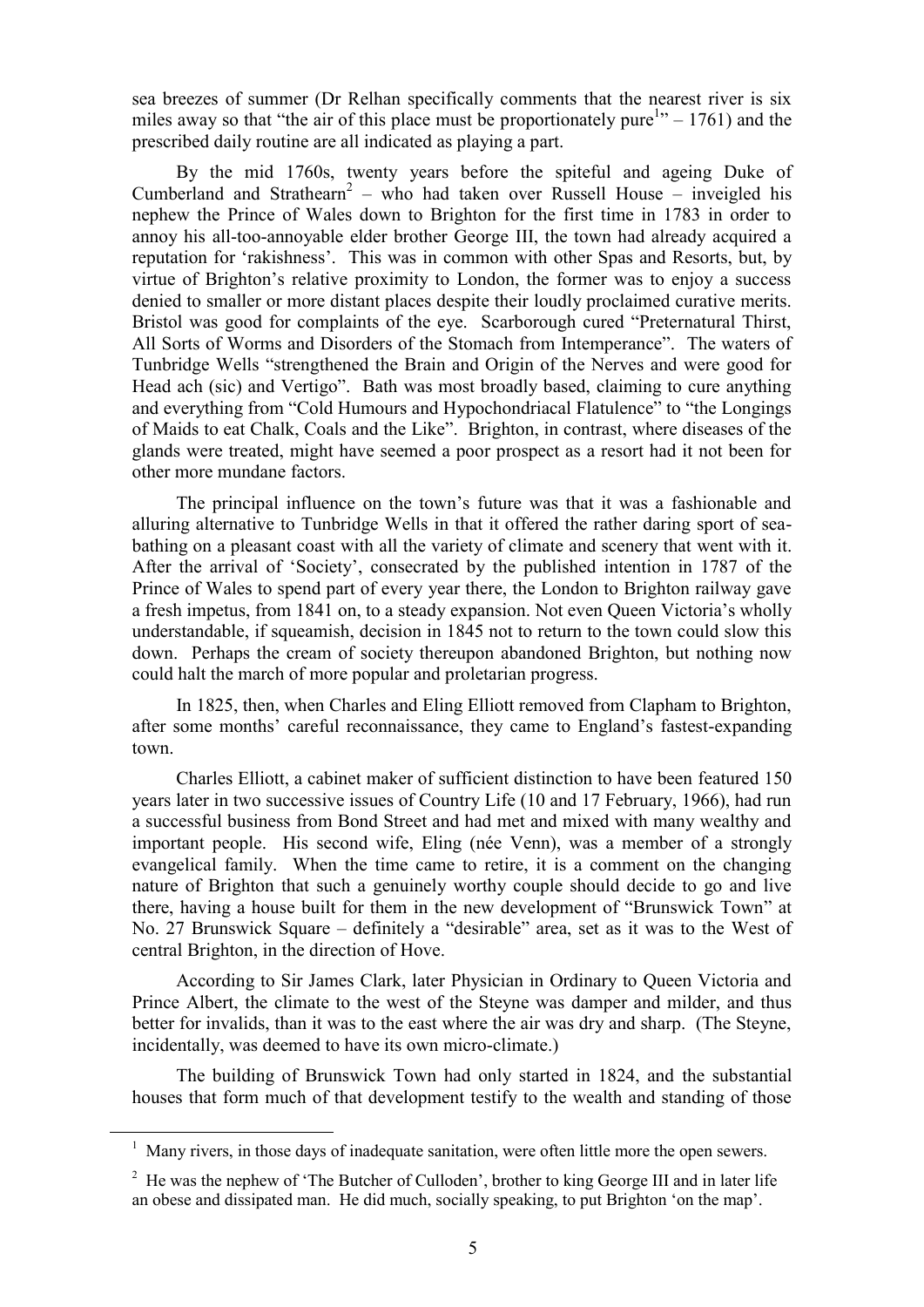who were coming to live in Brighton at the time. It was not until 1827 that George IV, as the Prince of Wales had finally become, visited the Pavilion for the last time. His brother, as William IV, was to visit Brighton until the year of his death in 1837. Queen Victoria twice came after her marriage, albeit reluctantly, and had no hesitation in sending her children to recuperate at the Pavilion in 1843, '44 and '45.

Although Osborne in the Isle of Wight was to supersede the Pavilion as a Royal Palace with its greatly preferable privacy, this did not deter other members of Society from continuing to visit Brighton. The influx of common holiday-makers from the Capital after 1841 was not much cared for, but the solution lay in simply coming at a different time of year for the "season", when the *hoi polloi* were safely back on their greasy and inky office stools in London. In 1829 Joseph Jekyll could say of Brighton that it was "for freedom of manners beyond what Bath was in old times; and for total dissipation what London is in new times". And yet, by 1840, there were 12 Anglican churches seating over 13,000 people and Dr William Kebbell could list, among other complaints curable at Brighton, "the relaxed sore throat, so frequently met with amongst clergymen".

But we need to be quite clear: the "rakishness" of Brighton referred to its *visitors*, not to its *residents*. How else could one justify its choice as a place for a school for the daughters of clergymen?

Brighton was, in addition, an international crossroads – rather surprisingly in view of the lack of a natural harbour. It was the nearest seaside town to London on the Channel coast, and, until Newhaven was developed, was the normal "port" to be used for crossing to Dieppe *en route* to Paris. The Dieppe road to Paris was shorter and more agreeable than the Calais run and there was considerable traffic between the two capitals.

After 1789, Brighton was to greet, and give hospitality to, many unfortunate refugees. Barton and Sitwell describe Brighton as "no doubt the gayest, most fashionable place not only in England, but in all Europe". There being two sides to most coins, Cobbett, whose acid tongue is well known in his '*Rural Rides*', put the opposite view in 1822: "Brighton is naturally a place of resort for expectants, and a shifty, ugly-looking swarm is, of course, assembled here." But he had the honesty to add: "These vermin excepted, the people at Brighton make a very fine figure". Ten years later he was to write "It is all a scene of evident wealth, of pleasure and of luxury."

Of course, this fashionable and vital town, so naturally attractive to a man like Charles Elliott who had made his living in the heart of London, rubbing shoulders with the high and the mighty (as his contract to maintain the furniture in the Palace of Westminster suggests), also had its dark and frightening side. The slums and poverty, evident to any who cared to look, were every bit as disgracefully squalid as those in any northern industrial area, and, if fewer wretches than elsewhere were carried off by the multiple and successive epidemics, it was less a matter of complacent selfcongratulation for the wealthy than of the overcrowded insanitary houses being so dilapidated as to allow plenty of doubtless chilly if wholesome fresh air in from the sea. Crime, too, was as prevalent as elsewhere, but the patronising moralists claimed that it was the London riff-raff who were to blame, and not, of course, the honest folk of Brighton.

Although in the late 1820s "hordes of curates infested the town" (Barton and Sitwell), there was little genuine social conscience, as we understand it, amongst those best placed to help the poor. The huge sums, for instance, spent by the Wagner vicars *père et fils* in building churches, rather than helping people, reflected the concerns of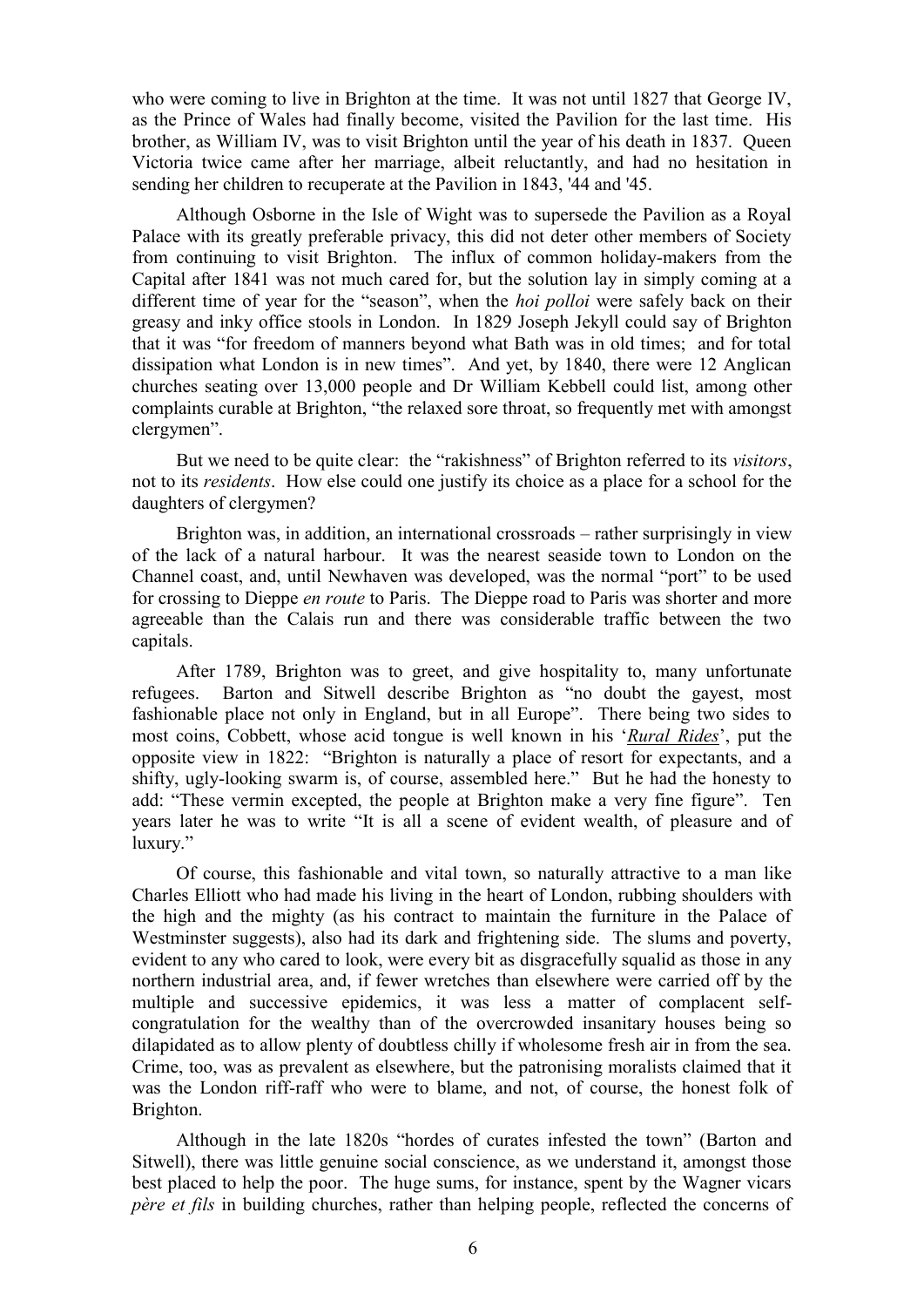their age, and these churches were genuinely intended as charitable works however much we, in retrospect, might deplore such a misapplication of funds.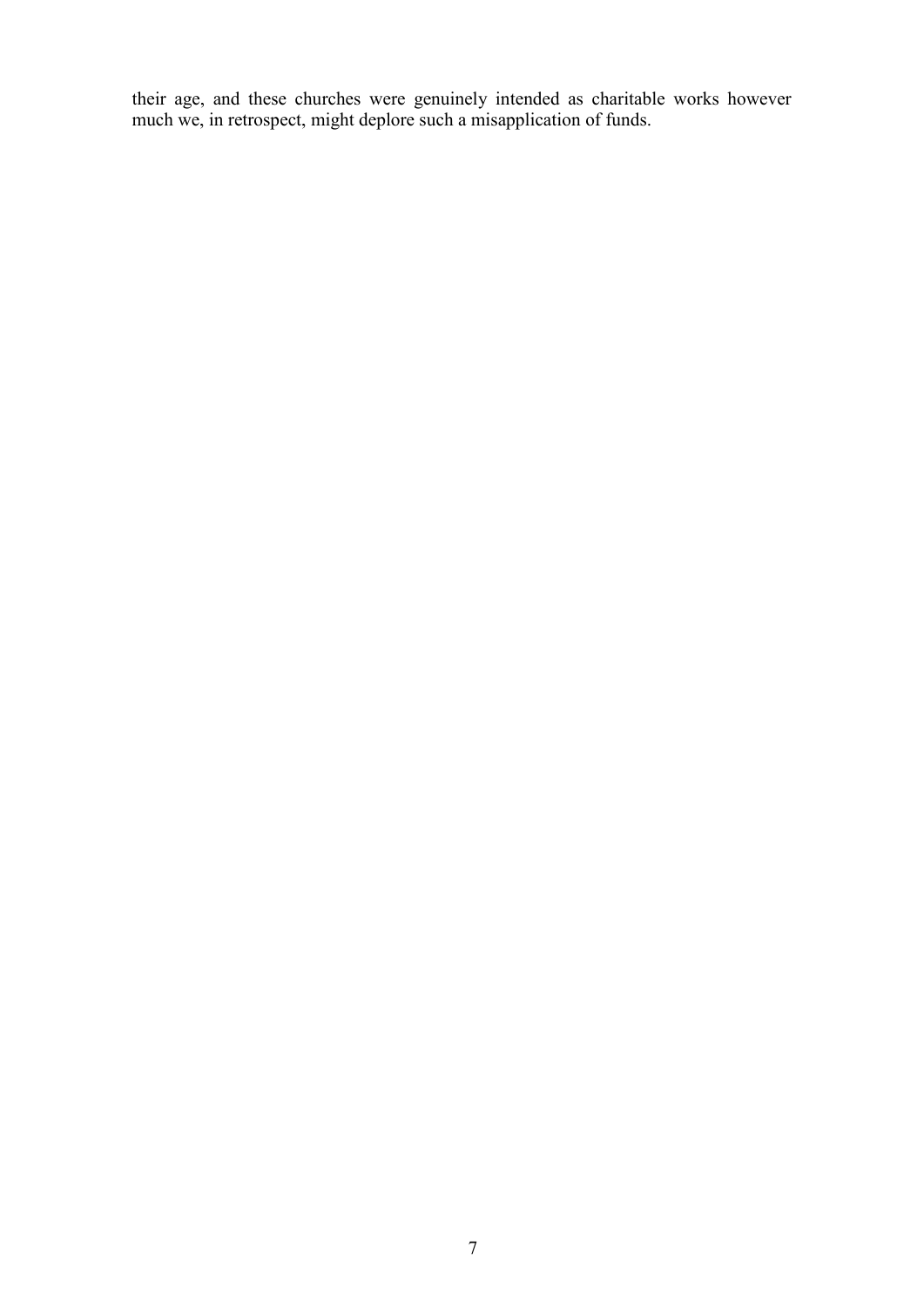It is, thus, with some relief that we can now take a closer look at a family whose preoccupations were more recognisably humane and charitable in the modern sense, although it would be a grave error to think for one moment that the Revd Henry Venn Elliott was not wholly a Victorian. Perhaps this humanity was more apparent in general than we might think, but the accomplishments of many of the clergy mutely confirm what A.L. Wigan wrote in 1845 ('*Brighton and Its Three Climates*'): "one of the attractions of Brighton is the possession of its most examplary (sic) body of clergy. Nowhere can be found a set of men, whose blameless lives, whose zeal and talents mingled with the highest discretion, and whose active and disinterested exertions in the cause of humanity, do greater honour to their noble profession". Certainly, the clergy of Brighton were famous enough for Cuthbert Bede, in '*Mattins and Muttons – or the Beauty of Brighton*' (1866), to remark that visitors "mobbed the places of worship, in a way that was suggestive of places of amusement".

We can, I believe, be confident that such ambiguity would not have included any "place of worship" with which the Founder of St Mary's Hall or his father, Charles, had dealings.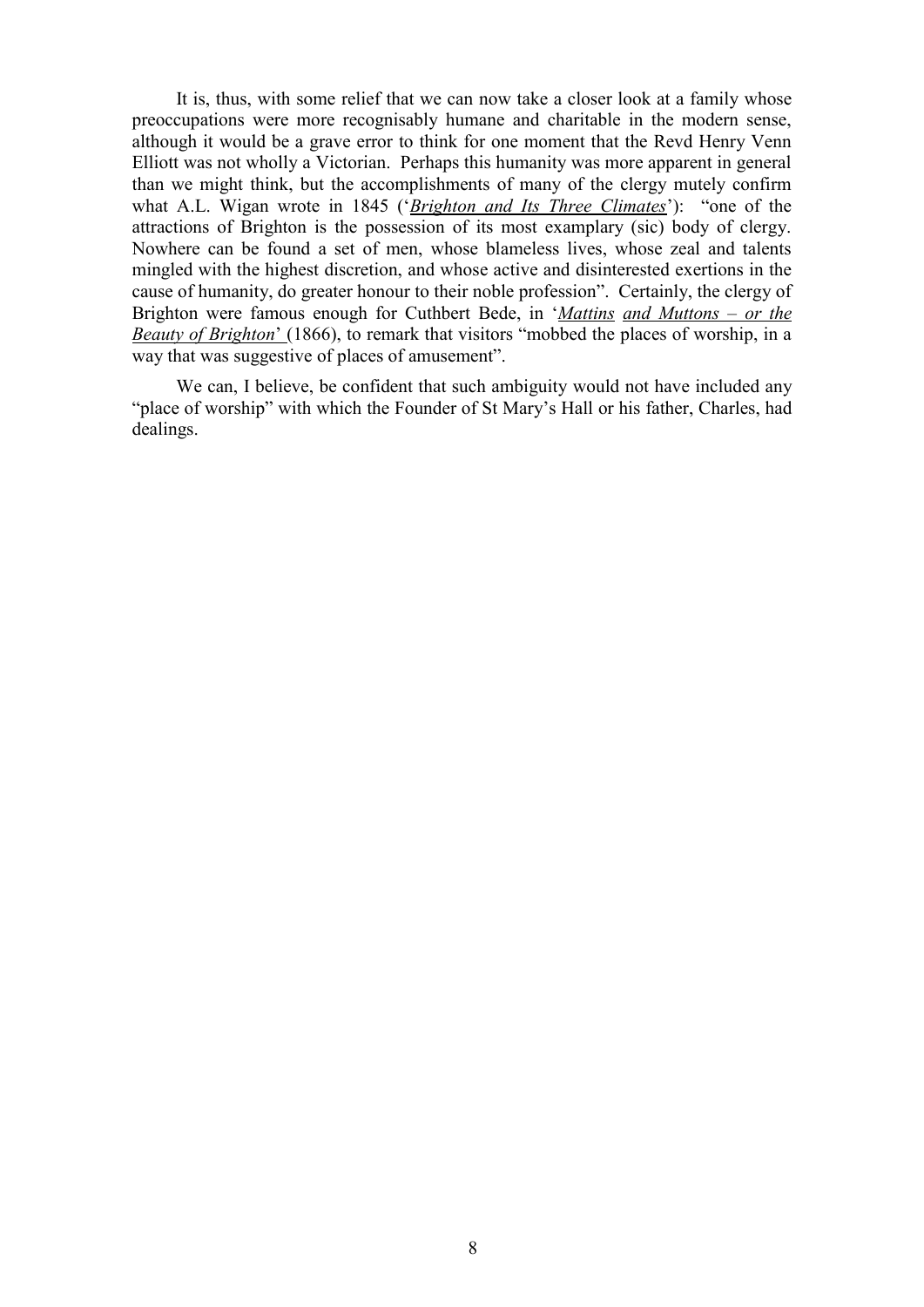# **THE ELLIOTT FAMILY AND THE FOUNDING OF ST MARY'S HALL**

Henry Venn Elliott was born on the  $17<sup>th</sup>$  of January 1792. His elder sister, Charlotte, was to become renowned for her hymns and, despite a long lifetime of poor health<sup>1</sup>, was to be a great support to him after his wife's premature death. His younger brother, Edward Bishop (I wonder how many sons are saddled with "Bishop" as a Christian name, even as a second one?), was born the following year, and was to share many of his enterprises. Logic, but without evidence, prompts one to think that he may well have led the way in some; he is known to have done so in others, attaining a considerable reputation as a scholar for his magisterial study of the Book of Revelation ('Horae Apocalypticae' first published n 1844 and running through five editions up to 1849) as well as for many other New Testament studies. Their father, Charles Elliott, was comfortably off later in life, thanks mainly to an entrepreneurial outlook combined with considerable manual skills. Their mother, Eling, came from a family with a long and genuine clerical vocation and was, until her death in 1843, doubtless much involved in her husband's and sons' projects.

This conventional background led to an equally conventional upbringing and indeed a most conventional life. Even in the years of Henry's travels (1817-20) he appears, through his letters, to have refrained from taking advantage of those more exotic opportunities in which less serious-minded young men of his day might have revelled. It would therefore not have come as any surprise to his father when, three years after Edward, Henry was ordained curate (2<sup>nd</sup> November 1823) and then priest  $(13<sup>th</sup>$  June 1824). His uncle, the Revd John Venn, a man who greatly influenced him in his early deliberations about joining the priesthood, forecast this while Henry was still an undergraduate. It was, anyway, virtually compulsory for male Venns to be ordained, and we can be sure that Charles Elliott, an active member of the Clapham sect, and his wife, whose family was well known, if not even notorious, for its militant christianity, supported this inclination.

It was Henry's (and St Mary's Hall's) good fortune that he could indulge his vocation on a sound financial basis.

His schooling was very much what one would expect for an Elliott-Venn. From 1800-1809 he attended Mr Ewell's apparently very unsympathetic school in Hammersmith, whose harsh discipline (common currency in those days) was somewhat redeemed by sound scholarship – at least in the eyes of the fee-paying parent. This was followed by a more relaxed year, accompanied by brother Edward, at the Revd H Jowett's establishment at Little Dunham in Norfolk, furthering his classical studies.

It seems that young Henry did not approve of some of the goings-on there; or perhaps it is a deliberate policy, consistently adhered to by Bateman his biographer, to present as pure-souled and high-minded a young man as possible. (It would have been nice to have had an occasional glimpse in Bateman's work of a lapse here or there; as it is, a priggish and humourless figure emerges from the pages of this biography, singularly at odds with the man who quite evidently and as I have said, was to be held in such great affection, as well as respect, by so many people, especially children).

<sup>&</sup>lt;sup>1</sup> The family rather unkindly maintained the she 'enjoyed' poor health. It seems that this view was not entirely a fair one.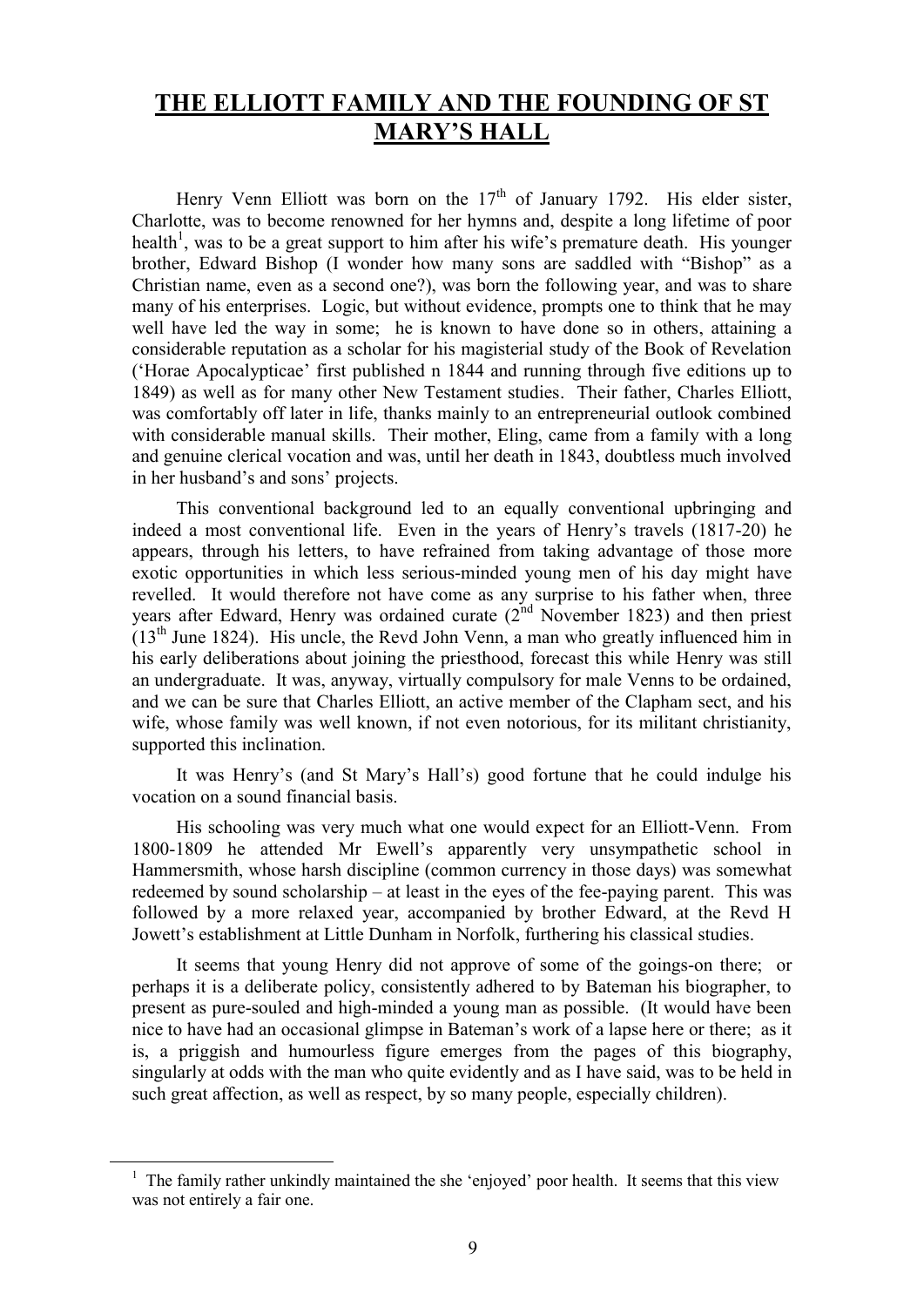The year spent at Little Dunham was to play its part in Henry's life in unsuspected fashion. He met and befriended John Babington who was to become his brother-in-law and an influential and most supportive figure in the first few decades of St Mary's Hall. It may also have been there that he first met William Carus Wilson, a future Cambridge friend and contemporary and, after taking holy orders in 1816, to be the Founder of Cowan Bridge School in 1821 (to become a school for Clergy daughters in 1823) in the North of England (later, in 1833, to become Casterton School – the fictional but all-tooeasily recognisable appalling Lowood School – of Jane Eyre fame).

It seems that there was at this time a considerable coterie of like-minded young men, with strong Evangelical leanings and private incomes, who dispersed into the world without ever losing touch with each other. It would not surprise me to learn that the Revd Charles Bradley of Glastonbury, who incited the Revd Holmes to open a school for the daughters of Clergy in Gloucester in 1831 (St Brandon's School, Clevedon, and to close in 2004), had been a Trinity man, too. Henry certainly knew about the Gloucester venture when it opened and later, as we shall see, offered material help when it fell upon hard times.

Once a place at Trinity College, Cambridge, had been achieved in 1810, Henry settled down readily enough to academic life, doing well at classics but loathing mathematics. His  $2<sup>nd</sup>$  gold medal in classics (he himself admits that he was not good enough to win the  $1<sup>st</sup>$  prize) came easily enough. His position as  $14<sup>th</sup>$  wrangler out of 49 was primarily the fruit of a dour determination which was to prove to be one of his main qualities. By 1812 he was already involved in teaching at Sunday School, and apparently he paid his first visit to Brighton that year to join his family on holiday.

Holidays were an essential part of his life at this stage, not merely in their own right but as giving his eyes a chance to recover. He suffered from "weak eyes", whatever that meant medically speaking, and had poor vision which probably accounts for his equally apparently poor memory for people's names throughout his life: he could not necessarily see to whom he was speaking and, as I mentioned earlier, was mulishly averse to wearing glasses.

His undergraduate career led (at the second attempt) to a Trinity Cambridge fellowship in 1816, and it is a fair guess that he might thereafter have become an academic, albeit not a brilliant one. His brother, Edward Bishop, may have been a rather better scholar, obtaining his fellowship at the first attempt; but he may also have been instrumental in persuading Henry to forego academe for the cloth. Certainly Edward, later to become a noted Christian thinker and scholar, took holy orders at a significantly younger age than his elder brother.

Before this happened, though, Henry Venn Elliott spent three years travelling around Europe and the Middle East, sometimes on foot sometimes on horseback, staying with the mainly wealthy expatriates of the family's acquaintance who were scattered around. He was a meticulously thorough tourist, but, as his many letters of this time show<sup>1</sup>, he never lost sight of a wider and higher purpose. His reactions to Rome, Jerusalem and Nazareth, for instance, bear witness to this. Tellingly, the only book he took with him on his travels was "my little Greek Testament".

Inevitably he faced difficulties and hardships but since, eyesight apart, he was brave, strong and athletic, he was well equipped to deal with them – as no doubt was Edward who joined him for a year. In 1819, for example, he was obliged to wear

<sup>&</sup>lt;sup>1</sup> I have donated these to the Wren Library in Trinity, his and my Cambridge College, along with the sermons (these latter partly in his own handwriting) which he delivered as the University' 'Select' Preacher.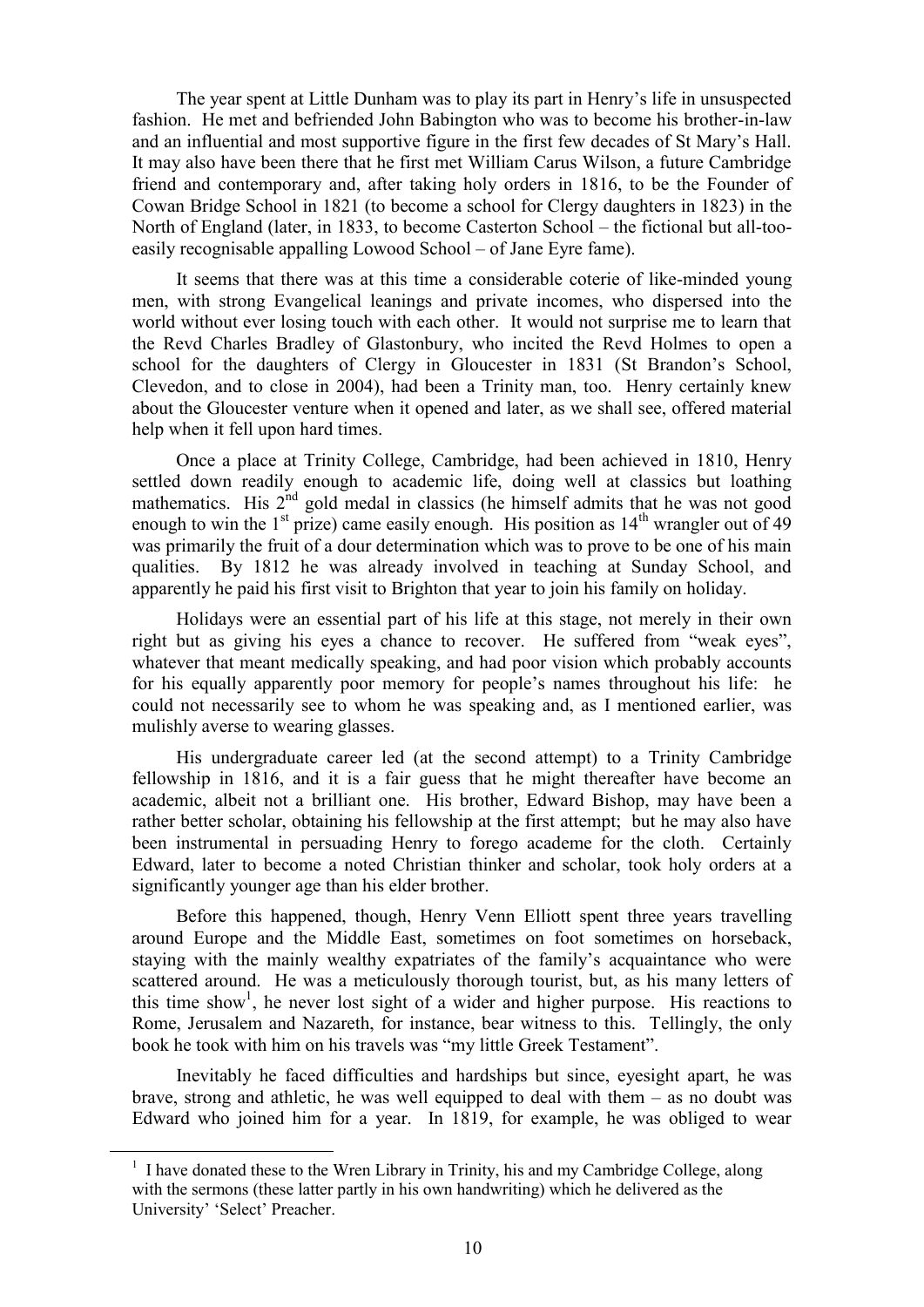'Mameluke dress' while journeying among the holy places, as that great explorer Sir Richard Burton was to do not so many years later. On the 9th of August, 1820, he set foot once more on the "cold and foggy triangle" as he called England (was August ever thus?) to resume his academic career. The years 1817-20 were to remain a highlight in his life and clearly did much to form the man.

By now, he was a rather less callow 28-year-old, and, although by all accounts he admirably fulfilled his role as Fellow and Tutor at his old College, Trinity, something was clearly missing in his life. In 1823 he was to be found in the Curacy of Ampton and on  $13<sup>th</sup>$  June 1824 he was ordained priest (characteristically coming  $1<sup>st</sup>$  in the examining of the 84 candidates for the priesthood in the diocese). He was also active locally as a tutor, and a telling reminiscence of Sir Benjamin Hobhouse survives: "His temper ... never gave way under whatsoever vexation". Within a year, though, he was sufficiently unwell to have been obliged to return to Trinity and the lesser demands of an academic routine.

At this moment, Charles and Eling Elliott moved their home from Clapham to Brighton. No records remain detailing the reasons for this move<sup>1</sup>, and Bateman – as elsewhere – is entirely uninformative. It would seem that various factors may have been party to the decision: Charles Elliott aged 74 was retiring; the Elliotts liked Brighton (particularly with the opportunities apparent there to an experienced entrepreneur, Brighton being both very much an up-and-coming place and enjoying royal patronage); it was a reputably healthy place to live in and ideal for an ailing son – certainly more so than the marshy, clammy, fever-ridden Cambridge of the time. So Henry came to live in Brighton, first in lodgings with the family in Westfield Lodge, then with them in newly-built No. 27 Brunswick Square and later, after his marriage, almost next door in number No. 35.

It is a reasonable assumption that he would not have agreed to come to Brighton in his early thirties without some objective in mind, so it is likely that his father had already found an opening for him. Charles Elliott would have been only too well aware of a characteristic in his elder son which only very occasionally peers out at us from between the lines of Bateman's narrative: Henry was a workaholic. A father, of course, would recognise so down-to-earth a family trait more readily than a commissioned biographer intent on quasi-beatification. So it was that in July 1826 Henry was appointed to the incumbency of the proprietory Chapel of St Mary's in St James' Street, still under construction and not to be consecrated until 18<sup>th</sup> January 1827.

Charles Elliott had apparently acquired St Mary's after the original patron had run out of funds and the builder had defaulted (perhaps this accounts for the building collapsing in 1876?). One can detect the quick eye of an opportunist in what may have been a rather hasty deal redeemed, however, by the substantial charitable investment made by Charles Elliott and by the fact that it launched Henry on the road that led, among other projects, to St Mary's Hall.

There is little information about what took place over the ensuing five years and what we know can be resumed as follows:

In 1827, doubtless to his pleasure as well as with the apprehension which Bateman mentions, Henry Venn Elliott was appointed Select Preacher at Great St Mary's, Cambridge, a recognition by the University if not of outstanding scholarship, then certainly of suitability and eloquence. He was to be invited back for the annual

<sup>&</sup>lt;sup>1</sup> It is mentioned in the later Venn Family Annals of 1904, but only in passing: Eling Venn, HVE's wife, being a woman was not a person of interest for this lengthy book.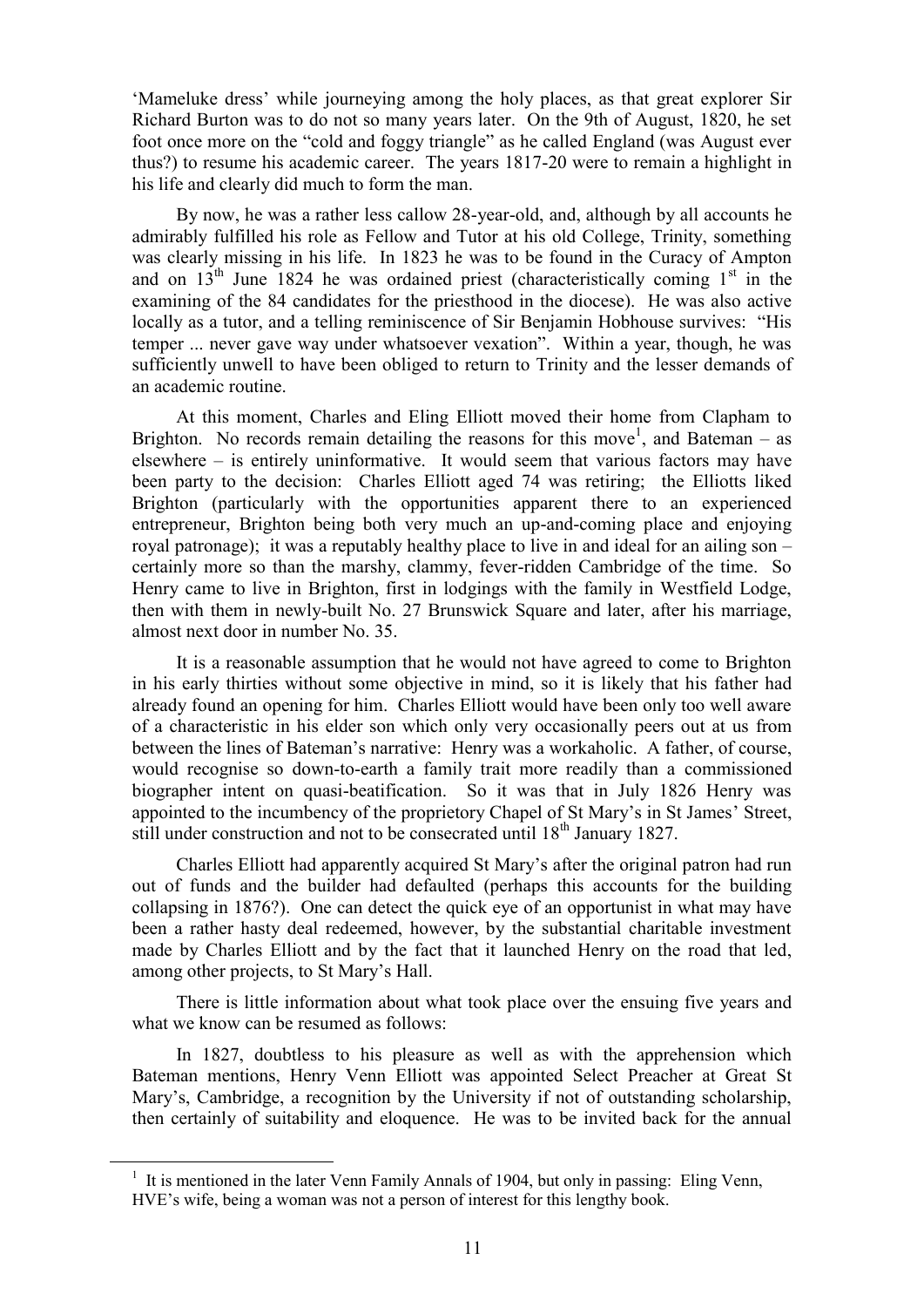series of sermons, and is found to have preached also in other important cities during his life. His brother, Edward, was to grace the same pulpit in Cambridge from time to time as well. (They must have made a formidable pair in Brighton once Edward became incumbent of St Mark's Church, adjacent to the future St Mary's Hall, in  $1853<sup>1</sup>$ .)

At some point about now, the Marshalls of Ullswater took to visiting Brighton, for it seems that it was at this time that Henry first made the acquaintance of his bride-tobe, Julia. Although there is no direct statement about his growing relationship with Julia, he was to comment retrospectively about this period as being one of Brighton's most brilliant periods under the more sober if less socially discriminating William IV: "I had ... large scope and free access to many rich and influential persons".

On 15<sup>th</sup> October 1832, Charles Elliott died and Henry was financially free to breathe life into many projects, of which one particular project seems to have been uppermost in his thoughts. Later in life he was to pinpoint 1831 as the time when he had begun "to revolve in my own mind this enterprise and to make myself responsible for it". He is on record as saying (the handwriting is Julia's in 1835) "In the summer of 1831 I visited the School [...] at Cowen Bridge (sic)... (This) suggested to me the idea....."

In view of the evidence being in Julia Marshall's handwriting, it is reasonable to think that Henry was combining a visit to his Cambridge friend, Carus Wilson in Cumbria, with a visit to his future wife. Bateman treats the matter rather as though it was like St Paul's experience on the road to Damascus in the sudden brilliance of its inception. However, everything we know about the Elliott family shows that considerable care was taken in planning any project, great or small, and it is nonsense to think that the usual care and caution was absent in the planning of St Mary's Hall. Indeed, there is a fair amount of evidence that the unusual success of St Mary's Hall was due in large measure (and in contrast to some other contemporary ventures) to the sound and logical planning which, with its due leavening of courage (and vision), was to turn a dream into a reality.

Besides, there was to be a large sum of money involved.

The dates available to us link the conception of St Mary's Hall to the early years of Henry's acquaintance with Julia Marshall and all the evidence points to a mutual scheme devised in the early 1830s and before their marriage. The existing Bateman / Meades myth does little service to truth or to the Elliotts.

It is impossible at this remove, and without the necessary documents, to distinguish which was horse and which was cart in the Elliott decision-making process. However, a patchwork of comment in addition to the remarks above may go some way to throwing light on what actually happened.

"Humanitarian activity", writes Trevelyan whose finger was more truly on the pulse of English society than most, "was the characteristic form in which their religious piety expressed itself" referring here specifically to such as the Clapham sect. The "hordes of curates" who "infested" Brighton in the 1820s were by no means celibate, so that the problem of the indigent incumbent and his impoverished and frequently numerous offspring was all too apparent. As indeed it must have been to Henry's friend and Cambridge contemporary, the Evangelical Carus Wilson, in his bleak and distant North. It was painfully evident in Gloucester in the West where St Brandon's School was making its hesitant and sickly start.

<sup>&</sup>lt;sup>1</sup> The date of 1849 given by Wikipedia would seem to be wrong.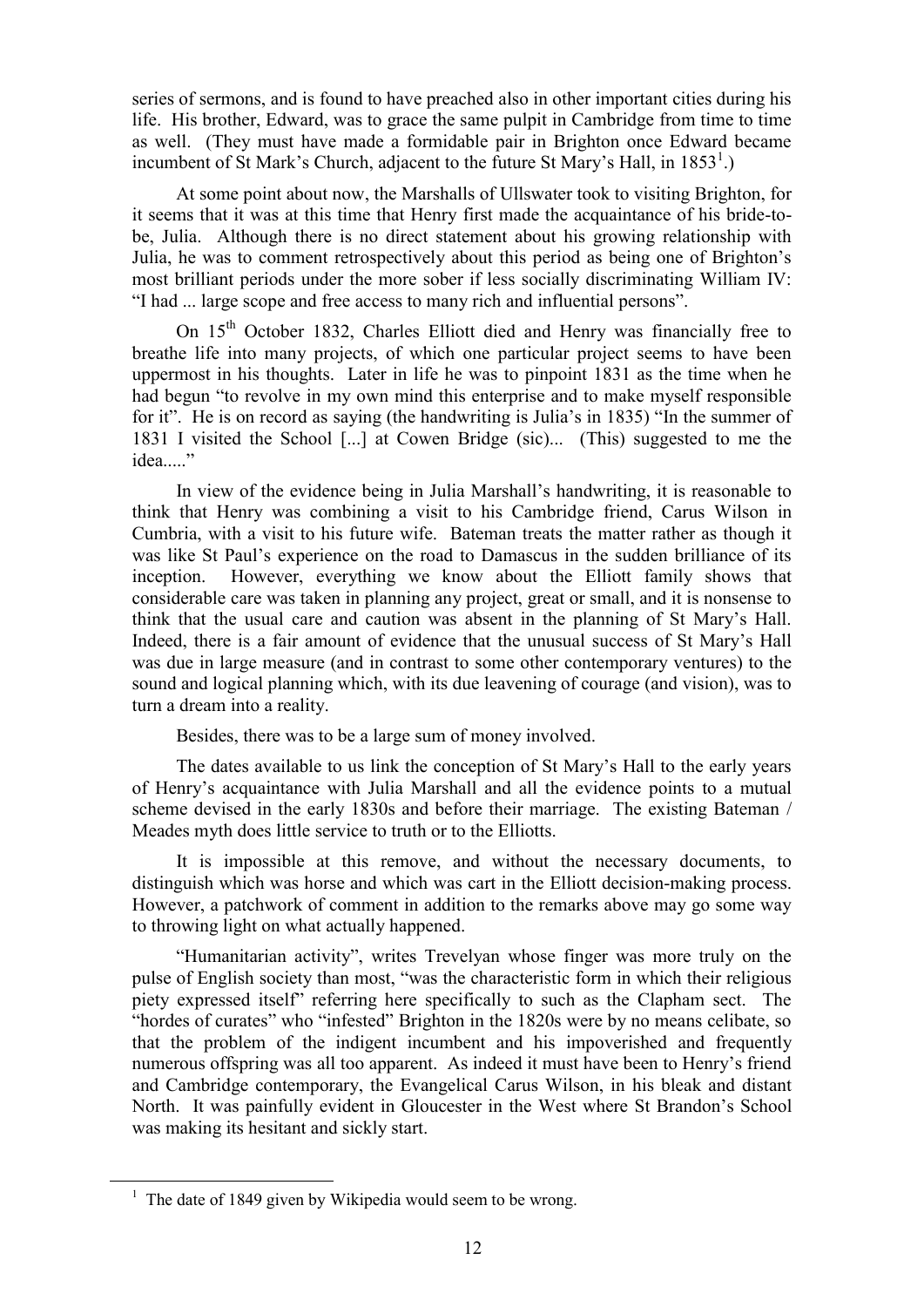To an Elliott, however pious, a realistic objective would have been needed for any major undertaking, and again Trevelyan aptly phrases the objective at which a charitable entrepreneur might have aimed: "As the upper and middle classes grew richer ... it became a point of social pride that ... young ladies should be taught by a governess in the schoolroom". To train governesses was a main intention in Henry's mind (it was only in 1902 that parents ceased to be asked whether their daughters were "designed for a governess" when applying to St Mary's Hall).

In the middle of the century and when new schools like Marlborough (1843), Cheltenham and Brighton College (1845), Radley (1847), were being established, "the secondary education of girls was very ill provided for. They were sacrificed to pay for the expensive education of their brothers". Thus there was a readily identifiable and suitable market – especially so to a man who combined a philanthropic heart with a hard head.

That Henry Venn Elliott was most deeply attached to his wife, Julia, is beyond question. This too plays its part in the creating of St Mary's Hall. There is no evidence available which directly supports the thesis, but certain events combine compellingly to suggest that Julia Marshall played a major role behind the scenes in the identification of Clergy Daughters as a proper objective for an important work of charity. It is a great loss to us that there are, apparently, no surviving papers, beyond a few brief comments relating to the founding of the School and written by a lady who was quite widely known by her contemporaries as a writer and a poet. We have, therefore, to piece things together as best we may.

Julia Marshall was in Brighton in the early 1830s and, possibly, in the late '20s, as a visitor with her family. By 1831 Henry Venn Elliott is known to have been to Cowan's Bridge which is not far from the Marshalls' home at Ullswater.

On  $10<sup>th</sup>$  July 1833, a bare nine months after his father's death, he requested her hand in marriage. Such a relatively short interval after a very conventional family's bereavement points to a decision already taken, and one wholly approved of by both families; which in turn suggests that the couple had been planning for the future for some time, as was the custom in those days. In October 1833 Henry went North to Ullswater to marry Julia, the wedding taking place on  $31<sup>st</sup>$  October (coincidentally the date of my own wedding, generations later, and to another Julia). Perhaps details had been arranged slightly hastily: Julia's wedding dress did not arrive in time.....

However, a crucial visit to nearby Casterton, whither the Cowan's Bridge School had removed earlier in 1833, indicates that the wedding date had been carefully chosen to coincide with the consecrating of the Church which was to serve Carus Wilson's newly moved School for the Daughters of Clergy. "I would rather have built his school and church than Blenheim or Burleigh<sup>1</sup>" Henry was to say. "I offered up a little prayer that the Brighton School might receive a similar blessing when I saw [...] how perfectly everything was arranged, and with what looking up to God it was begun". If we are to believe what he is reported as saying in 1859, twenty five years after Lady Augusta Seymour, a member of the Hervey family (see below the part played by the Marquess of Bristol in the founding of the Hall), had laid the foundation stone of St Mary's Hall, he was by now already two years into the planning of his dream. It is inconceivable that he was not actively seconded from the very first by Julia. Moreover, when Julia died, the Trustees in their appreciation wrote that she "was associated with St Mary's Hall *in its earliest conception* (my emphasis)".

<sup>&</sup>lt;sup>1</sup> Burghley House, a fine Elizabethan mansion near Peterborough, would have been known to Henry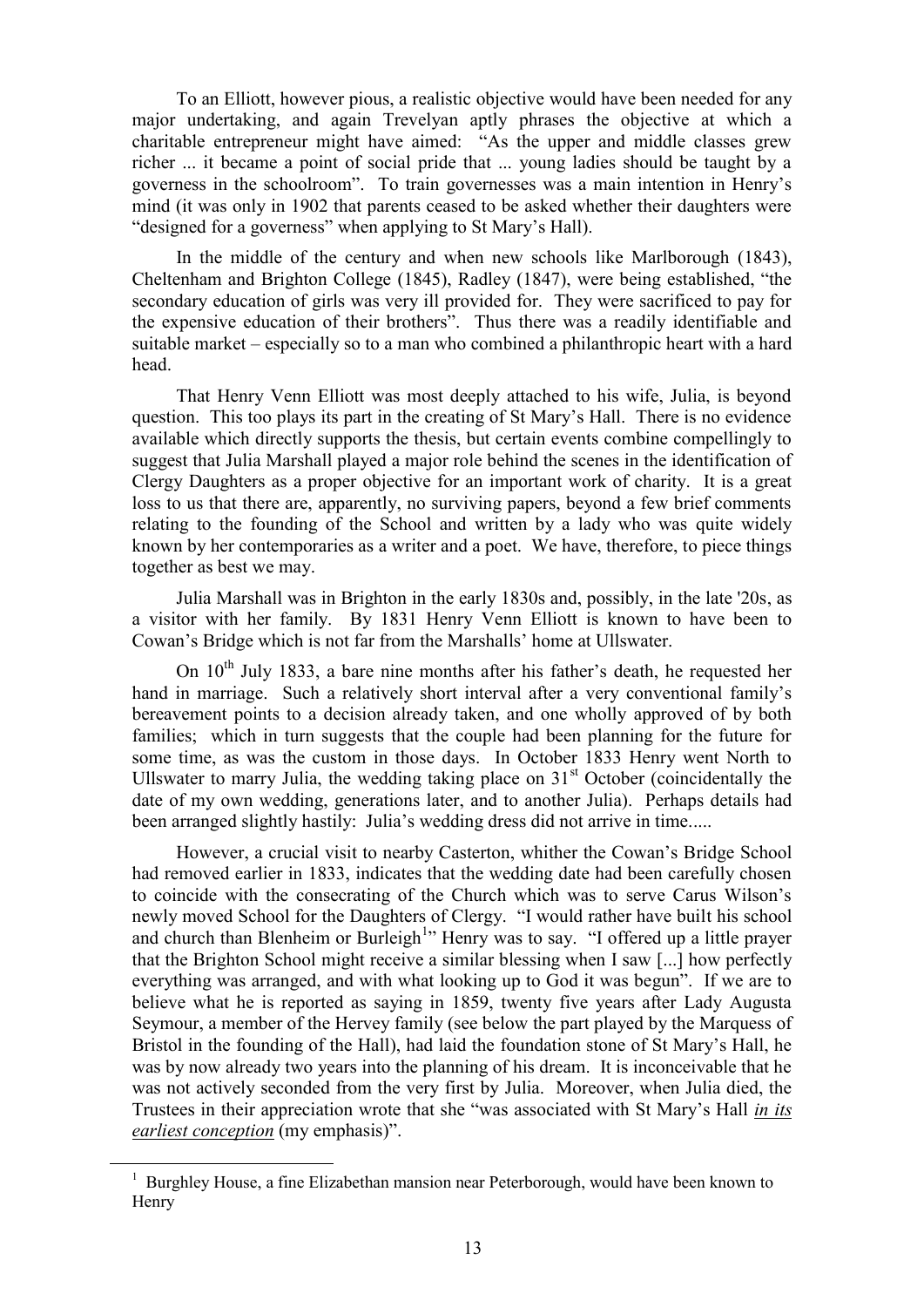This is a statement we should ignore at our peril. Indeed, it was only in the late 1980s, and at my insistence, that Julia's name came to figure routinely in the Founder's Day service.

The more practical aspects, the means, of realising the project must also have come in for their due share of careful consideration. Initial finance, curiously, was less of a problem then than now, especially in a town like Brighton if, like Henry, one had the right connections. So other matters took priority. In the early 1830s Brighton was already expanding Westwards and the Elliotts were living in part of that very expansion. Naturally enough, land was prohibitively expensive in that area of the town. The neighbours, too, seem to have been particular about the form any development in their immediate vicinity should take. To the Eastwards, though, the situation was different. There had been some rapid building as far as Royal Crescent (1808). In 1823 Kemp Town was begun. But between the two, there was nothing of significance except for the Sussex County Hospital, built in draughty isolation on its present site. One can detect Charles Elliott's experienced eye in the selecting of an Eastern site for the School, and in the identifying of a potential major patron – the Marquess of Bristol and already known to the family.

The direct dealing with the Marquess and the specific choice of land were to fall to Charles' son, but one senses that he would have been proud of how Henry coped with both. The story goes that Lord Bristol's first offer was turned down on the grounds that the land overlooked a mews (not the rather smart dwelling street of nowadays, but a smelly row of stables). It takes a brave man to turn down such an offer; it takes a determined man to react with an alternative suggestion. This anecdote, which is entirely believable, underscores my thesis that the Revd Henry Venn Elliott was, despite the aura of the clerical collar, business-like and well prepared for such a negotiation. His recently deceased father knew the Marquess and I the same would have been true of the son.

A similar approach may safely be accepted for the other major matter: that of an architect. Here legend has been allowed to elbow fact aside, and the time has come to put the record straight – in my view to the even greater credit of the protagonists. To believe that only a chance encounter was responsible for involving George Basevi (pronounced Baseevee) in the building of the School is to be naïve, and to belittle the Founder's judgement and planning as much it detracts from what was in fact a longstanding friendship. There may well have been elements of the haphazard in their dealings – who knows? We know that the two men were friends even before 1818: in a letter to his mother from Greece, written on 20th September 1818, Henry states: "Our present party of English at Athens is numerous – ten besides ourselves – and of these ten, four of our friends: Mr Wilson, Mr Basivi (sic), Lord Balgonie and Mr Wrench ...".

George Basevi, to become famous after 1834 for the Fitzwilliam Museum in Cambridge, was also responsible (1824-1840) for Belgrave Square, except for the corner houses, and on a more bread-and-butter level rebuilt St Andrew's Church in Hove, hardly a stone's throw from Brunswick Square, the work being completed in 1836. That he and Henry should have coincided on their way to London one day on the "Age", driven no doubt as usual by the aristocratic and irascible Sir St Vincent Coton, can hardly be a surprise. That he agreed, either then or, more likely, as a result of wellstructured persuasion, to be the architect and to do so *pro bono*, is entirely to his credit as a man of charity and cannot also fail to reflect the quality of the proposition put to him by his friend.

It is a measure of the man who did not wish even his much-acclaimed University of Cambridge sermons to be published that St Mary's Hall opened its door entirely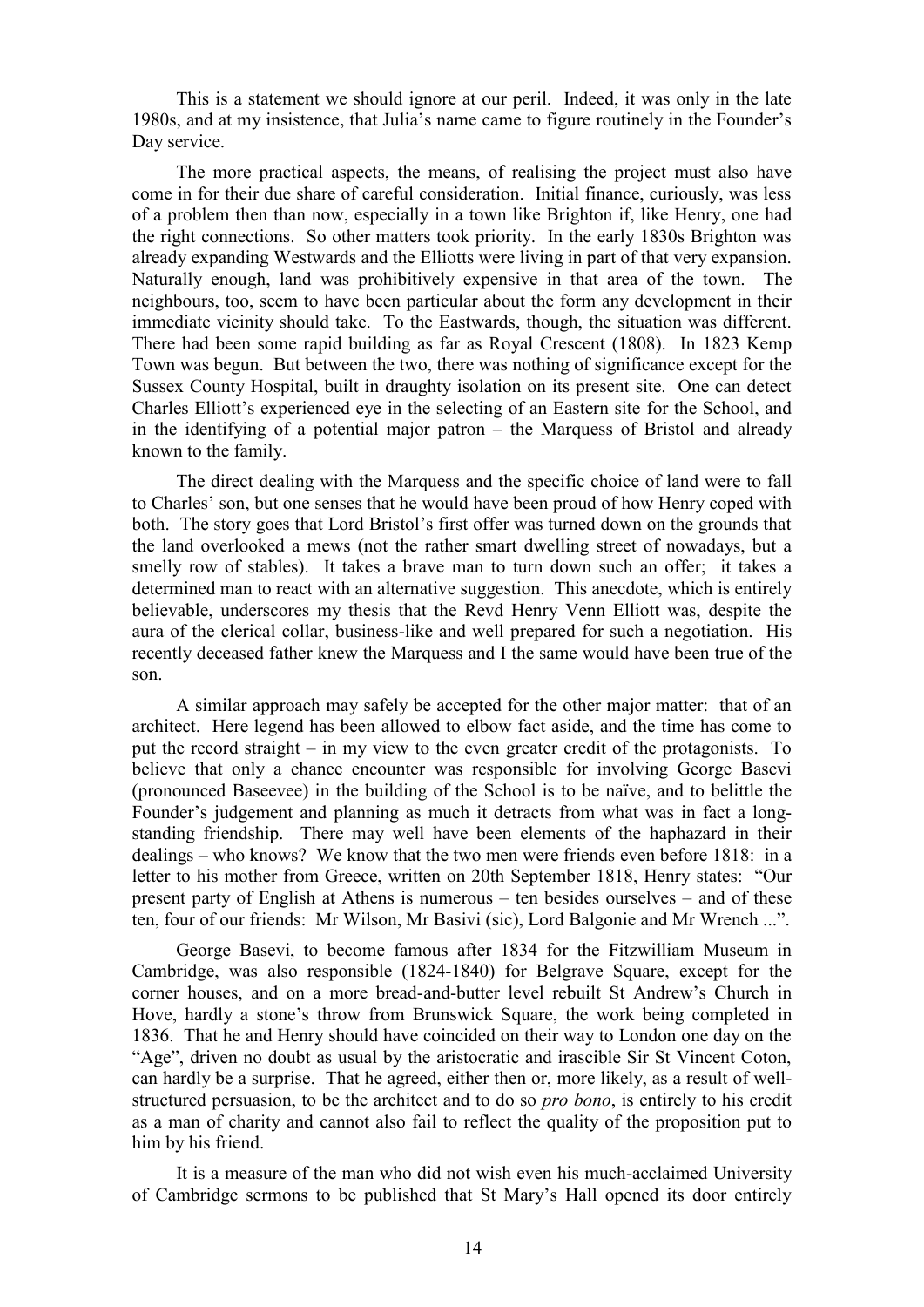without fanfares on 1<sup>st</sup> August 1836. Julia Elliott wrote, most percipiently, that "it was the beginning of the accomplishment of hopes so long cherished....." as the first three pupils and the Lady Superintendent Miss Tomkinson passed through the doorway of the house which still stands proudly over Eastern Road, set up, according to the Founder, on "... one of the waste places of Brighton". That it was a beginning, and not an end in itself, is manifest in its subsequent history.

The "early Tudor style functional stone structure with gables and small mullioned and transomed windows" (Pevsner) was to exemplify the  $127<sup>th</sup>$  psalm so regularly read by the Revd Henry Venn Elliott to the girls: "Except the Lord build the house, they labour in vain that build it".

It's a shame that the building wasn't designed to incorporate so many of the features that a school was to come to need. It was an untidy rabbit warren and little apt for what the passing years would bring.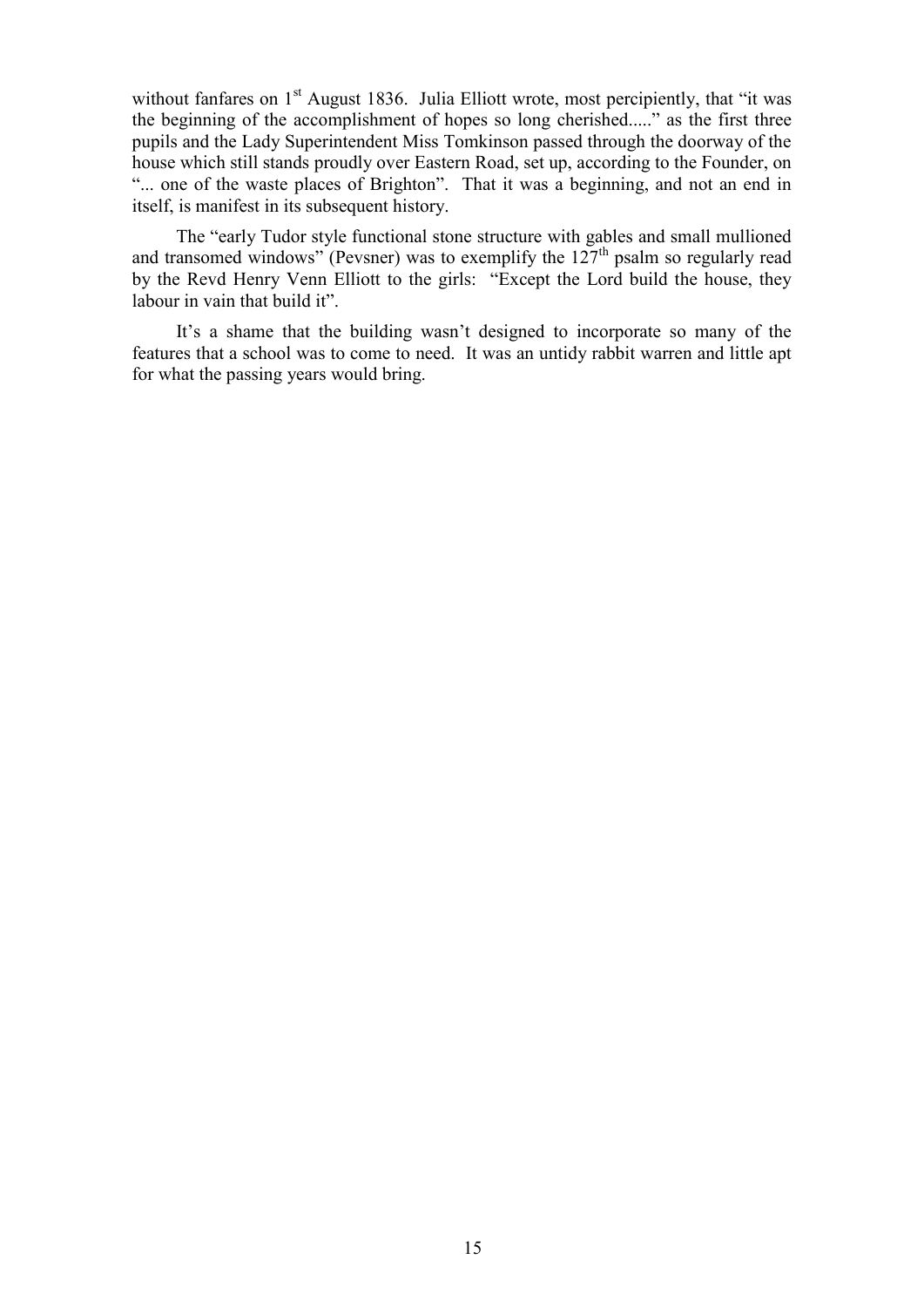# **THE FORMAL HISTORY OF ST MARY'S HALL**

A glance through the Reports and other Public Documents

What follows is on public record and, if not well-known, is there for all to see.

**In 1832** and four years before the Hall opened, the Revd Henry Venn Elliott issued a prospectus for a School for the Daughters of the Clergy. The projected school capacity was to be for 100 girls and it was proposed that the education offered would create a "nursery for governesses for the higher and middle classes". It was to be an allboarding school and was to be so funded that the fees could be set at £20 per annum and that patrons could wholly sponsor a girl if they wished. School uniform would be provided, and the fee included everything else except for personal clothing, advanced music  $(f3)$  and drawing  $(f4)$ .

This prospectus was drawn up as a memorandum by Julia Elliott since there was no question (or tradition) of advertising in the modern sense. The dissemination of such information was by personal contact, just as the admission of each individual pupil depended on the Founder's personal approbation.

In 1834 the foundation stone was laid, on  $21<sup>st</sup>$  April, by Lady Augusta Seymour, daughter of Lord Bristol who had donated the land. Within the first year, £2,330 had been subscribed and the distinguished architect, George Basevi, had agreed to act as architect to the project without charging a fee. St Mary's Hall was on its way under the royal, if fairly painless, patronage of the Queen Consort, princess Adelaide of Saxe-Meiningen but shortly to become the widow of King William IV. On  $2<sup>nd</sup>$  May, the Founder wrote "I read from the Prayer Book a few collects." Psalm CXXVII<sup>1</sup> followed; and that was all. "This quiet committal of the work to God suits my views better than a festival". The modestly low profile adopted by the Founder, in an age that produced fanfares at the drop of a sponsorship (then as now), is as notable as his choice of psalm is significant. This  $127<sup>th</sup>$  psalm was to be as much the motto of St Mary's Hall as the later-chosen motto "Before Honor (sic) is Humility"<sup>2</sup>: "Except the Lord build the house, they labour in vain that build it.....'

**On 1st August, 1836** the Lady Superintendent, Miss Tomkinson welcomed the first three pupils: Mary Bryan (No. 1) aged 14 and the sisters Jane and Charlotte Cory. From what Mrs Elliott wrote of the occasion it sounds as though they had all nearly been overtaken by events. Apparently, too, on what must have been a depressingly dank summer's day, the building was not even fully ready. "We swallowed a little dinner as quickly as might be, loaded a fly with linen and provisions, and went up". Once foregathered at the Hall, they went upstairs to what is now the Headmistress's

 $\overline{a}$ 

*Lo, children are an heritage of the LORD: and the fruit of the womb is his reward.*

*As arrows are in the hand of a mighty man; so are children of the youth.*

*Happy is the man that hath his quiver full of them: they shall not be ashamed, but they shall speak with the enemies in the gate.*'

<sup>&</sup>lt;sup>1</sup> The full text of this (surprisingly short) psalm reads:

<sup>&#</sup>x27;*Except the LORD build the house, they labour in vain that build it: except the LORD keep the city, the watchman waketh but in vain.*

*It is vain for you to rise up early, to sit up late, to eat the bread of sorrows: for so he giveth his beloved sleep.*

<sup>2</sup> See the Appendix on page 48 for a detailed study of the motto. Taken from Proverbs (15:33 – '*The fear of the LORD is the instruction of wisdom; and before honour is humility*'), its provenance from Bunyan's The Pilgrim's Progress is not adequately taken into account.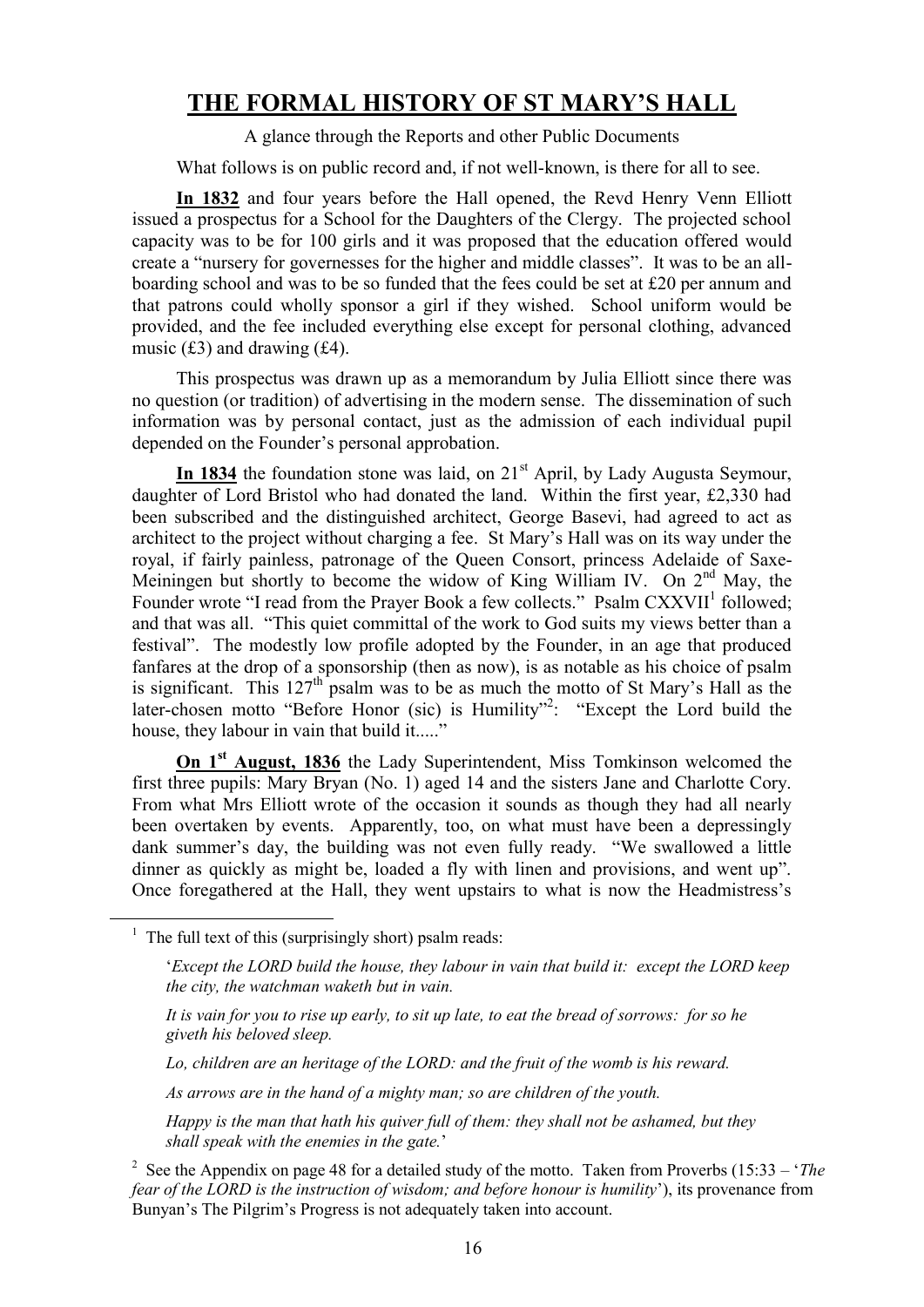study, "It looked so pleasant; a bright fire, the floor carpeted, the table spread with tea, happy faces round it, our hearts full of a thousand mingled emotions".

She went on in her letter, the poet in her blending gracefully with the clear-sighted enthusiast: "It was the beginning of the accomplishment of hopes so long cherished", and continued: "the dawn of a day that should go on in increasing brightness!"

By the end of the first year, there were 35 girls (in marked contrast with the early days of other similar and contemporary foundations), and Miss Tomkinson had five governesses under her (of whom two were "Parisian ladies" for the teaching of French), six maidservants and a gardener (and presumably handyman) who lived with his wife in the Lodge. On  $1<sup>st</sup>$  August 1841, there was a full house of 100 girls at the Hall, admitted in theory (but a glance at the register reveals that it was only in theory) between the ages of nine and fourteen. Term lasted from 1<sup>st</sup> August to 1<sup>st</sup> June without interruptions other than those caused by religious festivals and their concomitant celebrations. Visits from parents or guardians were allowed at any time, except on Sundays, and pupils could be taken out. Relatives, with written parental consent, could visit between 2pm and 4pm on the first Monday in the month.

The clothing list sent to parents and very typical of its time read as follows: "Each child is to bring with her:

- a Bible and Prayer Book
- a new umbrella
- combs, brushes and gloves
- day shifts
- 4 night shifts
- night caps
- flannel petticoats
- white upper petticoats
- 1 stuff petticoat
- $\bullet$  pockets
- 8 pocket handkerchiefs
- 8 pairs of white cotton stockings
- pairs of lamb's wool stockings
- brown holland pinafores or aprons
- 2 short coloured dressing gowns
- 1 flannel dressing gown
- 2 pairs of shoes
- 1 pair of thick shoes or boots
- a silver dessert spoon, tea-spoon and fork, which will be returned".

Frocks, tippets, cloaks, shawls and bonnets were provided.

**In 1841** increasing pressure of numbers forced the first of many building works so that, over the next year, Basevi's original house was enlarged by the construction of a new wing to house practice rooms for the musicians, a dormitory and a sick bay (although history does not record the reactions of those who were unwell to having scales – or, even worse, the fashionable Dr Carl Czerny's sometimes tedious but always difficult studies – played interminably just the other side of a wall). Had it not been for donations, the Hall would not have been particularly well equipped with musical instruments and there would have been no call for these practice rooms. In the first year, apparently, the Hall received gifts in kind (in addition to the cash donations listed in the official Report) of maps, a pair of globes (!), sheeting and towelling, 56 pairs of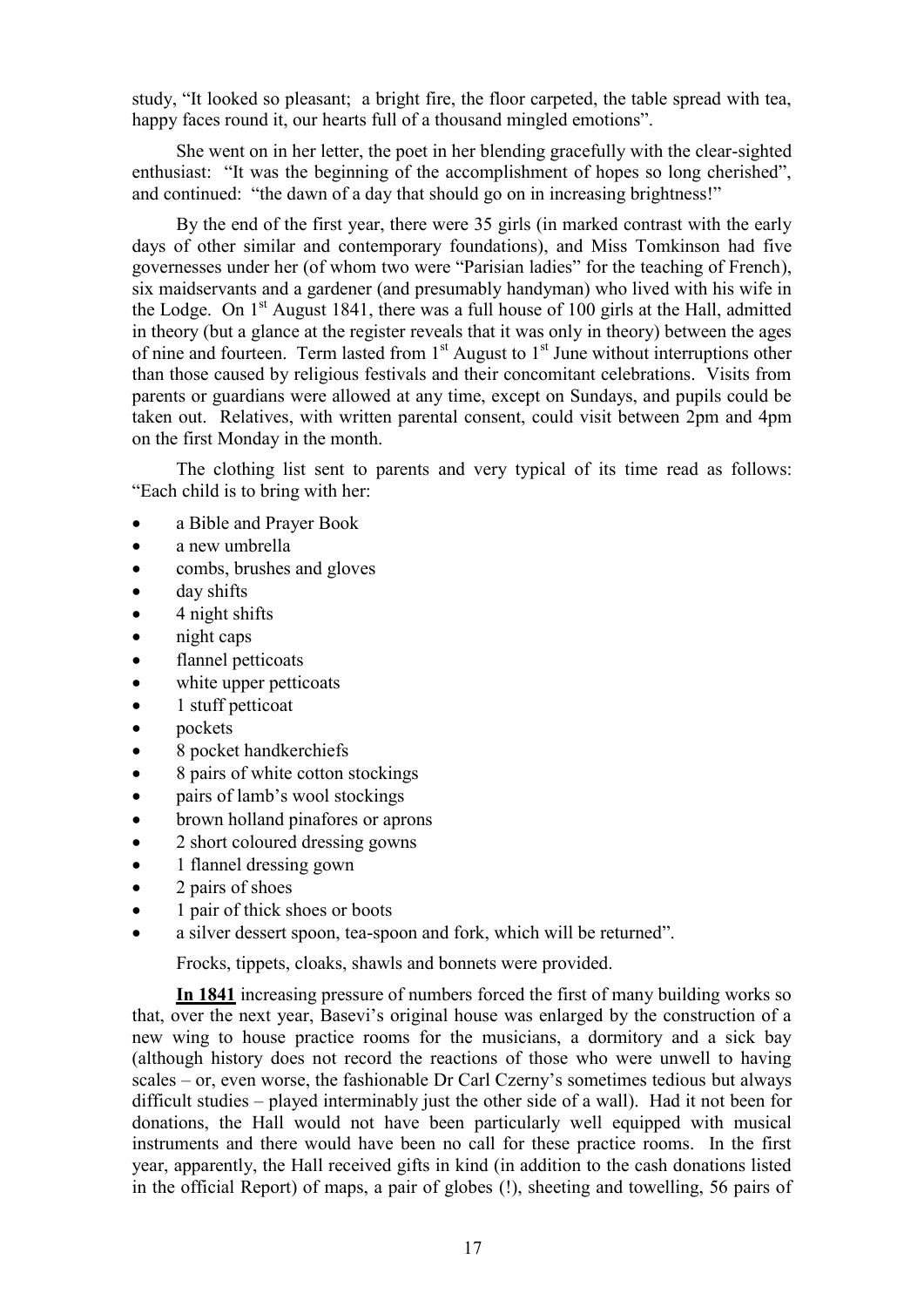blankets and 105 yards of fine blue cloth for cloaks (these from a Mr Benjamin Gott of Armley House, Leeds), books, 3 pianos and an organ.

**On 16th November 1848** the Hall put on a show very reminiscent of modern Open Days for its first Royal Visitor, Mary Duchess of Gloucester. The programme included a concert (singing and pianoforte playing), quasi-gymnastics ("callisthenics") and an art display. The Duchess was to remain a subscriber until her death in 1857, which suggests that she had appreciated her welcome.

**On 21<sup>st</sup> September 1849** St Mark's Church<sup>1</sup> was at long last consecrated, and eventually became the place of worship for the whole school. There must have been more than a touch of ambivalence in the Founder's later comment "This was a great day in my life". I try to explain this in the Informal History, but there is no denying the suitability of St Mark's for a Church of England foundation such as St Mary's Hall. It is a curiosity – but then it is said that history repeats itself – that the return of St Mark's to the Hall in the late 1980s was as fraught with complications as was its completion in the 1840s. My researches in the Diocesan Archives in Chichester suggest that the diocese had been, perhaps and to put it kindly, over-acquisitive in its adoption of the Church solely for parochial duties. Certainly, matters were not helped in the 1950s by the appointment as its incumbent of a man wholly uninterested in having any role, pastoral or academic, in St Mary's Hall.

**In 1858** Mrs Mills took over as Lady Superintendent from Miss Tomkinson, who had stayed on an extra year while the Trustees sought a successor. Apart from some minor structural alterations and additions to cope with the greater number of servants, Mrs Mills' term of office was distinguished only by serious pupil unrest (see the Informal History below for 1860) and the death, in February 1859, of the Marquess of Bristol at the age of 90.

The Marquess had, along with the Founder, been the principal benefactor of the Hall in material terms and had, in addition, regularly welcomed classes from the Hall to tea in his grand house in Sussex Square, combining a human touch with his financial generosity. He gave land worth £500 for the Hall; he was responsible initially for St Mark's, and certainly spent a lot of money on it, amounting to £2,500 in addition to the land; he gave the Hall its "drilling room"; he sold No. 6 Hervey Terrace to the Hall for £500, apparently half its actual value; he gave £200 towards the play garden and kitchen garden (land which the Trustees, more eager than diligent, had purchased without proper enquiry as to outstanding charges against the freehold, to their considerable subsequent financial embarrassment); finally, he gave the cottage with its half-acre of land in the north-west corner "together with his (Lordship's) share of right in the road leading to it", a package worth £4,000.

**In 1861** Mrs Mills' contract was not renewed, and the shadowy figure of Miss Wood was appointed. Through illness, she does not seem to have taken up office, and Miss Maria Newport deputised for her, prior to being appointed in her place in 1862. Discipline had clearly been a problem, and recalcitrant girls were sternly dealt with. They would have to lie flat on their back on the Nursery floor (no doubt in a howling draught) under the questionably eagle eye of the "Elliott scholar" as she sat in grim silence mending her white cotton stockings. Alternatively, they would have to sit on the lockers which lined the large schoolroom, hemming dusters. They would frequently be sent to bed during the day, and as frequently be got up and obliged to dress – a more complex business then than now (although apparently culprits would slip their nightdresses on over their clothes to speed things up).

<sup>&</sup>lt;sup>1</sup> Now an Arts Centre and renamed 'The Spire'.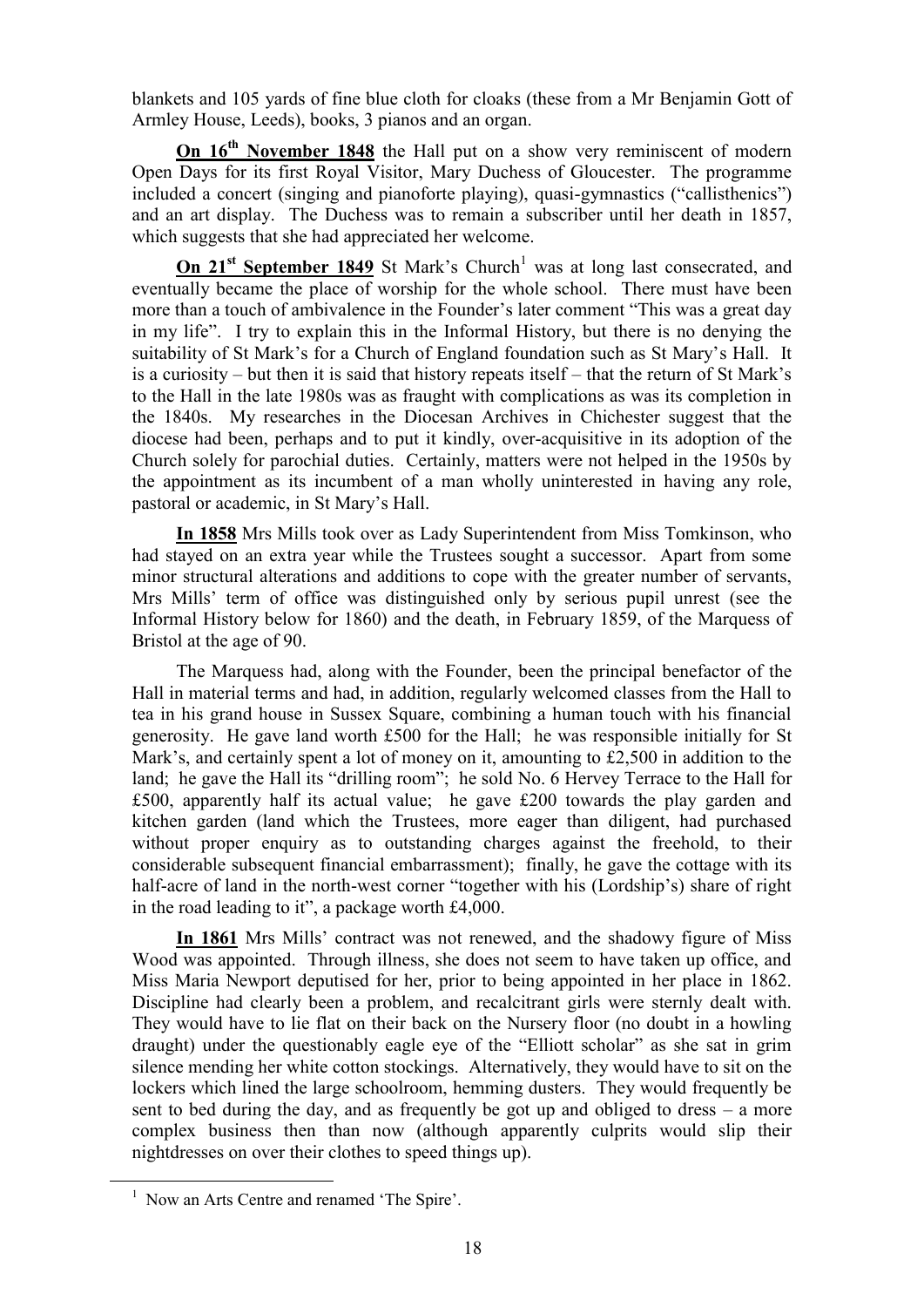Recidivists might end up before Authority, such as Canon Babington, the Founder's former Cambridge contemporary, brother-in-law, and successor in office, who it seems was the epitome of kindliness. One such interview has been recorded when in ?1881 Maude Vidal and Florrie Mooney were ushered, in a state of considerable trepidation, into his presence by an angry Miss Newport. "Dear old Canon Babington looked down at the two little smiling faces (poetic licence, one assumes) and, putting his hands on their shoulders, ... all he said was: 'My dears, I don't think you want to be naughty do you?'. 'Oh no, we don't'. 'Then run along and be good little girls, and God bless you'".

Florrie's subsequent euphoria got her, quite accidentally, into hot water within minutes of leaving the Drawing Room, and she was, after sundry punishments, obliged to write to her father at Miss Newport's dictation about her disgrace. (Perhaps this was not so traumatic an experience: in later life, she was to teach for many years at the Hall.)

That Canon John Babington was so closely involved in the Hall's life was a feature of the Revd Henry Venn Elliott's *modus operandi*. There were eight personally selected Trustees, of whom Babington and the Founder's younger brother, Edward, were two from the very beginning. Other than those I mention elsewhere, the Right Revd Lord Arthur Hervey (of the Bristol family) served for 56 years and the 'Right Honble' the Earl of Chichester went one better and was a Trustee for 57 years.

Thus, apart from the on-going Elliott family involvement, which subsists as I write, there was continuity in the governing body until 1893. The managing director, as it were, was the Secretary, initially the Founder and followed by Canon Babington. They ran the day-to-day affairs of the Hall, admitting (and, on occasion, dismissing) pupils, appointing staff and controlling finance. They taught, albeit minimally, and certainly got to know the girls. The Trustees as a group met regularly, and were responsible for policy and planning; they relied heavily on the close, even daily, contact maintained with the Hall by the Secretary of the day. As a body, they were selfperpetuating and tended to serve for many years partly, perhaps, in view of the heavy legal costs under Charities legislation involved in appointing a new Trustee who was precisely that: a Trustee in whom the property of the Hall was legally vested.

**On 24th January 1865** the Founder died, aged 73, much loved and, from all accounts, much missed. "No sufficient record can ever be given on earth of the time and thought and affection and prayer that he devoted to its (the Hall's) welfare", exclaimed the Report for that year. But with his death we should remember his wife Julia who had died 24 years earlier and who had been so strong an influence on a man who might well have developed within a much more traditional mould but for her; and, dare I say it? not have founded St Mary's Hall. His immediate memorial was the fund raised in his memory which was to provide from its income two scholarships of nearly £50 each to be held for two years by senior pupils selected by the Trustees for good conduct and academic proficiency – an award re-instituted over a century later, "for progress", in honour of his great-grandson and post-war Chairman, Charles Elliott. Founder's Day commemorates him along with other benefactors.

Henry Venn Elliott's most lasting memorial is of course St Mary's Hall. But his intimate connection with Brighton College in its founding in 1845, as well as with multiple other charities, should not be overlooked.

On  $1<sup>st</sup>$  August 1859, he had addressed the staff, pupils and friends of the Hall, on the anniversary of its foundation. A version of this address remains, written down from memory, and has served until now as the definitive statement about him and the Hall's origins. We cannot, though, accept it as good history because it contains demonstrable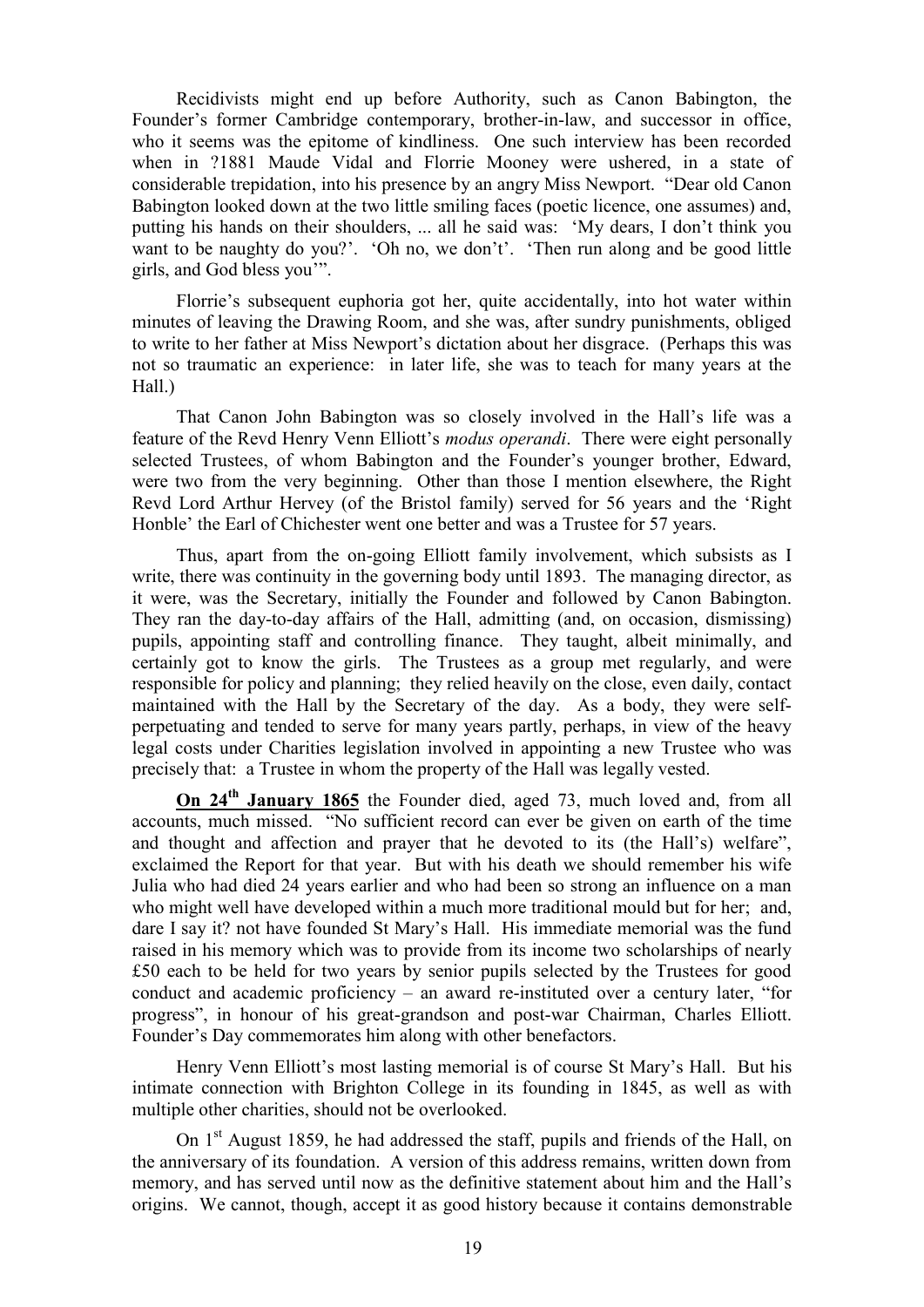errors of fact. However, it contains enough verifiable detail and is so obviously sincere and atmospheric as to be worth reading; I recommend the reader to refer to Miss Meade's extensive quotations from it, despite its uncertainties: it is too lengthy to reproduce here. I limit myself to what may interest my reader. Henry's anecdote from the early days about Lord Bristol's letter to him stating: "if you follow up the project you mentioned last evening, let me know" is wholly believable. His injunctions to the pupils, as to what their attitude to life should be, ring true. His warmth shines through the whole reported speech. But with regard to the facts and as I say: "*caveat lector*".

**In 1868** the Hall was visited for the first time by an outside examiner, the Revd T Markby who was connected with the Cambridge Local Examinations Syndicate. It was both a new departure to ask an outsider for views as to how the Hall might improve its performance, and a first straw in an unexpected wind. The immediate upshot was the building of a new wing, largely funded by the ever-supportive Elliott family, in order to house more classrooms. Initially the object of the Founder's voungest son Julius' attention, the responsibility eventually passed, after Julius' unfortunate death in Switzerland<sup>1</sup>, to the second son Charles A Elliott (later to be Sir Charles). He was currently serving in India where, after being decorated for gallantry in the Mutiny in 1859 (a highly unusual, if not unique, achievement for a civilian), he was to become Lieutenant-Governor of Bengal before finally returning to England in 1895 – whereupon he was promptly appointed a Trustee. The new wing was opened in 1870. Julius' death also resolved another matter, since he had been incumbent at St Mary's as curate for, and then in succession to, his father. This had caused a split in the Hall because it had been traditional for some girls, at least, to attend divine worship at St Mary's while others inevitably had to go to St Mark's, where Julius' uncle, Edward, was incumbent. With no more Elliotts as incumbents of St Mary's, all the girls could now go to the rather closer St Mark's which, no doubt, pleased staff and pupils alike on wet and windy Sundays.

**In 1872** the next academic step was taken with an application to the Syndicate of Cambridge to be examined alongside other schools. Minor academic successes started to be achieved. The examiners' report was generally satisfactory and the first step had been taken to produce a 'Certificated Governess'. By now, the Old Girls' Association had been founded (in 1870). In 1876 public examinations were sat twice yearly for the first time, six girls satisfying the examiners in December and one, the senior Elliott scholar, managing her pass with Honours. In 1880 we learn what subjects were examined in the four upper classes: Religious Knowledge, Shakespeare (rather daringly '*The Merchant of Venice*'), English Grammar, English History, Geography, Arithmetic, Political Economy (did Karl Marx, by now a prominent figure in London, figure on the syllabus, I wonder?), Physical Geography, Grecian History, Composition, French and German. The usual range of legibility was commented on, most girls writing perfectly clearly: "some, however, write peculiarly angular or bad hands, which require attention or correction".

**In 1882** the Trustees suddenly ordered a full independent investigation of the Hall's educational and domestic condition, and this was carried out by the Revd Chancellor Parish and Miss Hubbard. In 1880 the Trustees had felt constrained to reiterate the objectives of St Mary's Hall at length in their Annual Report. In 1883 Miss Newport retired. In 1884 an enormous gratuity (£500 in 1884 was a lot of money, the equivalent perhaps of some £65,000 in 2017) was paid to her. In 1885, the examiners noted that there have been wholesale changes in the staff together with considerable improvements in academic standards. I try in the Informal History to pick my way

 $1$  See Appendix 2 (page 50 below) for the sad detail of his demise.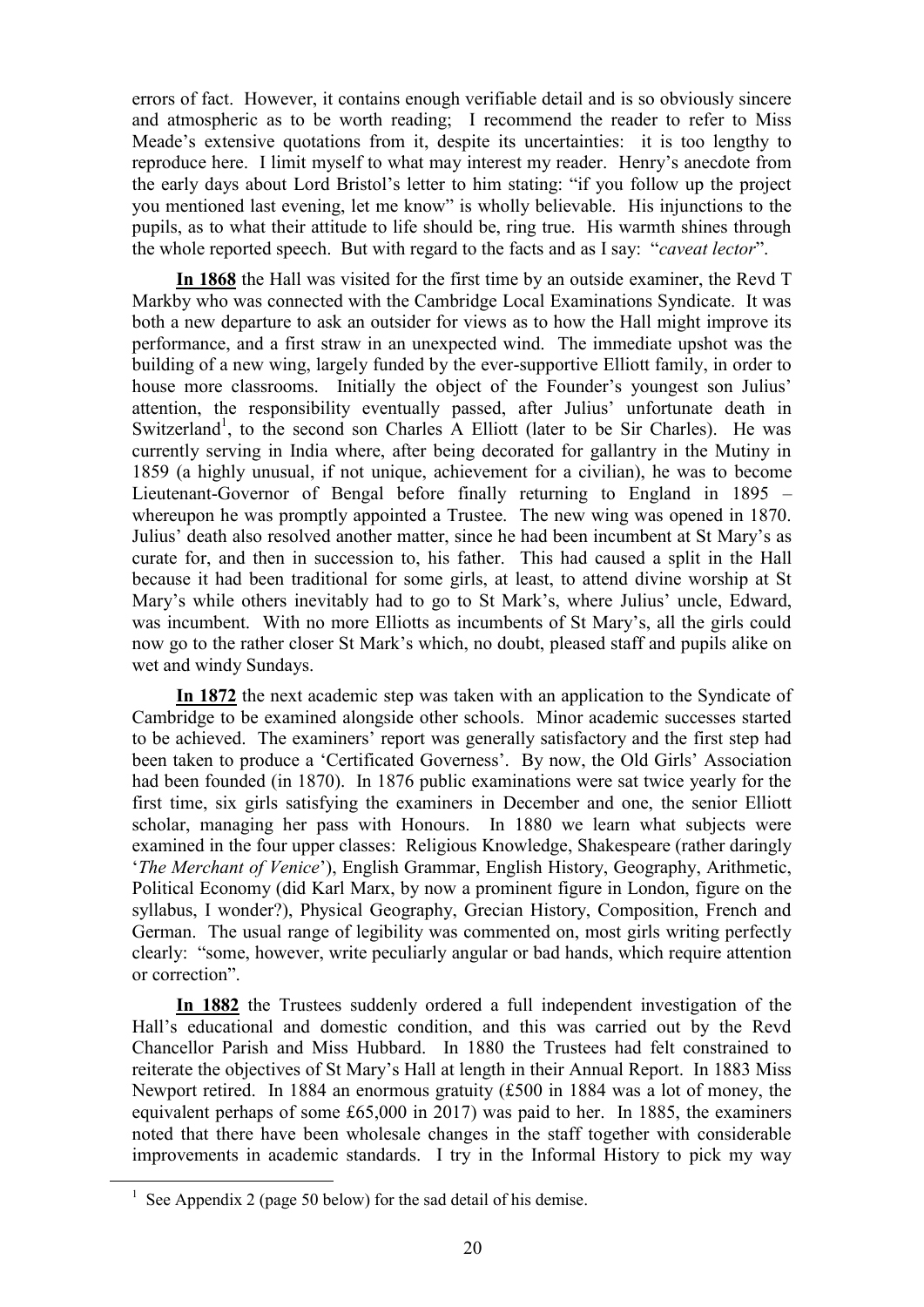through the noisy maze of silence of these years and to establish as far as possible what actually led to Miss Birrell's appointment in 1884. We will never know what really happened: it has to remain conjecture. Clearly much had been going on which the Trustees had characteristically preferred not to comment publicly  $\text{on}^1$ . The formal restatement in the 1880 Report (a unique cross reference among the Reports) of the Hall's objectives and the surprising absence of any congratulatory reference to the quality of Miss Newport's handling of affairs leave a vacuum which only speculation can fill. Otherwise there is merely mention of matters of minor if not trivial importance.

**In 1884** Miss Birrell took up her post, starting, rather unusually, in midsummer. Her qualifications were explicit: 'Cambridge Local Higher Certificate in Honours', 'Cambridge Teacher's Diploma'. Her modernising impact was immediate and longlasting.

In one area, she did not have to bring things up to date: the providing of uniform by the Hall had ceased in 1880 (accompanied by an appropriate remission of a three guinea admission fee and a £1 reduction in the slowly rising annual fee, reverting to £20) the girls merely being required to conform to the norm of "such neatness and propriety as are becoming for Daughters of the Clergy". The changes in staff commented on by the examiners in 1885 were accompanied by a review of the curriculum – "the introduction of fresh subjects of study". The Reports suddenly become vocal in their commendations of how matters are now progressing, and the Trustees must have felt that they had made a good choice from among the fifty or so candidates who had applied for the post of Lady Principal in 1883. Certainly, from now on, St Mary's Hall settled back down to be what it still is: quietly competent at its job in a professional and unfussy way.

By the time Miss Birrell retired, **in 1899**, a recognisable school in the modern idiom had come into being. The Hall now served a national rather than merely a local market and was well known for the numbers of daughters who were from distant British dioceses. In 1887, a new Royal Patroness, HRH the Princess Christian of Schleswig-Holstein and the tird daughter of Queen Victoria, agreed to replace Queen Adelaide, long since dead (1849), and she was to be a pleasingly active supporter of the Hall until, I believe, after the First World War (she was to die in 1923). The Revd Prebendary R Snowdon Smith added to an earlier Babington scholarship by endowing two scholarships for girls under 15. He gave weekly scripture lessons until he was 92, and had served as Secretary for 21 years in succession to John Babington.

**In 1888** the Hall became a Special Local Centre for the Oxford Examinations. In 1889, girls under 13 became eligible for a Catherine Dighton Memorial Fund award based on the preliminary examination on entrance (£5 per term). The Nellie Jones Memorial Scholarship followed in 1890. In 1892, the three-term system as we know it was introduced together with further curriculum enlargement in the household skills of cookery, laundry work, house management and advanced needlework. In 1896, Princess Christian visited the Hall for its Diamond Jubilee, and was suitably entertained by a concert, presented with a bouquet of flowers, and received at tea by the Trustees with the Countess of Chichester, Lady Elliott and, of course, Miss Birrell.

The next year, pressure of numbers forced the launching of an appeal for funds to build what was to become the Elliott wing. Like almost all appeals, it got off to a good start and then stalled: it took a major contribution from Sir Charles to see it through. The annexe, as it was called, was built amazingly fast, in about seven months, and only ran some 10% over budget eventually costing £2,200.5.11d (over a quarter of a million

 $<sup>1</sup>$  The minutes were, of course, a public document under the Charities' Act.</sup>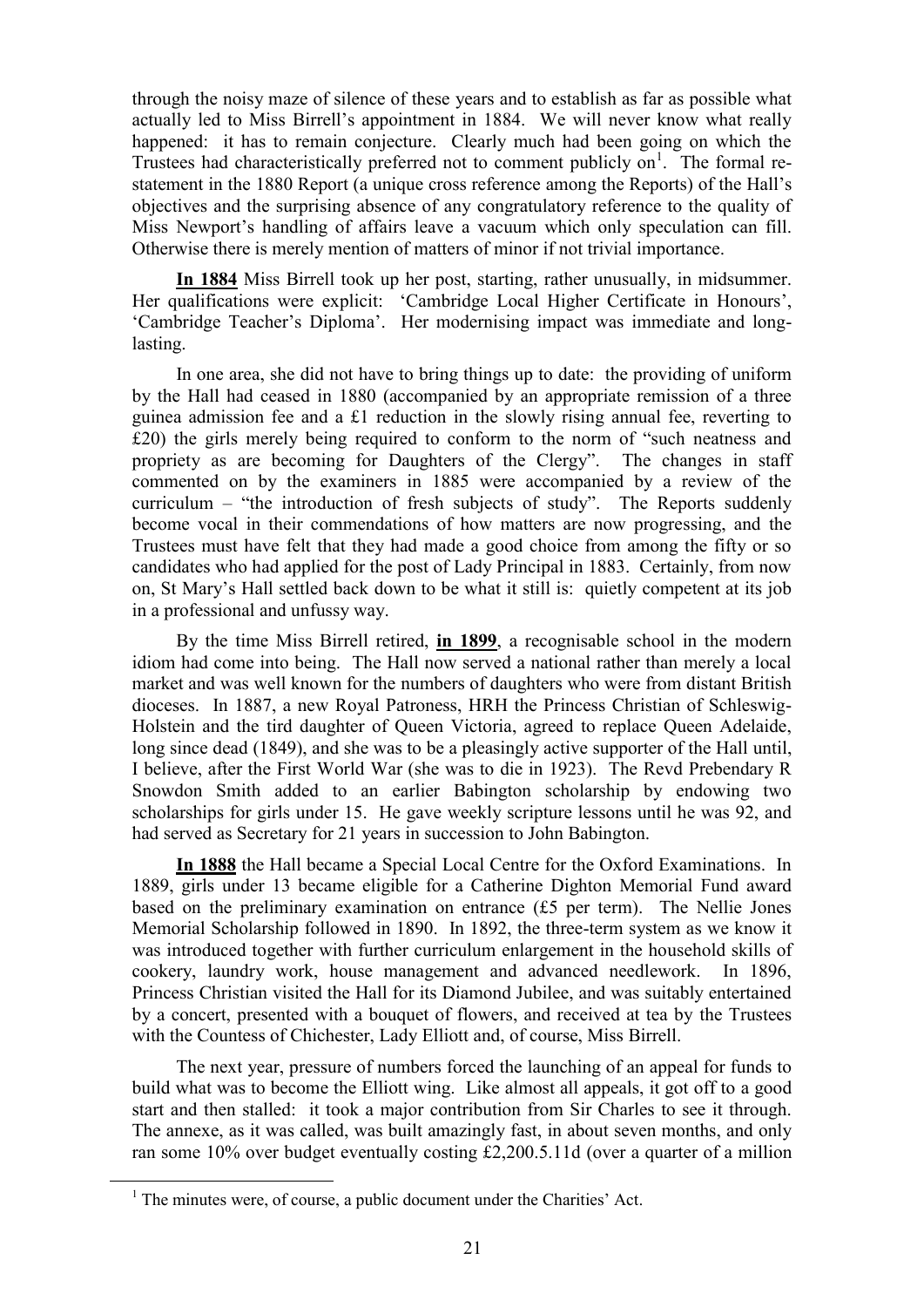pounds today). Princess Christian opened it on  $7<sup>th</sup>$  November 1899, and it was, initially at least, named after her. By now, Autumn 1899, Miss Birrell had retired and it was Miss Potter, formerly Vice-Mistress, who was Lady Principal. By now, as well, the School News Letter, a fruitful source of information, published annually, was in its third year and we can read how properly the event was staged, complete with an Old Girls' reunion in the evening.

Miss Edith Potter's tenure of office, **1899-1911**, was very much a continuation of Miss Birrell's rule. She had served under Miss Birrell since 1879 as both teacher of English and as deputy. Her sister Helen, who was subsequently to be a staunch supporter of the St Mary's Hall Association for many years, worked throughout alongside her. Like many such appointments, Miss Potter's was both successful and unsuccessful. She inherited, and duly fostered, a going concern, continuing to raise standards and modernise the curriculum, notably with the opening of the new science room in 1903. However, times were changing fast and by 1907 the Hall was in a deep financial crisis.

An appeal the previous year, with a new Assembly Hall in mind, had not even managed to engage first gear. Full fees, the Trustees decided, were to be sought in future from those who could afford it – a precursor of the means test, this. In  $1908$ (apparently after some persistent parental pressure), day girls who were daughters of local clergyman were admitted. In 1909 the Trustees, feeling perhaps a little distant now from the routine affairs of the Hall and clearly alarmed at the downward financial trend, set up a Council of Twelve, specifying a minimum representation on it of three ladies, to supervise and control day-to-day matters. This desperate situation had not come out of the blue: for years the Trustees had been all too well aware that original contributors to the Hall had been dying, and that new ones had not come forward to replace them. Because the financing of the Hall, other than for exceptional capital development, had relied mainly on such routine charitable contributions, there was clearly going to be a problem sooner or later since there was no major endowment from which the Hall could derive income. It was a minor miracle that the Trustees were able to keep the ship afloat – or at least the crow's nest above water – until after the Great War when finally there was no alternative but to take in non-clergy daughters. There were fee increases, and many economies, but eventually fundamental changes in the Hall's original intentions had to be made.

Despite all this, Miss Potter's time was marked by one particularly important event, which was the first full inspection of the Hall in 1910 and its consequent classification by the Board of Education as "efficient", a quaint but commercially vital term. In 1911, before ill health forced her resignation, she was to be gratified to know that the new Assembly Hall would become a reality just as she and many others were saddened by the reason for it: Sir Charles Elliott had died and made provision in his will for its completion. He must have become more than a little sceptical about appeals..... However, his portrait belies this, depicting as it does, for all to see in the drawing room, a benign and dignified gentleman.

**In 1911**, Miss Ghey (pronounced 'Jaï'), an Oxford graduate, was appointed and her twenty five years at the Hall was to be a period of enormous change and achievement.

She came from Clapham High School (a pleasing link with the Founder's evangelical past) to a relatively small if well-known Clergy Daughters' School and turned it into a modern, and much larger, Girls' Public School. In her early years, the Hall was faced with increasing demand for places. This led to a need for more accommodation with accompanying funding. By now the First World War had broken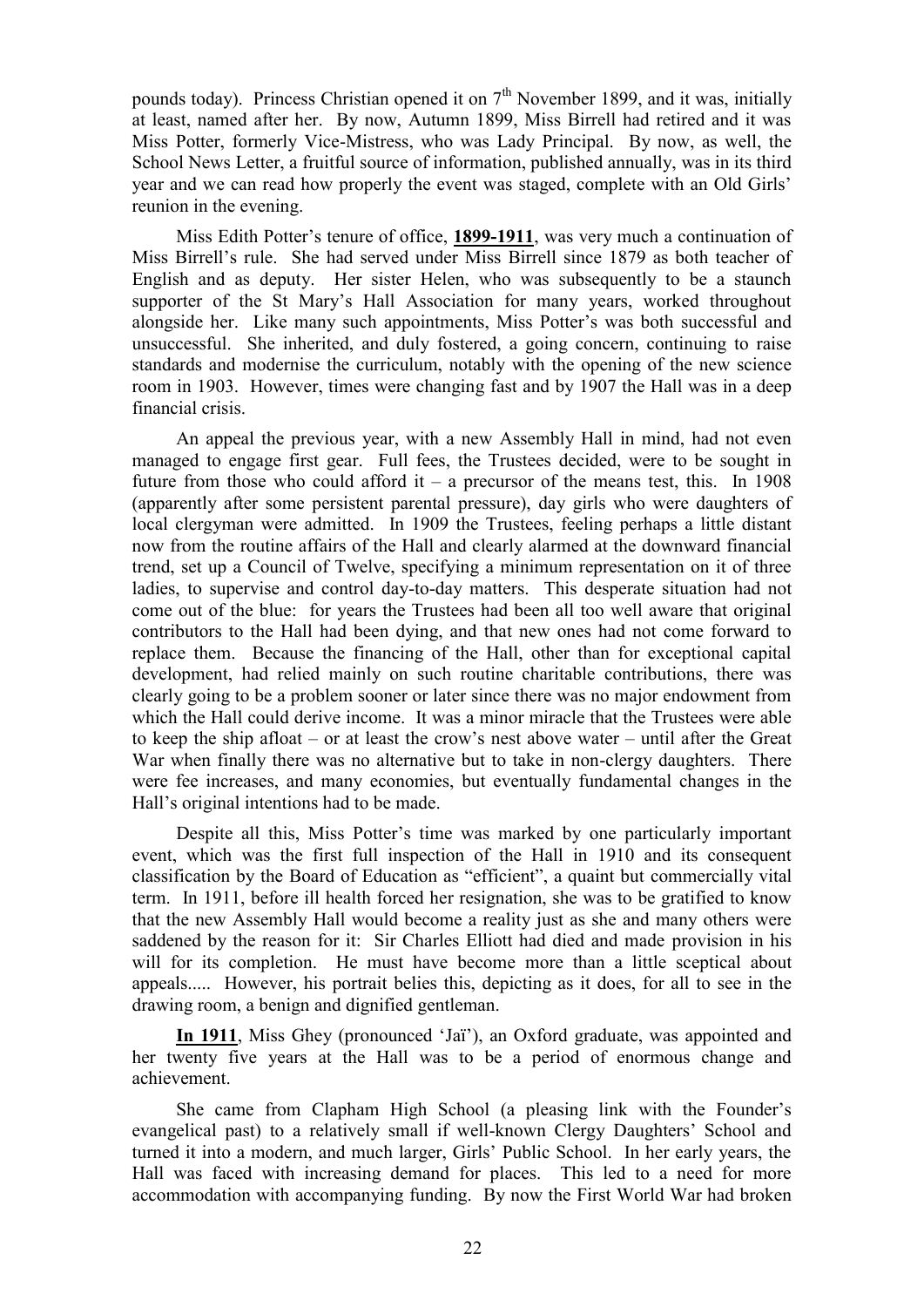out and serious inflation was beginning. In 1914, two houses in Hervey Terrace (to be bought in 1922) were "sanctioned for occupation". (Later, Elliott House, inspired by Charles Elliott, grandson of Sir Charles and Chairman and chief architect of the school's post-war renaissance, would be built on this site after it was bombed on 25th May 1943. It is a shame that construction standards – nowadays known as building regulations – in those difficult years were so second-rate.)

**In 1919**, in desperation, the Trustees were considering an appeal, but in the following year wiser counsels prevailed and the far-reaching decision to admit full-feepaying non-clergy daughters was taken. The appropriate sanction was sought from the Charity Commissioners and a new School was born. Although this decision may have seemed to fly in the face of the Founder's intention, there can be no serious doubt but that the Revd Henry Venn Elliott would have approved. I suspect that this would also have been the view taken, at the relevant meeting of Trustees, by his grandson, confusingly also a Revd Henry Venn Elliott. In 1920, No. 2 and No. 22 Sussex Square were purchased, as was No. 21 five years later, thus creating St Hilary and St Nicholas. In 1931, No. 4 Clarendon Terrace was acquired (Hebbert House) only to be disposed of four years later. In 1933 Babington House was created in No. 2 and No. 3 Chichester Terrace, to be sold in 1967. No. 2 Sussex Square was sold in 1948, and the name St Hilary was attached to No. 22.

How, you may well ask, was all this funded, given the parlous state of the Hall's finances? See 1921 for the slippery slope which was to be the answer

**In 1921** St Mary's Hall became a Company Limited by Guarantee, which meant, among other things, that it could borrow money by raising debentures. This was as logical a move as the revising of the Constitution ("Scheme") in 1978. The difference lies in the fact that the former was intended to remedy a dangerously unsound position whereas the latter was designed to protect the future of the Hall in line with the Founder's intentions as well as to reflect changing legislation (a factor which brought a further, but non-substantive, review of the Scheme in 2004/5). Both were consistent with radically different views arising from contemporary attitudes and pressures and, naturally enough, gave rise to much debate among the Governing Body.

The consequence of this first constitutional change was that the Trustees  $-$  or Governors as I shall now call them – could raise money by using the Hall's only asset, its land and buildings, as security. Investors would be paid interest on their loan whose repayment was guaranteed by a charge against an element of the property. The dangers inherent in such a scheme were not to come home to roost until the Second World War forced a temporary cessation of business, whereupon the full extent of the Hall's consequent indebtedness was scarily revealed. The merit of the scheme may have lain in the almost instant appearance of large sums of money which financed the creating of Miss Ghey's Girls' Public School, but its legacy was frightening.

By 1936, when Miss Ghey retired immediately after the Centenary celebrations, the Hall had more than doubled in size. Modernisation works were carried out in 1928- 9 in the main building, bidding farewell to the era of the guttering candle and, as an extra, ushering in a modicum of modern comfort to the sanatorium in the form of limited central heating. In 1921, HRH the Princess Mary visited the Hall, and in 1926 Her Highness Princess Maria Louise, a granddaughter of Queen Victoria, became Royal Patroness. The VIth form steadily increased and University honours became much more a part of the pattern than the subject of special comment as before. The climax of Miss Ghey's headmistress-ship was, of course, the Centenary itself, which I describe elsewhere.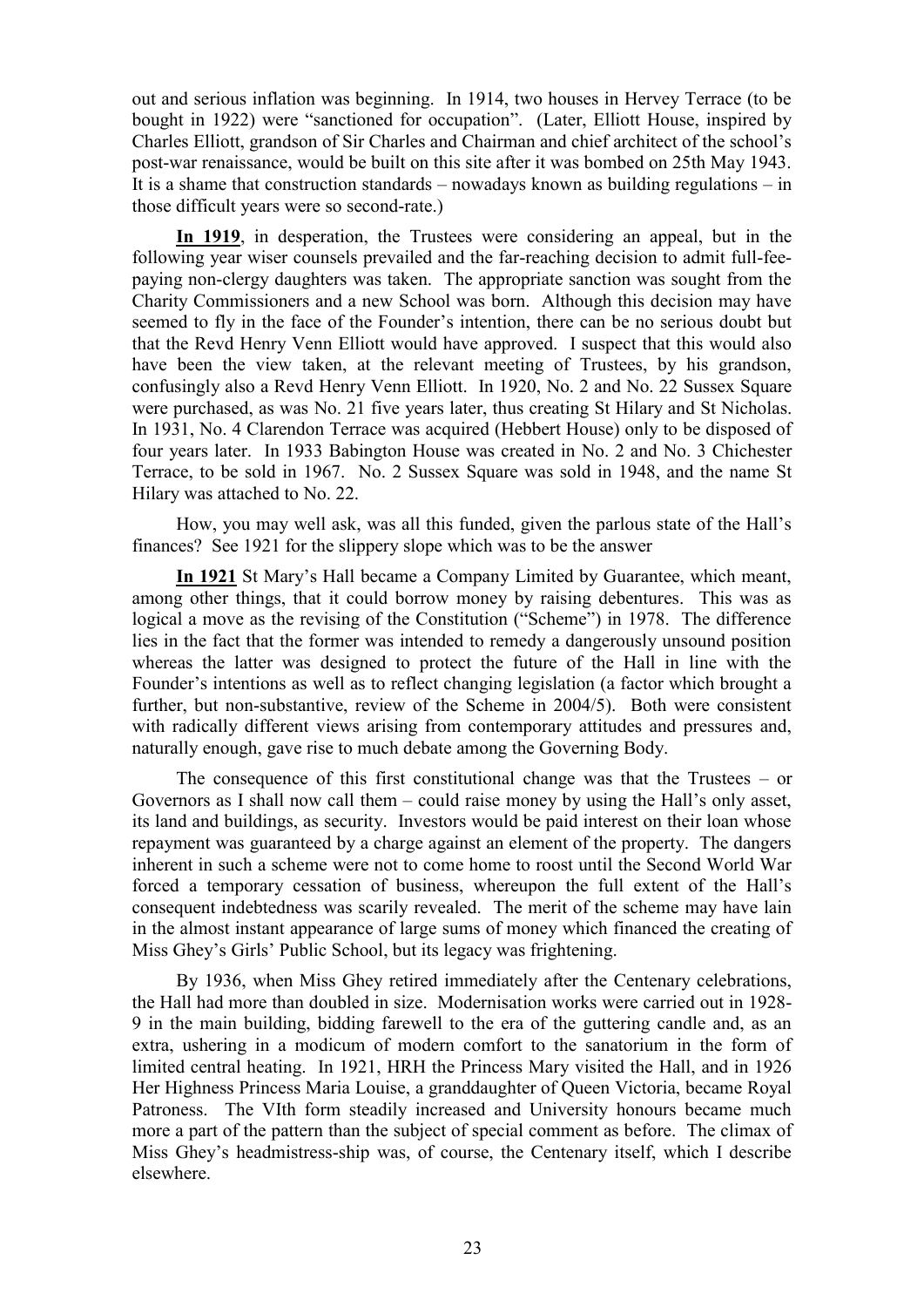In 1936 St Mary's Hall was a typical example of a Girls' Public School but with an additional and fairly unusual ingredient, recognised by all who came into contact with the place and sustained when restored after 1945 with the bricks and mortar of reconstruction: friendliness. People who visit other schools rarely to remark upon the exceptional pleasantness of the atmosphere at St Mary's Hall as one of its principal qualities.

I believe that Julia and Henry Venn Elliott did indeed create something which surpassed their hopes so long cherished.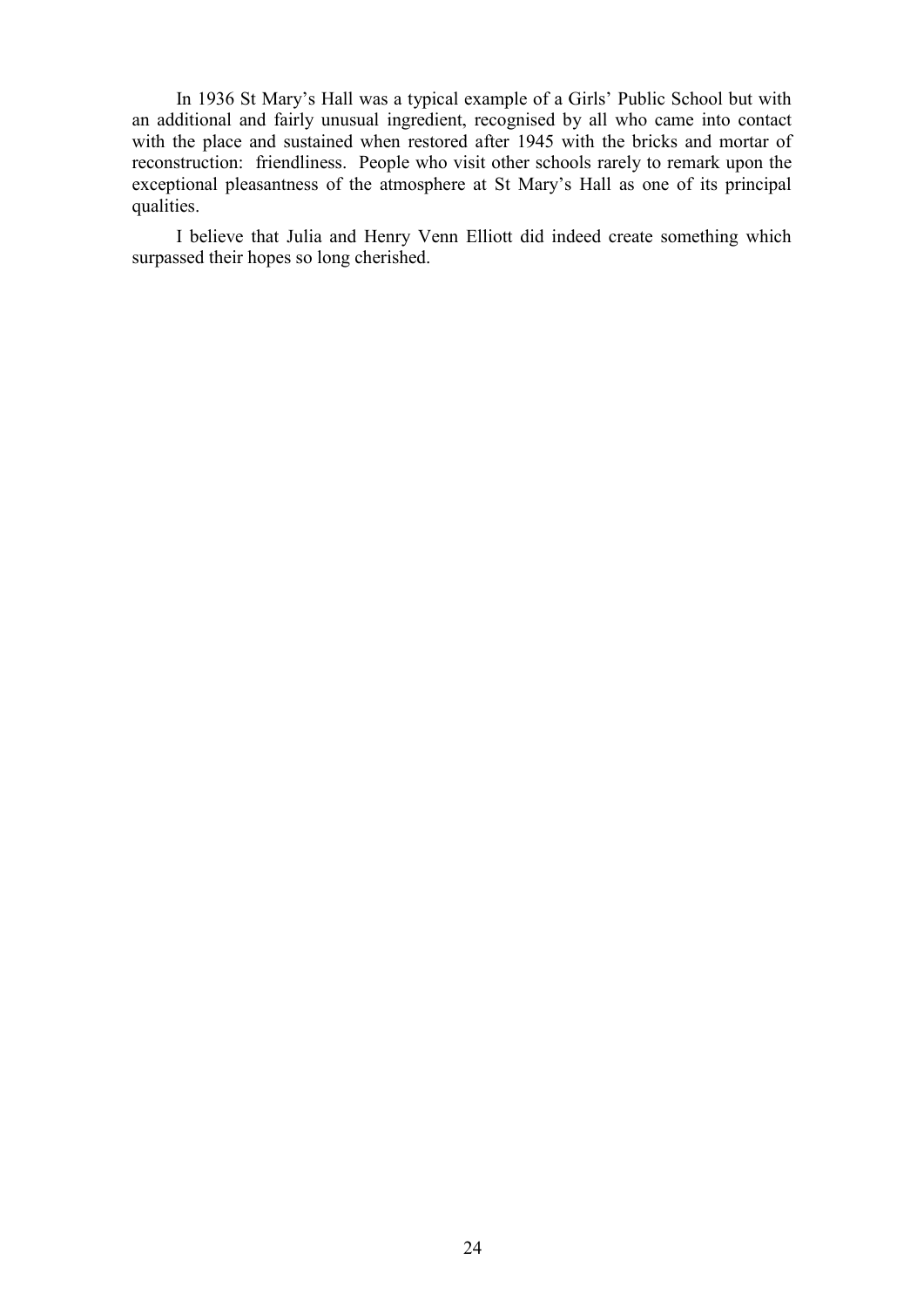# **AN INFORMAL HISTORY OF ST MARY'S HALL**

A further glance at events as given in the Reports<sup>1</sup>.

(This section is intended to be read alongside the Formal History as a gloss on events. I would stress that the implications made and the inferences drawn are entirely my own.)

#### **Year 1 - 1836**

#### The Children are "happy, diligent, healthy and grateful".

The Reports were full of such comments, and they must, of course, be taken with the usual pinch of salt. For instance, pupil No. 7 on the register was swiftly ejected by the Revd Henry Venn Elliott and Miss Tomkinson, her continued presence being described as "inexpedient".

#### The Funding of St Mary's Hall

This was very widely based, with money coming in from Royalty downwards. One particular donation strikes the eye among the many: £300 from Mr TR Kemp. He, it will be recalled, was the founder and driving force behind Kemp Town, a development of the greatest beauty built between 1823 and 1828 together with its stylish Church of St George's half a mile to the west. History records that, heavily in debt, Kemp fled precipitately from England in 1837 to end in a pauper's grave in the Père Lachaise cemetery in Paris. Not all who gave to St Mary's Hall, gave of their surplus flesh.

#### The 1836 "Hurricane"

The School suffered an early set-back in the late autumn of 1836 when a violent storm caused considerable roof damage. It was this same storm which destroyed a section of Brighton's famous chain pier. The winter of 1836 was to be particularly severe, bringing the famous and deadly Lewes avalanche. Storms were about the only serious drawback in those days to building a clergy daughters' school in Brighton. The restricting impact of a 180º semi-circular market for pupil recruitment, so to bedevil Governors in the closing decades of the twentieth century, was not an issue in those days.

#### St Brandon's School

 $\overline{a}$ 

An insight into the Founder's activities and the difficulties surrounding such ventures as St Mary' Hall comes unexpectedly from the West country.

In 1837 St Brandon's School, at that time in Bristol and down to only a handful of pupils, was beset by the most grave financial problems, and I am indebted to the current (1986) Headmaster, Mr J.S. Davey, for sending me photocopies of the Governors' deliberations of June and November 1837 which reveal the long arm of the Elliott family at work. On 30<sup>th</sup> June, the minutes of the (emergency) meeting of the General Committee of the Governors record the discussing of 'alternative (c)' "That failing

<sup>&</sup>lt;sup>1</sup> NOTE: The year date given for each heading refers to the academic year in which events took place.

Reports were sometimes not produced until at least a year after the events they describe, thus potentially being up to two calendar years out of date. This creates for the reader a confusion which becomes particularly acute when historical events, such as the Great War, impinge on the Hall. On those occasions, I have made appropriate common-sense changes in order to sustain a recognisable historical framework and maintain synchronicity with the selective formal history given above.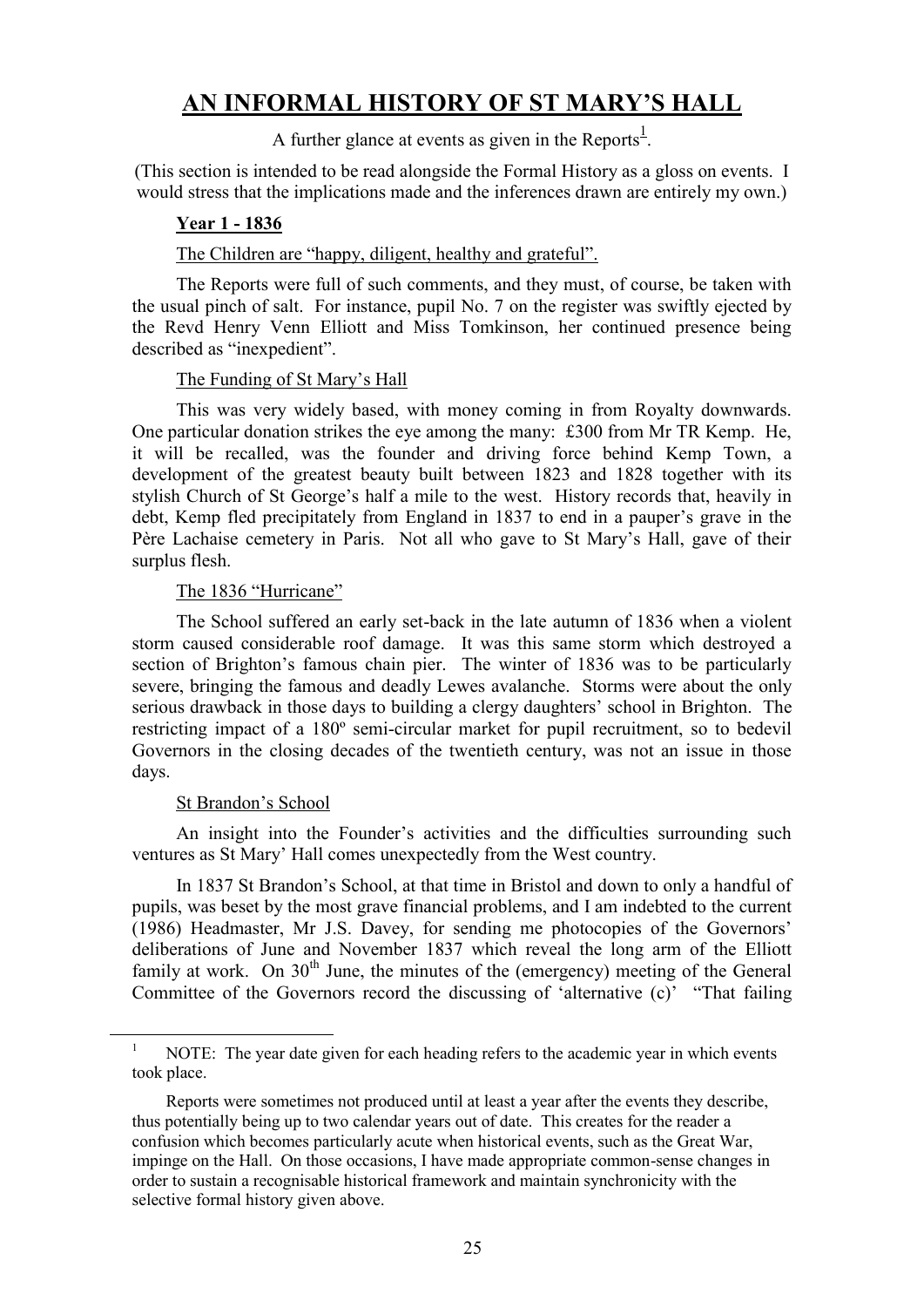these two plans, a negotiation be entered into with the Revd H.V. Elliot (sic) to receive the children into the Brighton C.D.S. [Clergy Daughters School - TJE] the consent of the Nominors and Parents respectively having been previously obtained". In November, the "Sub-Committee" was told rather ungrammatically on the  $9<sup>th</sup>$  that "A letter had been written to Mr. H.V. Elliott (sic) sounding him as to his opinion of the removal of the children to his establishment at Brighton, to which he returned an answer earnestly entreating every effort might be made to retain it at the Fort [St Brandon's Bristol home - TJE]". The meeting on December  $28<sup>th</sup>$  resolved: "That the children whose terms of five years shall not have expired at Midsummer 1838 shall be transferred to the Brighton School at that period, the consent both of Parents and Nominors respectively being first had".

Fortunately, though, money was forthcoming, the Governors finally found a new Superintendent and no record exists of any girl going to Brighton. Just as we can approve Henry Venn Elliott's reluctance that any girl should be so uprooted, we can also guess, without knowledge but with some accuracy, that he would have contributed financially toward St Brandon's recovery - most likely anonymously as was his wont.

#### **Year 5 - 1840**

#### A Pupil Dies of Measles

This "rendered the Annual Examination inexpedient". On the edge of Kemp Town, as elsewhere in the British Isles, disease in schools was a perennial problem. It had nearly accounted for Carus Wilson's school and had forced the early move from Cowan Bridge to a doubtfully healthier but certainly draughtier and more spacious home at Casterton seven years previously. St Mary's Hall had its fair share of epidemics – measles, scarlet fever (particularly prevalent), ringworm, chicken pox and, in 1882, nettle rash – and appropriate, and sometimes costly, measures had to be taken. But it would seem that Brighton's basically healthy climate and the Hall's hardy regime, coupled with the skill and vigilance of those who watched over the girls, prevented any overwhelming catastrophe.

#### **Year 6 - 1841**

#### Julia Elliott's Death

The moving and emotional terms in which Julia Elliott's death was lamented speak volumes for her role, and are worth quoting *in extenso*: "Then it was ... that ... our Heavenly Father saw fit suddenly to darken the fair scene by taking to Himself one who (as I have already quoted) was associated with St Mary's Hall in its earliest conception; who had enlightened all the perplexities of our earlier plans and arrangements by her wise counsel and cheered them by her sweet cheerfulness and sympathy....." One may detect the anguish of the bereaved in this statement, but the warmth and genuineness of the affection shines through the dark scene like a vein of rich gold.

On this subject, Josiah Bateman momentarily drops his mask and, this time and this time only, reveals the man behind the professional hired writer, effectively accusing the Elliotts' doctor of rank and unforgivable incompetence. Indeed, it would appear on the face of it that at the very best the doctor concerned showed poor judgement. The effect on Henry was devastating, and he was fortunate that his mother was still very much alive and able to help him to come to terms with the shock and with his grief. Henceforth, St Mary's Hall was to play an even more important part in his life. This is another small piece of evidence supporting my thesis that Julia was instrumental in the school's foundation: HVE's involvement was as much for her memory as for himself. Indeed, it is a feature I believe to be unique in British schools that he, as Founder, his family in direct descent to the present day along with members of the family by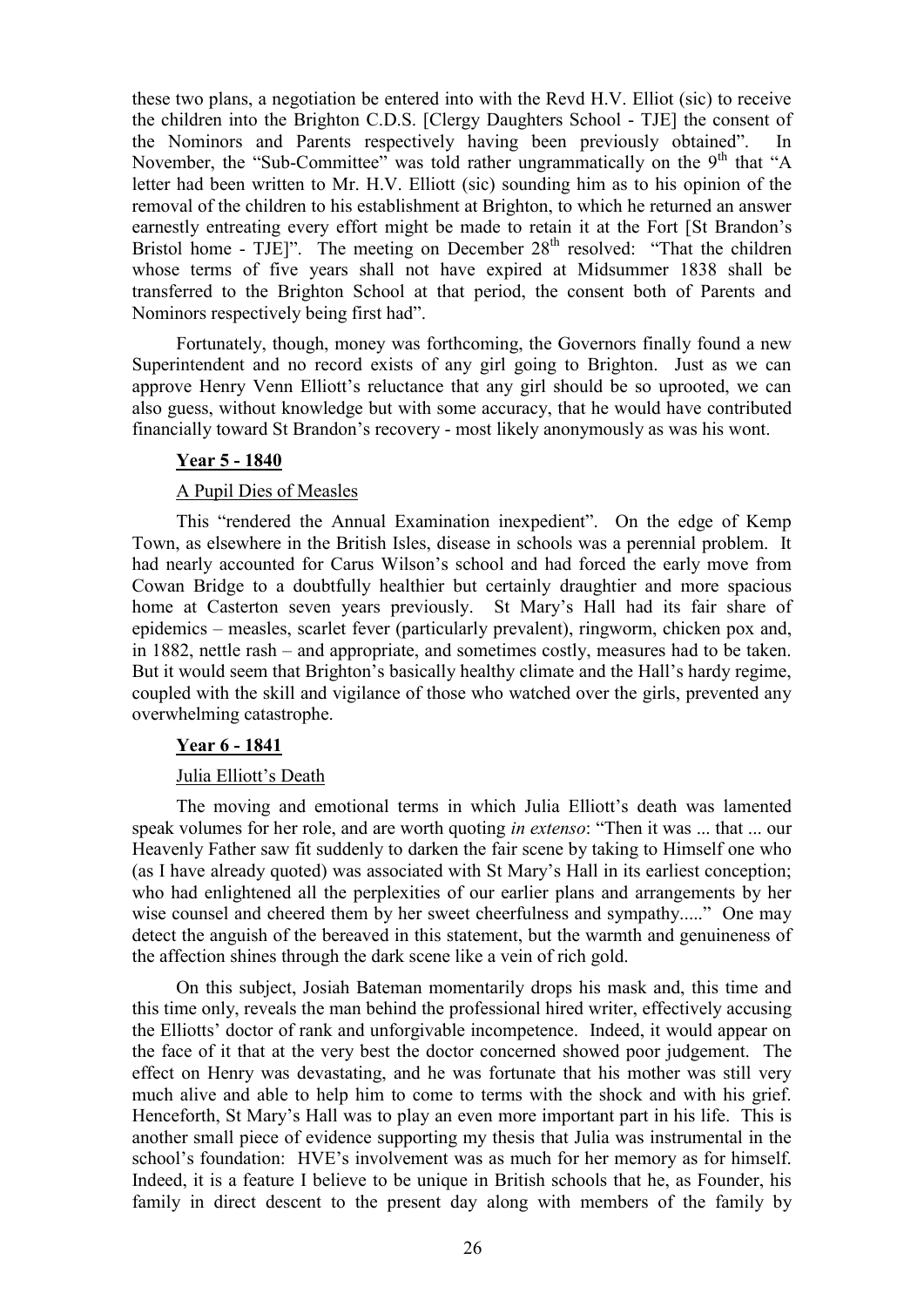marriage, should have had not only such continuous close contact with (and frequently control of) the Hall and its affairs but have operated with such harmony and good will for so long.

Even at Casterton School, a sister establishment if ever there was one, we read, in Geoffrey Sale's "History", of crises, arguments and hostilities which are more reminiscent of the murderous bickerings of Imperial Rome than of Victorian England. Unbelievably, on page 50, Sale writes of the Committee of Management being anxious in 1851 "to pay off the debt owed to Carus Wilson, some £402 (a huge sum in today's terms)." St Mary's Hall never had to face such traumata. Can you imagine Henry Venn Elliott requiring the Hall to pay money back to him?

#### **Year 7 - 1842**

"Loss of another £700 through finding that land had been purchased without good title"

The trustees, with a naturally rather distracted Henry Venn Elliott at the helm at this juncture, were not always as business-like as they could, or indeed should, have been. But they had the quaint trait of falling back on Providence to bail them out; they were amazingly rarely disappointed. What had happened was that, in order to enlarge the grounds, they had leapt at the chance of accepting a donation of £200 from the Marquess of Bristol towards buying land in front of the main building without doing their due diligence homework properly, and they learned too late that there was a £500 mortgage attaching to it. Naturally enough they had to pay through the nose for their impetuosity. And, equally naturally, we may assume that the Good Lord came up with the wherewithal through the generosity of some doubtless well-targeted donors.

#### **Year 10 - 1845**

#### George Basevi

George Basevi's "ten year association" with St Mary's Hall was highlighted, and rightly so. He had not merely been the Hall's architect without charging any fee but had made other gifts, particularly towards the gardens. The Trustees do not, however, describe the dramatic circumstances of his untimely death on 16th October 1845, in an accident which was to become an Awful Warning to Architects<sup>1</sup>. It appears that Basevi had had scaffolding erected within the West Tower of Ely Cathedral, for whose restoration and maintenance he was responsible; this had been for the purposes of safety and of inspecting the work, and we gather rather to the annoyance of the stone masons involved who thought such safety measures superfluous.

George Basevi fell off his own safety scaffolding but – and here is the moral – did so because he had his hands in his pockets.

#### **Year 11 - 1846**

#### Inflation

 $\overline{a}$ 

Inflation was commented on for the first, but by no means the last, time and a glance at the accounts shows for instance that bread had cost £324.16.11d against £234.2.0d the previous year and with no appreciable alteration in pupil numbers, or, one assumes, appetites. Inflation will figure again and it is to be regretted that the Trustees always seem to have been taken by surprise; but it was their "style" to react to problems rather than perhaps to exacerbate them by anticipating them: such a relaxed

<sup>&</sup>lt;sup>1</sup> See Professor Roger Smith's comments to his pupils quoted by Arthur Bolton FSA in the FRIBA,'s memorandum on George Basevi as a pupil of Sir John Soane.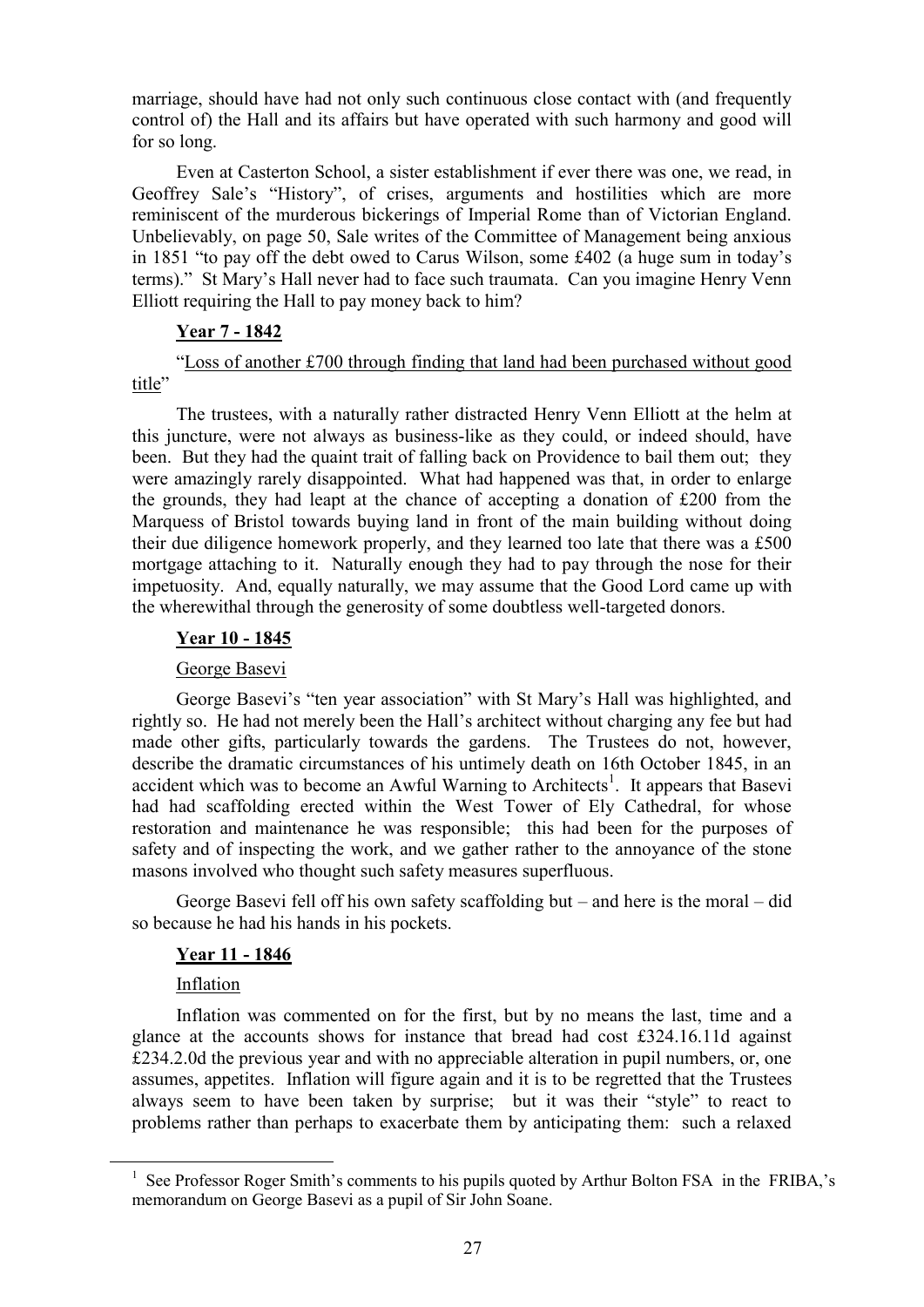policy certainly would have contributed to the smooth running of affairs, although today it would seem a recipe for financial disaster. The Trustees, with their much closer contact with the Hall, virtually ran the day-to-day affairs anyway, being involved in the selecting of pupils (even the unfortunately expelled No. 7) and contributing to their education in the classics and divinity. It was common, too, for girls to attend the homes of Trustees and patrons for tea on a regular basis. It was all of an 8-mile round trip on foot for the girls to visit the Founder in Brunswick Square.....

#### **Year 13 - 1848**

#### Lay and Ecclesiastical Patrons

Lord Bristol and the Archbishop of Canterbury became the formal Lay and Ecclesiastical Patrons.

Frederick William Hervey was the  $5<sup>th</sup>$  Earl and  $1<sup>st</sup>$  Marquess of Bristol, living from 1769 to 1859. His father, the 4th Earl and Bishop of Derry, has the dubious accolade of a tight-lipped entry in the *Dictionary of National Biography* which describes him as being a rake-hell of outstanding awfulness in a time when selfindulgent noble tear-aways were two a penny. Frederick William very nearly never even saw the light of day because his father was severely injured climbing – or rather scrambling – on the magma-coated slopes of Mount Vesuvius in 1766 when apparently in no fit state to attempt any risky exertion.

Frederick William, however, did achieve the respectable if uncharacteristic distinction of avoiding an entry in that Dictionary beneath his father's, although apparently the family's hereditary eccentricity did not entirely pass him by. This, of course, may explain the equanimity with which he dealt with the Founder's rejection of his original choice of site for the Hall.

The  $6<sup>th</sup>$  Earl, his son, did not inherit any such equanimity, and constructive communication ceased abruptly between the Hall and the Herveys over a most trivial matter of nomenclature. (This inappropriate tendency to misbehave has scandalously and indictably continued in the Hervey family up to the present day, much to the pleasure of the popular Press.)

The link with Canterbury was not to be entirely continuous either; it was therefore a particular blessing, on the occasion of the  $150<sup>th</sup>$  Anniversary, to have had his Grace Dr Runcie find time between his archiepiscopal duties to preach the sermon on Founder's Day on Thursday 10th July 1986 in Thomas Kemp's Church of St George's.

#### St Mark's Church

On 21<sup>st</sup> September 1849, St Mark's Church was consecrated, combining (according to HS Goodhart-Rendal) "the smugness of the chapel" and "the peculiarity of the Gothic". He has a point: the church is no beauty.

St Mark's had had a jinx on it from the beginning, it would seem. The unfinished building was given to the Hall in 1838-9 by the Marquess of Bristol as "a Chapel for the Hall and a place of public worship for the servants and poor of Kemp Town and its neighbourhood". It was presumably conceived for those who were unacceptable to the more elegantly fastidious (and richer) congregation at St George's. It was to take ten years and a major cash injection by Henry Venn Elliott to complete the church. Indeed, it was a financial burden which seems not to have been budgeted for, given that it is the only work of charity which is referred to in the papers I have found with less than enthusiasm. It seems possible that the finishing of the church had not originally been part of the Elliott side of the 1838 bargain.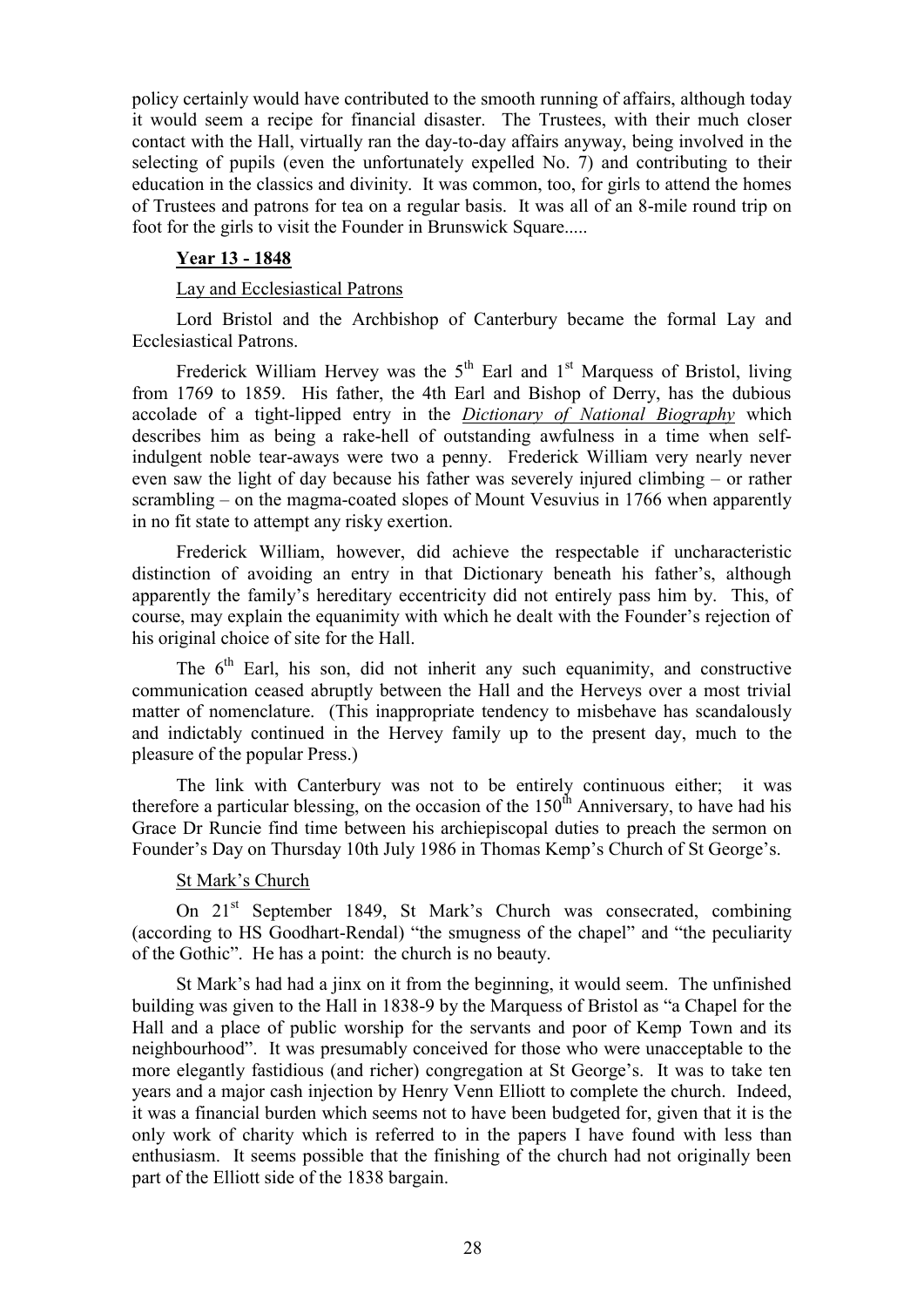I hesitate to impugn Frederick William's generosity, but from a distance of well over a century I find it difficult not to think that this may have been the string attached *post facto* to the initial gift of land for the Hall. I have no access to Bristol family papers, so let us listen to what Henry Venn Elliott, the man in the middle of it all, had to say: "St Mary's Hall has in fact been the cause of the erection and consecration of St Mark's". He did add less contentiously, later: "After a long struggle of 10 years, such stamp of perpetuity has been put on St Mary's Hall as frail and fugitive beings can at best hope to affix to their works". An expensive stamp.

"More of our pupils go out as governesses ...

... and those that go out after remaining with us their full time readily obtain high salaries. An education in St Mary's Hall has in fact become of value as a recommendation". There are, of course, no statistics describing the choice of future careers of these clergy daughters, but the Trustees were not given to vain boasting. This success story is evident in the healthy state of the pupil numbers for, although the Hall by its very nature was not in open competition with the many other private schools in Brighton, there were not enough pupils locally to fill the Hall – which, anyway, only took boarders – so that its reputation must by now have been considerable and widespread.

#### **Year 15 - 1850**

#### "St Mary's Hall is out of debt, for which we thank God"

We must remember that the Victorian legal definition of solvency was different from ours today; the reference is to a cash surplus on the one year, taking bursaries into account, in those times enough to declare the Hall technically solvent. However, the Report quickly reminds the reader that: "It should be remembered that hitherto each pupil has cost us about £10 per annum more than she has paid", and, within a year, finances were once again giving cause for concern.

#### **Year 16 - 1851**

#### "The French has not kept pace with other studies".

The Trustees, apart from the occasional side-swipe at French (a long-standing tradition, this, and not just in Brighton), seem to have been little interested in an academic syllabus *in se*. It was rather later in the day and, I suspect, under growing pressure from all sides (certainly from parents and pupils), that they were eventually to institute some major changes three decades later in 1883. Even then they took years to action reforms; we read, in the 1881 Report that: "The Trustees desire to find themselves abreast of the times" (with regard to the education of women). By then, though, a serious storm was crashing around their puzzled heads; but more about that later on.

#### Student Teachers

By now girls stayed on an extra year as student teachers, unpaid but housed and fed. We are starting to move away from the era described by William Cobbett's corrosive pen as that in which girls "receive their education at a Boarding School, are taught to dance, to speak French and to play upon the harpsichord". Trevelyan warns us, with regard to the Victorian age after the 1832 Great Reform Bill, writing that "we must not think of these 70 years as having a fixed likeness to one another merely because more than 60 of them were presided over by 'the Queen', 1837-1901". From the Trustees' Reports, though, there emerges little overt awareness of the "constant and rapid change" of these years. The Trustees were, in due course, to be rudely awakened.

#### A Special Gift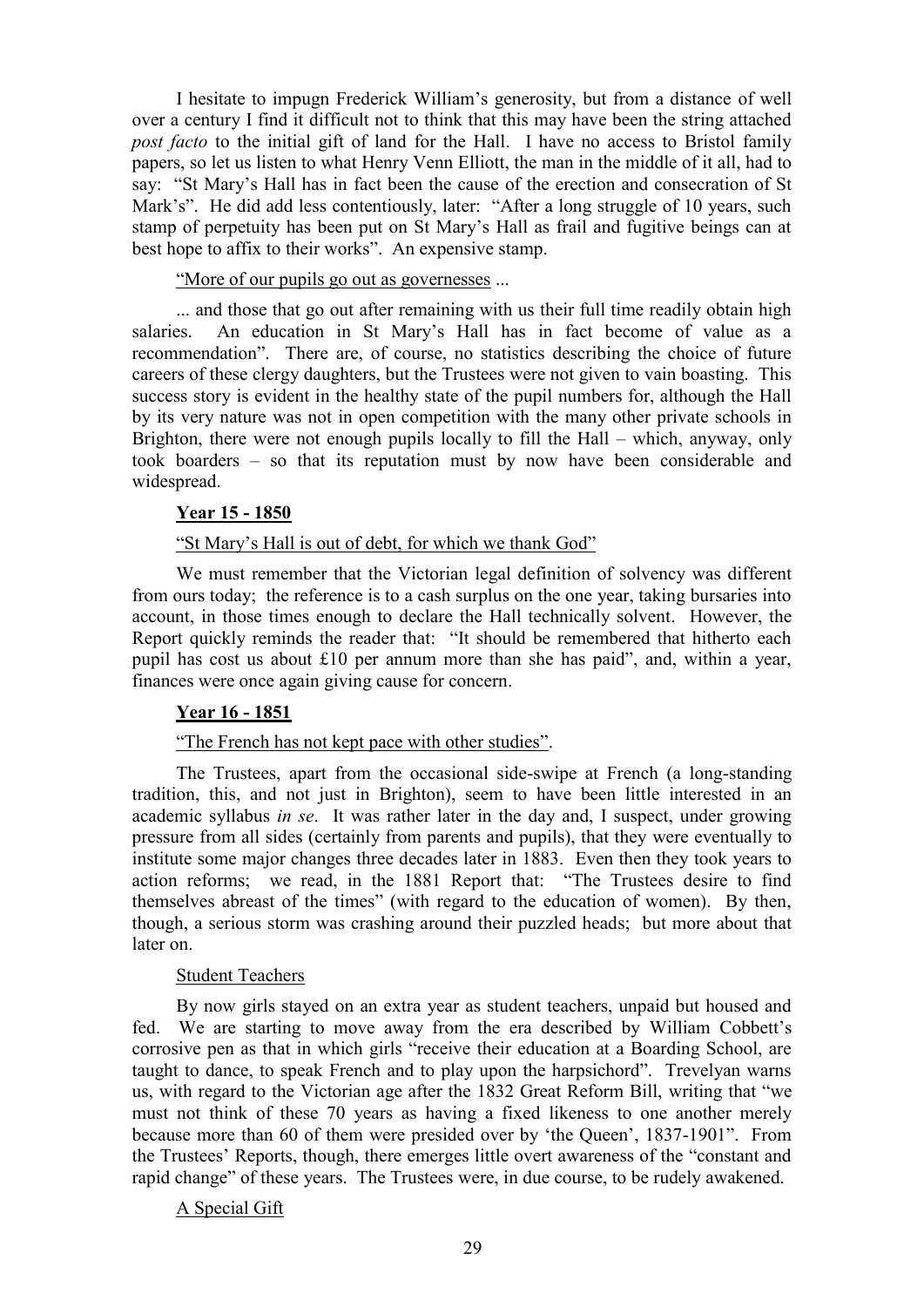Herbert Minton, renowned for his china, gave the Hall, apparently out of the blue, a service of 834 pieces simply because he liked the place. Spontaneous gifts of this nature, if not of this magnificence, are a characteristic of the response which St Mary's Hall stimulated, and continues to arouse, in people who visit.

#### **Year 19 - 1854**

#### Local Support in Kind

Mr. Steyning Beard of Ovingdean was recorded as selling farm produce to the Hall at two-thirds price.

Despite the Trustees' complacent comment four years earlier, the financial survival of St Mary's Hall would seem to have depended in part upon such generosity; and, of course, this particular benefaction helped ensure a healthy diet for the girls. Apparently, this arrangement, went on for many years, to Mr. Steyning Beard's great credit, and existed with other suppliers.

#### **Year 21 - 1856**

#### The Resignation of Miss Tomkinson

After two decades of invaluable service to St Mary's Hall, Miss Tomkinson (the first 'headmistress') submitted her resignation, which gave the Trustees their first opportunity seriously to reappraise the Hall and assess its future. The Report, very much of its era, reads: "We shrink from public advertisement" and so the bush telegraph was used to look for a lady "of a certain position in society" to preside over 100 girls (the numbers had remained gratifyingly steady), 16 governesses and 18 servants, an overall 3.1 ratio, and in excess of 6:1 on the teaching side (a typical modern school in the Independent Sector would run at about 12:1 on the teaching side). The Trustees sought another quality, as the Victorian equivalent of the old-boy network got to work: "Personal and evangelical piety is indispensable". They found what they sought in 1858 and duly paid the price. Miss Tomkinson stayed on the extra two years to cover the gap.

#### **Year 22 - 1857**

#### Scarlet Fever

Because of scarlet fever - again - we find the Trustees writing to the parents in the following peremptory terms: "The long vacation will take place now (March  $25<sup>th</sup>$ instead of at Midsummer"). I can find no record of parental reaction to this.....

The Trustees took the opportunity, though, to improve conditions. It is more than likely that they were under some pressure to do so both from the source one would expect (parents were not *that* docile) and from what was going on around the corner. Arnold House School, in Sussex Square, was advertising "Every Pupil has a Separate Bed" as a major feature of its establishment. The Reports give us no statistics, but clearly there must have been multiple bed occupancy at St Mary's Hall.

#### **Year 25 - 1860**

#### A Year of Pupil Unrest

The Trustees do not comment elsewhere on such matters, so that the impact on everyone of '*The Caricaturist's Journal*' must have been considerable. This scurrilous and impudent pupils' secret journal was, apparently, found by a member of staff and handed, perhaps with as much glee as trepidation, to the recently appointed Mrs Mills. Regrettably, no copy seems to have survived the inevitable pogrom. The Trustees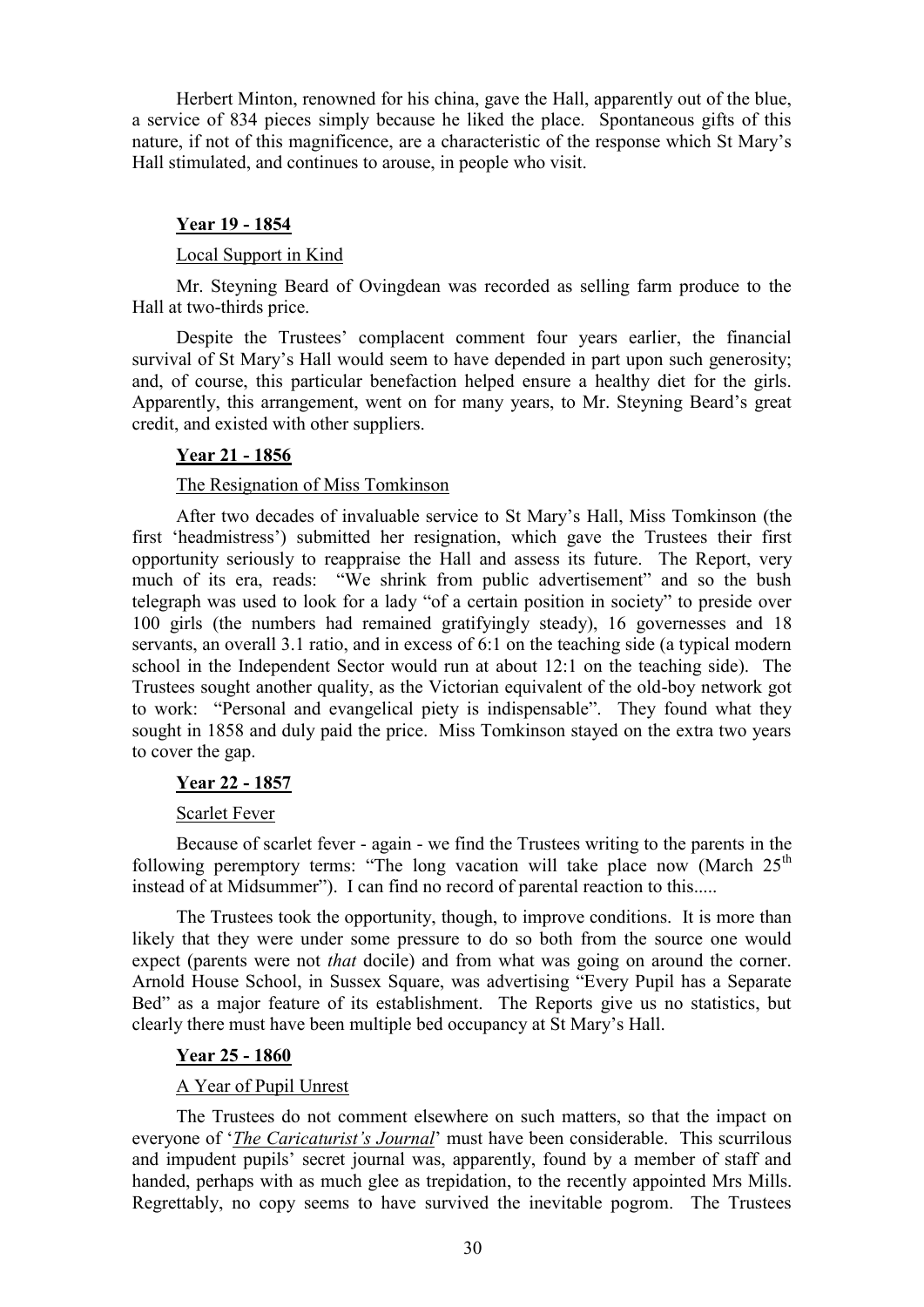talked about "ludicrous and sarcastic views of certain ... teachers and schoolfellows", which is strong language indeed. Who knows, perhaps a Trustee (perish the thought) was lampooned as well. No doubt contemporary diaries could tell us more about what was going on, but little imagination is needed to paint the broader picture.

In the same Report the Trustees recorded, "with regret", the resignation of Mrs Mills "who, in spite of weak health and nerves, which had suffered in her enterprise of a school for the higher classes in the Red River Settlement<sup>1</sup> ... came to us". The Red River Settlement straddled the border between Canada (Manitoba) and the United States (Minnesota and North Dakota) and to have attempted to create a school for the "higher classes" in North America frontier land shows a quite exceptional faith and optimism at work. No wonder Mrs Mills' nerves were not what they once must have been. Her immediately previous post as Lady Resident of the recently founded Queen's College in Harley Street (1846) was unlikely to have been a sinecure, either. The Trustees must, however, have been aware of her potential unsuitability, for they had, exceptionally, only given her a three-year initial contract. We may reasonably conclude that it was by mutual agreement that her contract was not renewed.

The Trustees' lack of success in selecting good Principals was to continue. Miss Wood, Mrs Mills' successor, effectively never even took office and the curtain of discreet silence which was drawn over Miss Newport's long reign only allows inferences to be drawn; of which last, more anon.

#### **Year 26 - 1861**

#### Modern Technology

The requirement for pupils to provide a silver dessert spoon, tea-spoon and fork was modified to allow "a silver or electrotype" set of cutlery.

Thus, and only thus, do we become aware of the "rapid change" going on outside. Little else in the Reports reflects the remarkable technological developments of the period. But the Trustees were elderly gentlemen, clearly not ready to be dragged without much kicking and screaming into a modern era.

#### **Year 27 - 1862**

 $\overline{a}$ 

#### Miss Newport - 1

Miss Newport's position as Principal was confirmed, and we embark upon a reign of over twenty years which, no doubt inadvertently and paradoxically, may nearly have done more to wreck the Hall than even the Second World War.

Maria Newport had enrolled on  $5<sup>th</sup>$  April, 1837 as pupil No. 38, aged 10, and it is likely that she had remained ever since at St Mary's Hall, progressing through the student teacher phase to become a permanent member of staff before deputising for the absentee Miss Wood.

There was, in those days, no received wisdom about making in-house appointments. The Trustees would clearly have had the best interests of the Hall at heart, and Miss Newport must have served her year as interim Principal to their satisfaction, so perhaps no blame can attach to them. I suspect, though, that they were verging on the desperate after the Mills/Wood fiasco and took an understandably easy way out.

<sup>&</sup>lt;sup>1</sup> There are other Red River Settlements, notably in Australia, but the Canada initiative seems to be the most likely one.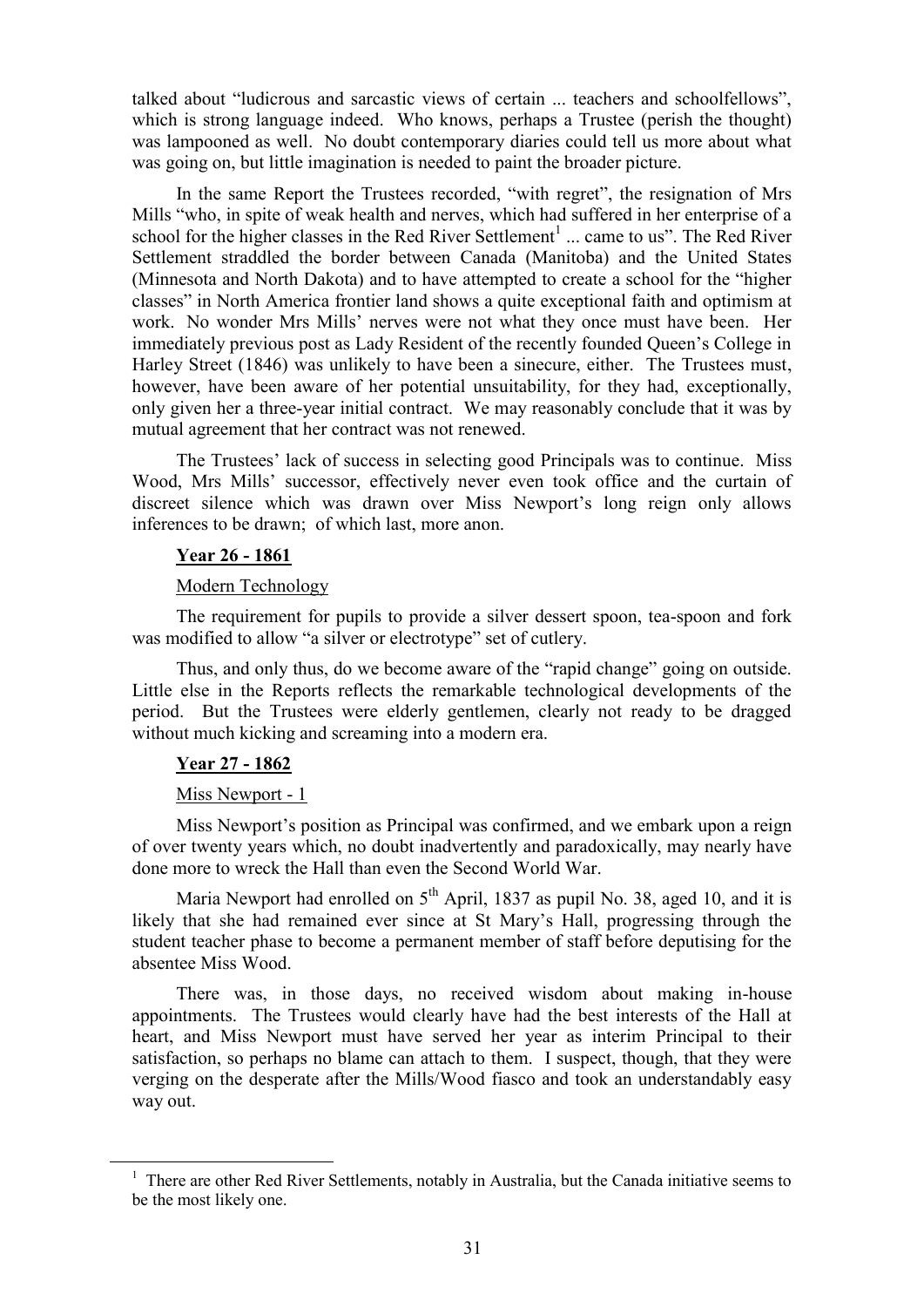Affairs outside, however, were on the move and were conspiring to bring the Hall face to face with its first really serious crisis.

To anticipate matters a little, it is worth reminding ourselves of a few contemporary matters which were acting upon people's thinking about education and, in particular, the role of women in Society. (It is worth remembering, too, that women were only granted the right to vote in 1918 – and then they had to be more than 30 years of age.) The Crimean War had been over for six years by now, and, to quote Trevelyan again, it was held that "upper and middle class women ... should be trained to support themselves and to be of some use to the world". In 1869, John Stuart Mill's '*The Subjection of Women*' was published. In 1870, WE Forster's Bill went through Parliament as a first, hesitant and tardy, step towards the 1902 Balfour Education Act. "The year 1870 was a turning point in education" writes Trevelyan.

It is only fair to say that the Trustees seem, in the Reports, to have been as unalert as anyone to all this, so that we must not lay what subsequently happened wholly at Miss Newport's door, even though she may not have had much experience beyond the confines of Brighton and its purlieus. The ethos of the Trustee-Headmistress relationship left such matters of policy firmly with the Trustees; the tradition of the Hall was one of close collaboration between Trustee and Head so that honest and full dialogue must have played its part as in any such Christian working relationship. I suspect, though, and without a shred of evidence to support what I say, that Miss Newport was, ironically, a product of her schooling and concomitantly averse to change, which attitude may initially have sat quite comfortably with the Founder.

#### **Year 29 - 1864**

#### The Founder Dies

Henry Venn Elliott's death was reported as occurring on  $26<sup>th</sup>$  January, 1865 (erroneously: he died on the  $24<sup>th</sup>$ ). The Report for a previous year was not normally compiled with any sense of urgency in those days, so it is not surprising to find it as an item for early 1865 in the Report for the  $28<sup>th</sup>$  year 1863-4. The eulogies are lengthy but genuine, and are summed up in the comment: "During [...] 28 years [...] he acted as the Spiritual Father and Pastor of the inmates (sic), and almost the sole administrator of its (St Mary's Hall's) affairs".

As recorded earlier, the Founder's benefactions were not confined to St Mary's Hall. They ranged from the Blind Asylum (a particular interest this, in view of his poor eyesight), via a host of worthy causes such as Brighton College (it would be pleasing if the College were to commemorate this: his contributions were notably substantial), and as far as to the Ladies' Female Hibernian Society (history does not recall why).

It is appropriate to set down here, as far as we can determine at this remove, just what the Hall owes to the Revd Henry Venn Elliott in purely financial terms. What it owes in other ways is, quite simply, incalculable.

He was known to have given £2,480, bequeathed £1,000, given land worth some £2,500 and donated 1,000 books (expensive items, and even more so then than now). A rather more careful perusal of the St Mary's Hall accounts suggests (but this will never be provable) that he may have contributed £300 annually (over 28 years) and made several large donations under the title of 'a clergyman', '*amicus aulae*', etc... In modern terms (2017), this would comfortably exceed a million pounds. He would have been proud, too, that his death was not to bring a halt to further Elliott benefactions.

And this does not take into account what St Mark's Church had unexpectedly cost him.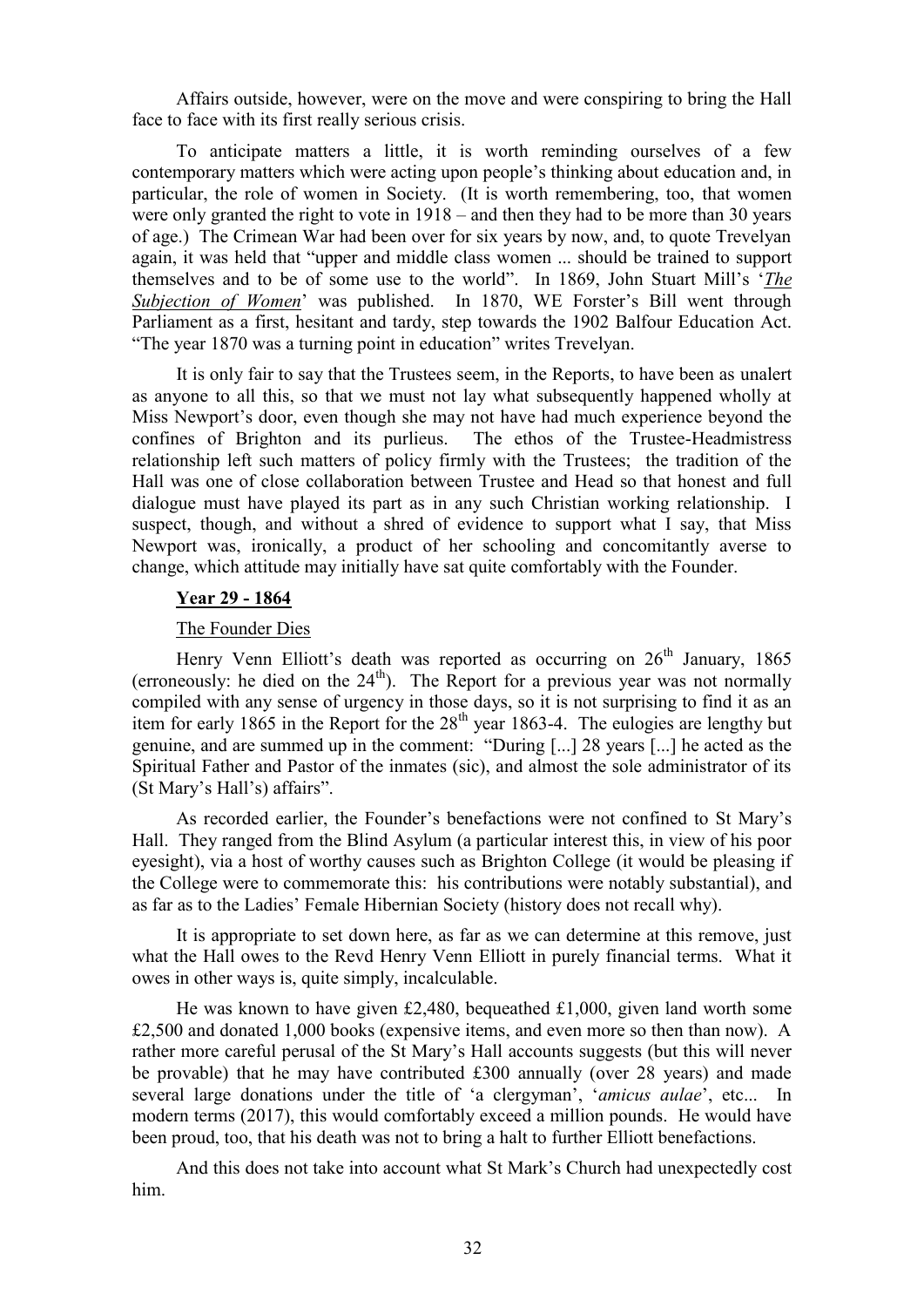#### **Year 32 - 1867**

#### New Trustee Leadership

The Reports adopt a curiously muted tone for the next few years, and not just because a different Secretary's hand is holding the latest improved model of automaticflow ink pen. We will find that they will not again become alive and informative until the Trustees grasp the nettle and break definitively with the educational pattern ineluctably, if invisibly, fossilising around Miss Newport.

We read about peripheral events rather than central ones:

#### "The Pupil Association"

This was first mentioned. After the Hitler War this was to become a vital contributing element in the Hall's renaissance.

#### Founder's Day

This was, very suitably, inaugurated and, despite alternating erratically between the summer and the autumn terms (logically enough in view of a  $1<sup>st</sup>$  of August opening), has rightly survived as the major event in the Hall's calendar.

#### Appeals

The first Appeal (of many.....) was launched. I do not, on the whole, bore my reader with the financial sagas which unfold through the Reports. It takes little imagination to supply the libretti which accompanied the frequent operatic squeals of fiscal anguish.

#### Academic Standards

The Trustees noted "a degree of unsoundness in French which called for serious attention". Apart from the routine aspect of such a comment, this criticism is historically interesting as being the first public record (the Reports were open to public scrutiny if you had the persistence to hammer successfully on the door of the Secretary's home) of any uneasiness among the Trustees about how the academic side of School life was progressing.

#### **Year 33 - 1868**

#### St Mark's Church

This was the first year that the girls all went to St Mark's Church for divine worship. Although consecrated in 1849, it was to be 1853 before Henry's brother Edward Bishop Elliott became its incumbent. It was not until Edward's nephew, Julius, incumbent of St Mary's in succession to Henry Venn, died in the Alps in 1869 that all the girls attended St Mark's.

#### The Revd Julius Elliott

 $\overline{a}$ 

Julius, the Founder's third son, was President of the English Alpine Club and a hero of the Matterhorn<sup>1</sup>, but the Elliott at this time most closely associated with the Hall fell to his death on – or rather, off – the Schreckhorn in Switzerland aged 30. Unlike his

<sup>&</sup>lt;sup>1</sup> He was only the second man, after Whymper's homicidal, if successful, expedition, to climb the mountain by its north face. For further information on this topic, see Appendix 2 (page 51), 'The Ascent of the Matterhorn', a reproduction and assessment of the principal climbing feat of Julius Elliott based on his diaries and on contemporary press reports. His diary of this achievement is "reproduced" imperfectly in Bateman's biography, but without the use of the private record of which I hold perhaps the only copy.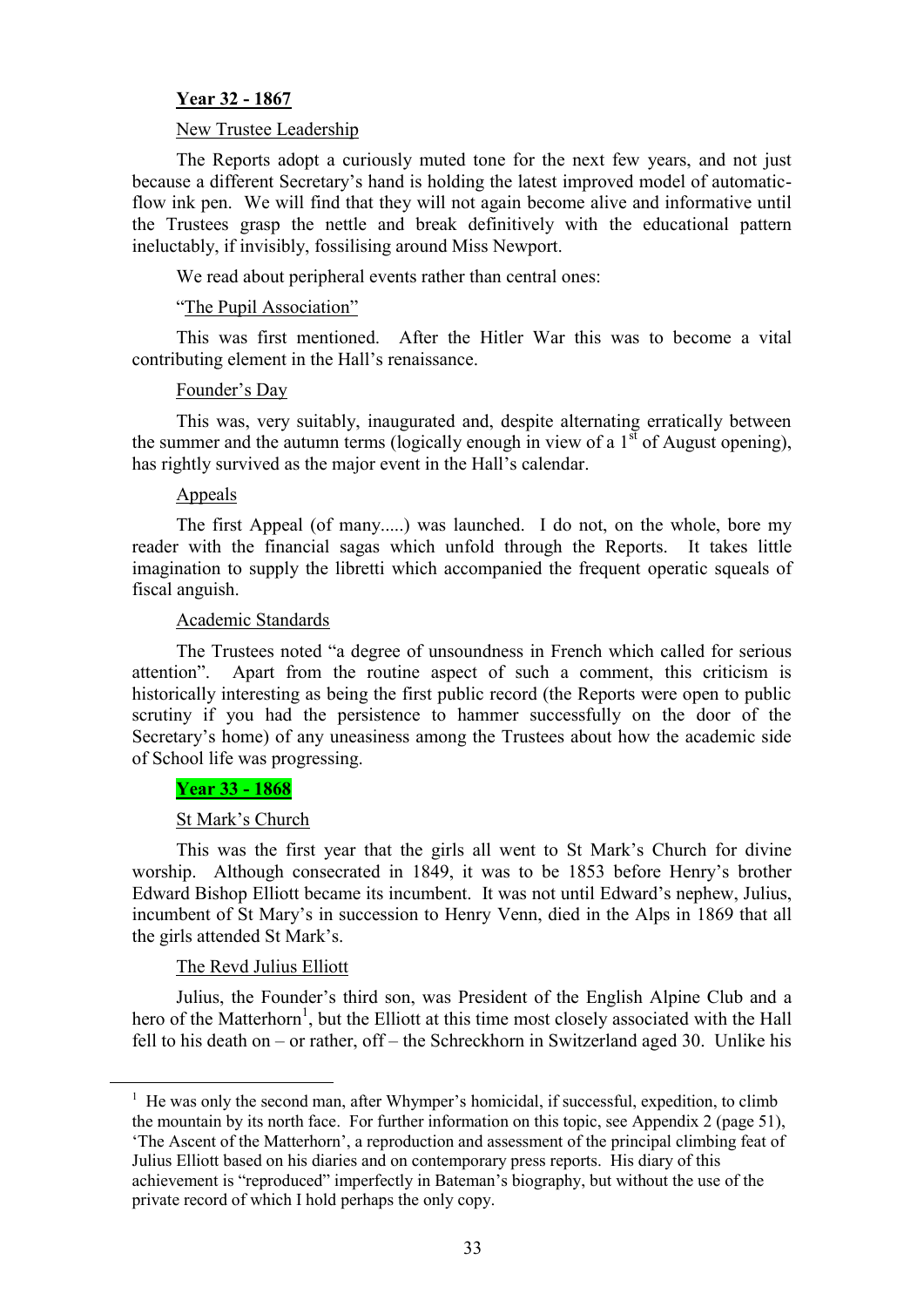elder brother Sir Charles, (the first son died, sadly, when only 13), Julius had not gone to Harrow but had been virtually a guinea pig at the recently founded Brighton College (another of his father's interests). This had not hindered his passage to Trinity College, Cambridge, in the appropriate family manner, and I am sure that, before his own death, Henry Venn Elliott knew that Julius was to enter Holy Orders. Unhappily, the family fondness for adventure was to cut short a promising career. But where Julius was thus obliged to sever his connection with St Mary's Hall, his brother and sisters, to the great benefit of the Hall, did not.

#### **Year 36 - 1871**

#### Academic Matters

The Trustees were focusing more on academic matters, possibly in reaction to a recent Parliamentary enactment; no mention is made of this latter, but it is likely. Thus we learn that the Trustees took particular note of the activities of the Revd Arthur Holmes of the Syndicate of the University of Cambridge whom they asked to set papers and then come to the Hall to "viva" the girls as a first step towards producing a "Certificated Governess". Holmes was not the first external examiner to be involved with the Hall, but he seems to have been the first serious moderator of the Hall's academic activities.

#### **Year 39 - 1874**

#### The Revd Edward Bishop Elliott Dies

Edward, as staunch a supporter as his elder brother could have wished, died on  $30<sup>th</sup>$  July, 1875, leaving only the Revd Canon John Babington, his brother-in-law, as one of the family founding fathers among the Trustees. It was not to be long, though, before the Founder's second son, Sir Charles, after the distinguished service in India which brought him a knighthood, was playing his full part in the fortunes of the Hall.

To my mind, Edward, like his sister-in-law, Julia, is unfairly relegated to a secondary role by Bateman which totally belies his relationship with Henry over the first thirty-odd years of their lives. It is my view that his sense of mission did every bit as much as Julia Elliott's loving involvement to encourage Henry to embark on the project of St Mary's Hall and to sustain him in his endeavour. Likewise it is difficult to see why the able and scholarly Edward should later have accepted the relatively lowprofile and backwater incumbency of St Mark's in 1853 were it not for an overridingly good reason: namely, the closest possible continued involvement with the Hall.

#### Fee Income

"It will be of the greatest assistance in the arrangement of the accounts if contributions are kindly paid earlier in the year".

From this point on, comments on the finances oscillate between the plangent and the panicky and consistently reflect the reactive attitude among the Trustees on which I have already commented. There is no evidence (as in many contemporary businesses) of financial planning as we know it: it was going to need the Wall Street crash to open people's eyes. For instance, 1875 was the year that, flying in the face of the Founder's clearly stated intention, the Trustees applied School capital reserves to meet a current account deficit. This golden goose egg, not being a matter of faith but of finance, was soon, through repetition, to shrivel to mini-bantam size.

#### **Year 43 - 1878**

#### Matters Academic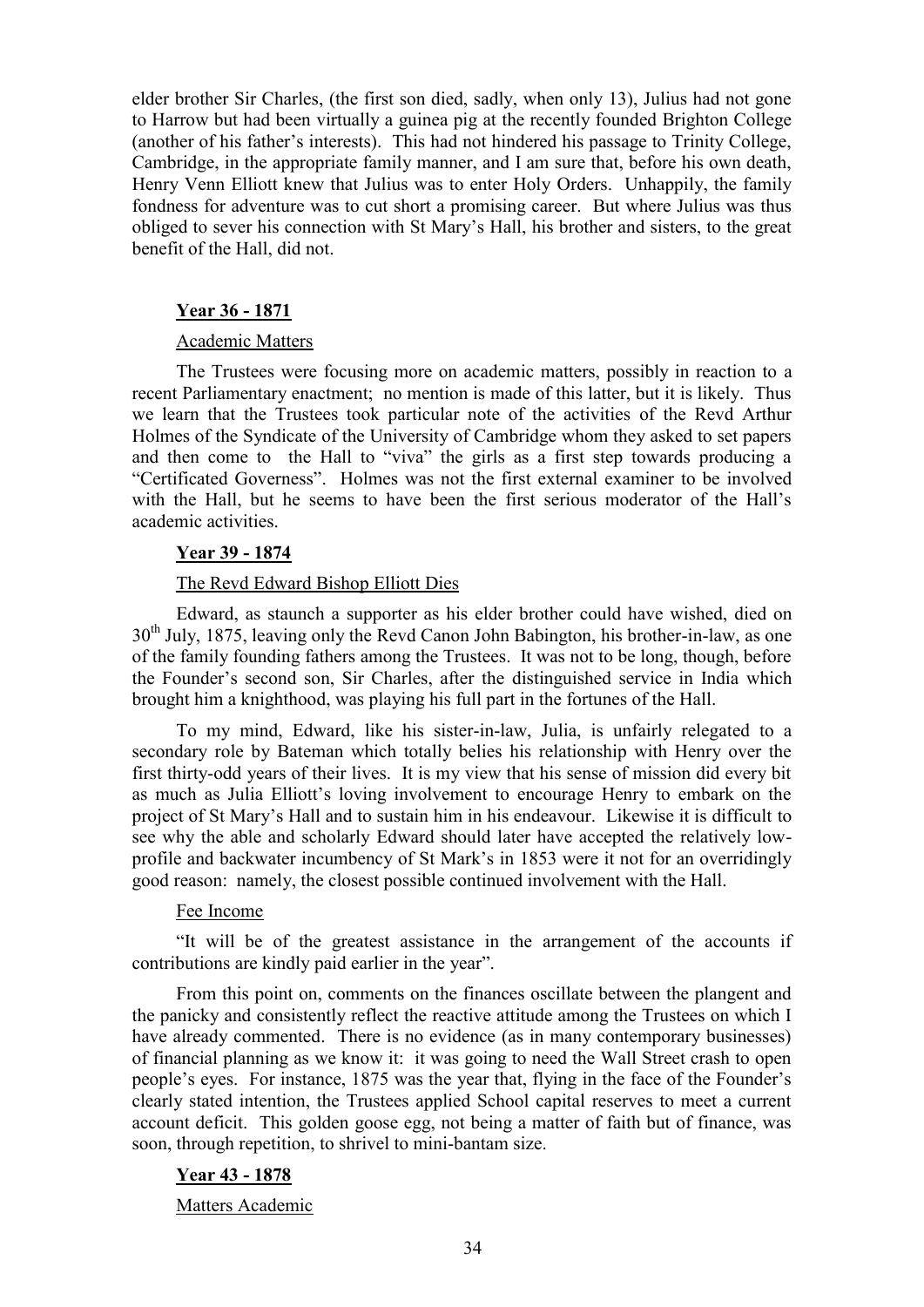The academic report on the Hall stated, with regard to Grecian History: "The 4<sup>th</sup> class were not very successful".

We can sense that we are now embarking on a period of great uneasiness for the Trustees. It is not a modern feature of St Mary's Hall that it is behind the times – the composition of the Board of Governors and the expertise of the Principals guard against this – but, clearly, in the late 1870s, insufficient thought was being applied to the appropriateness of an outmoded syllabus for an intake of ever-widening ability and with fast changing interests.

#### **Year 44 - 1879**

#### Miss Newport - 2 (1879-1883)

To understand the full implications of what follows, one needs to have read all the Reports up to this point. At no stage so far have the Trustees felt any compulsion to reiterate to the Public (the Reports were, as I have said, open to public scrutiny) the aims of the Founder as laid down in the Hall's prospectus. What then has so influenced them that they do so and do so now?

For the first time, the Trustees give in their Report of 1880 an extended Statement of the Objectives of St Mary's Hall. Most of the points made simply describe the *status quo*. Thus: The Hall is an "Institution for assisting Clergymen in the education of their daughters"; "Orphans, *caeteris paribus*, are preferred;" "The age of admission is between 9 and 14; the children must be able to read and spell with ease, and be versed in the first four rules of arithmetic".

(Incidentally, the comment about taking orphans ahead of the queue is relevant: many clergymen were missionaries and, of course, this involved facing certain hazards such as danger and almost inevitable and frequently fatal disease; and even, in certain countries, cannibalism...)

In addition to the above comments, there is one most revealing statement: "No alteration will be made in the system of education....." (to meet individual – i.e. parental – requests). Quite obviously, the situation had reached the point where the Hall and the Trustees were under mounting pressure from various quarters to reform the curriculum and, by implication, to raise standards; but it had not yet reached the point where the Trustees were ready to throw the Principal to the wolves.

#### **Year 45 - 1880**

#### The Education of Women

In a weak-kneed reference to the education of women the Trustees followed up their previous Report with the bland assertion: "The Trustees desire to find themselves abreast of the times". King Canute might mythically just as well have said something similar about the tides before getting his feet wet (with due apologies to any historians among my readers).

#### **Year 46 - 1881**

#### The Crisis

The crisis was upon the Trustees – not that they admitted as much in their Report. We simply read that the "Educational and Domestic condition of the School" was investigated, on the Trustees' behalf, "by the Rev (sic) Chancellor Parish and Miss Hubbard", whoever they were. We can only imagine the internal stresses which brought about this extraordinary step.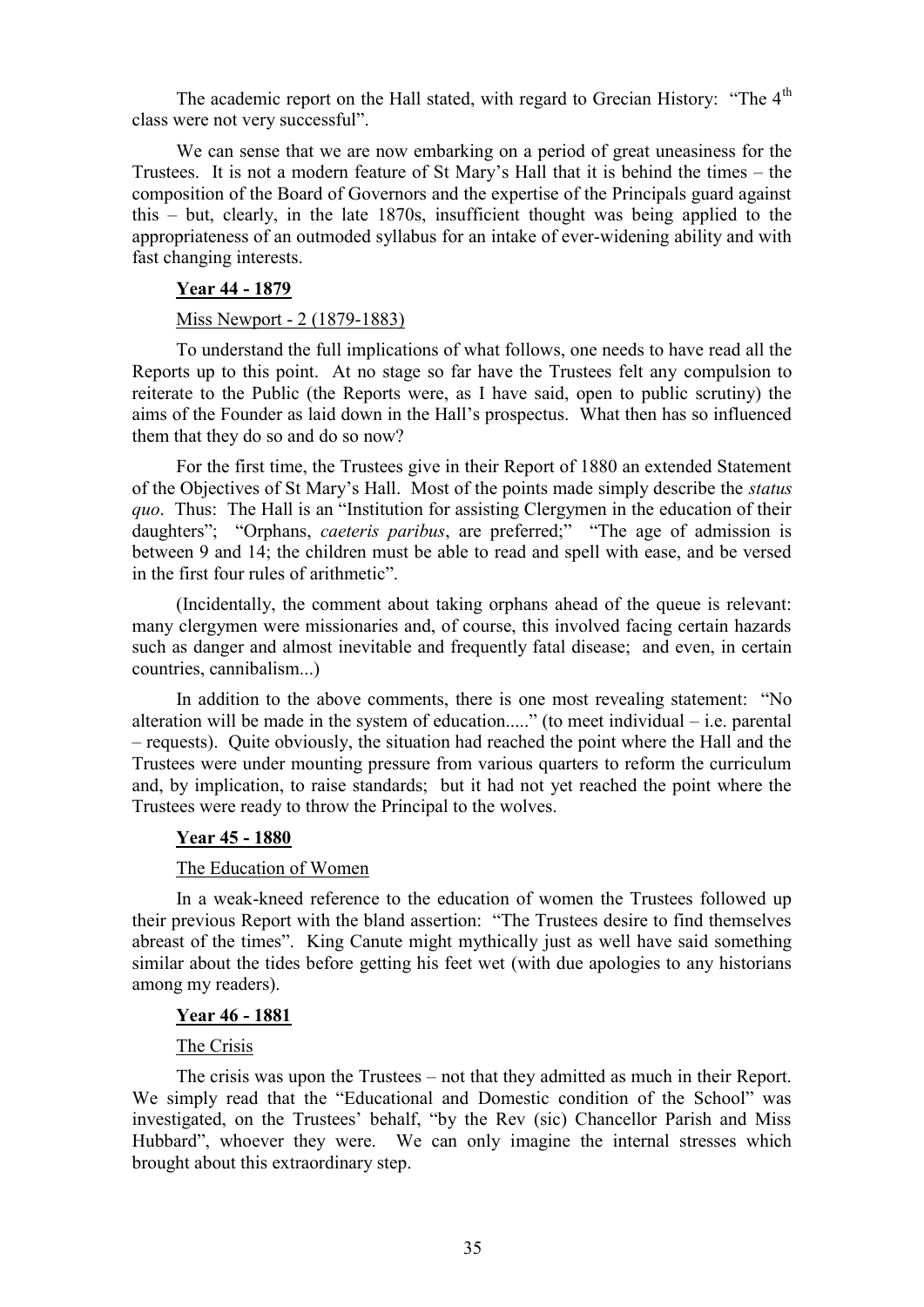The resulting report does not seem to have survived but the problems it addressed can be deduced and the consequences become obvious.

As for the problems, it must have been very difficult for the Trustees to have understood the full implications of the contemporary turmoil when for so many years the Hall had seemed calmly and complacently to be pursuing the Right Course. Unlike the late twentieth century when we are trained to expect, if not anticipate, change, Victorians were brought up with a sense of the rightness and permanence of all kinds of values inherited from the generation that had created those values. The fact that, in education, values are a function of an evolving society is a concept which would have been as alien to them as the idea that, through the structure of matter, God can perhaps be shown to be left-handed.

The consequences of the Parish-Hubbard report quickly became self-evident.

#### **Year 47 - 1882**

#### Miss Newport "retired".

It is not until the Report for the following year (1883) that we unearth from the accounts the astounding fact that Miss Newport was given a "gratuity" of £500 (worth £18,835 in November 1992 - my thanks to the Archivist of Messrs Coutts & Co. The sum, in 2019, would be far higher). This, in the history of St Mary's Hall, is an amazingly large sum of money to give to a retiring Principal. Even her successor, Miss Birrell, who was outstandingly successful – and not just in contrast – only received 100 guineas, 17 years later.

The only conclusion that can be seriously entertained, particularly since Miss Newport was only 56, is that she was effectively sacked and must have become unemployable elsewhere through the doubtful quality of any references which might have been sought and given. The Trustees, though and in those pre-industrial tribunal days, observed the style of the Hall and the spirit of the Founder by buying her out, rather than dismissing her with a lesser "gratuity" as they could perfectly well have done. The Report supports this: "Looking ... to the requirements of modern education ... (and the horse had bolted by now), St Mary's Hall shall be placed under a lady who is conversant with the higher branches of education".

As a footnote, this is a curious reflection on Miss Newport's own education as pupil No. 38. I think we have something to learn from all this about the education offered by St Mary's Hall in the early days.

#### **Year 48 - 1883**

#### The Hand-over

After what must have been a most uneasy interregnum, Miss Birrell, with her "Cambridge Higher Local Certificate in Honours", "Cambridge Teacher's Diploma", took up her post in mid-summer 1884.

A new age dawns, and a stiff and extremely efficient new broom starts in on this much neglected Augean stable. In the following year's Report, we note that the Trustees approve warmly of "alterations in teaching staff and the introduction of fresh subjects of study". We find that the Examiner (the Revd Chancellor Parish back again? we are not told) reports favourably that "the staff (have been) reconstituted to a very large extent (that is since June 1884)". If circumstances had been normal it is unlikely that so much time would have elapsed between the departure of Miss Newport and the arrival of Miss Birrell.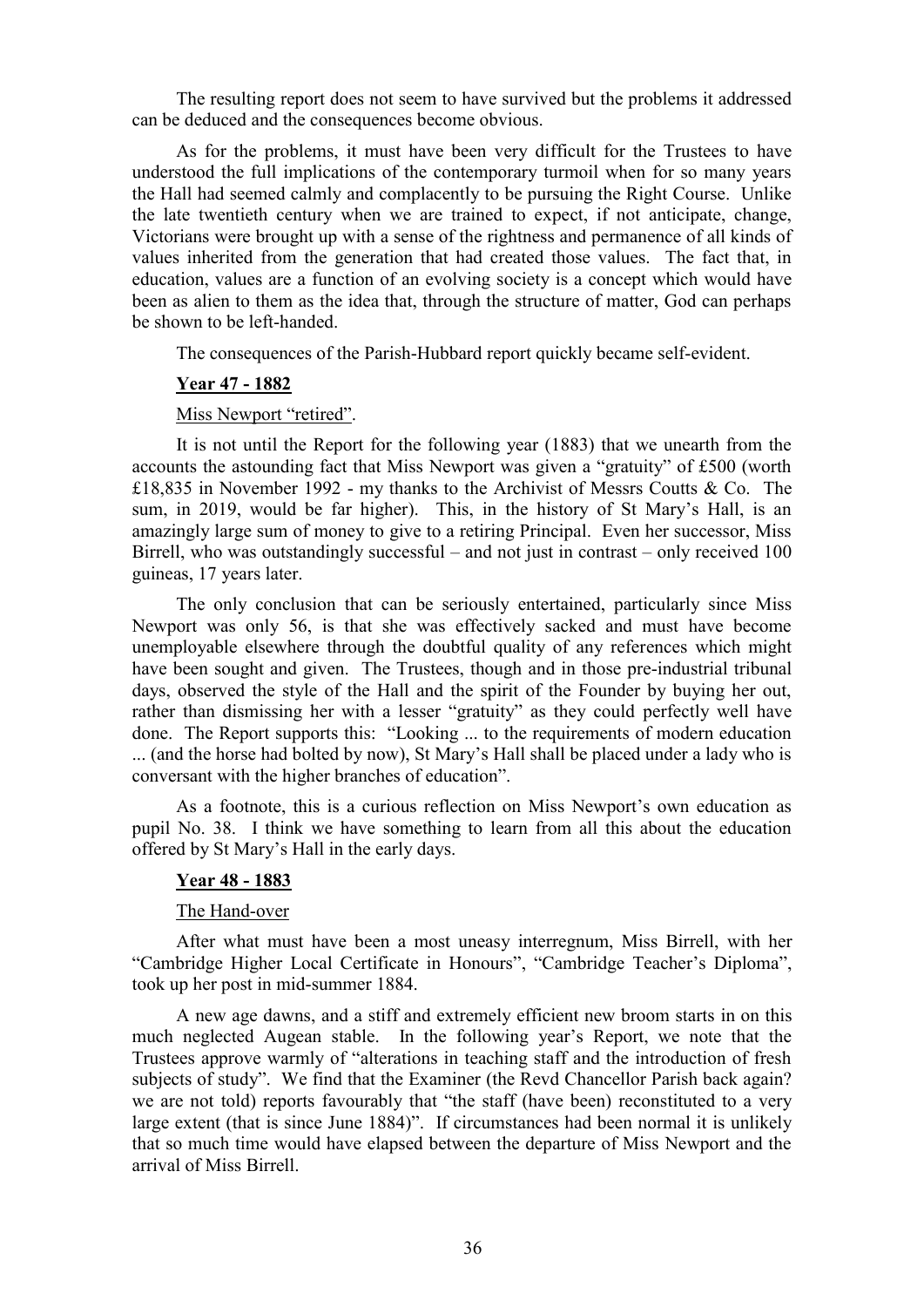Reading between the lines, and as the main sequel, we can imagine an interview, during the Trustees' careful search for a replacement, in which the power to make decisions concerning the School was agreed to be transferred from the Trustees to the person to be appointed. It must have been an interesting discussion and was clearly one of the most vital moments in the Hall's history; it is formally reflected in the current Scheme. The Reports hint at a rather more distant control by Trustees of matters scholastic and pastoral from now on.

#### **Year 52 - 1887**

#### Miss Birrell

The Trustees continued to comment in public (and in private) on the satisfaction they felt over Miss Birrell's appointment in vivid contrast with the chilly silence that had accompanied Miss Newport's reign and departure. The Reports repeatedly praise the new regime - not unnaturally in the circumstances and particularly in view of the various examiners' laudatory remarks over the years after 1884. Perhaps the best comment on Miss Birrell's impact on the Hall lies in the appointing of her Vice-Mistress, Miss Edith Potter, as her successor: an "in-house" appointment by choice, and not, as in 1862, from desperation.

#### **Year 54 - 1889**

#### Music in the Hall

Parents, in some cases, may have welcomed the dictat that "the violin will be taught to those only who have first obtained a reasonable proficiency in Arithmetic, English and French". Having said which, it is only accurate to point out that music, quite rightly, has always been given a high profile in the Hall's curriculum.

#### **Year 56 - 1891**

#### A New Context

"The continuing falling off in the value of [Church] tithes and the consequent diminution in the incomes of the clergy renders (the Hall and other similar places) especially needful".

St Mary's Hall was embarking on a new phase which would eventually lead to a radical reshaping of its intake in order to ensure its survival. For the first time (1892), parents were told that "if the payment be not made in advance, the child must not be sent, or, having been sent, must be removed". I think we may safely assume that there was more bark than bite in this threat, but then (as, indeed, now when there is rather more bite but no loss of kindness) there must have been one or two moments of heartbreak. This all coincided, curiously, with the introduction of the three-term system which has persisted to the present day (but creeping change is in the air again), and so 1891/92 could, with some justification, be designated the watershed year which divides the original foundation from the modern one, even though it would be a few years until the Hall opened its doors to a wider public.

#### **Year 62 - 1897**

#### The Princess Christian Annexe

This improvement in facilities must have given Miss Birrell much satisfaction in terms of being tangible evidence of her time as Principal, even though she was no longer in office when HRH the Princess Christian opened it formally on  $7<sup>th</sup>$  November, 1899. It is a comment on the times that it cost £2,200.5.11d (over £250K today - 1992)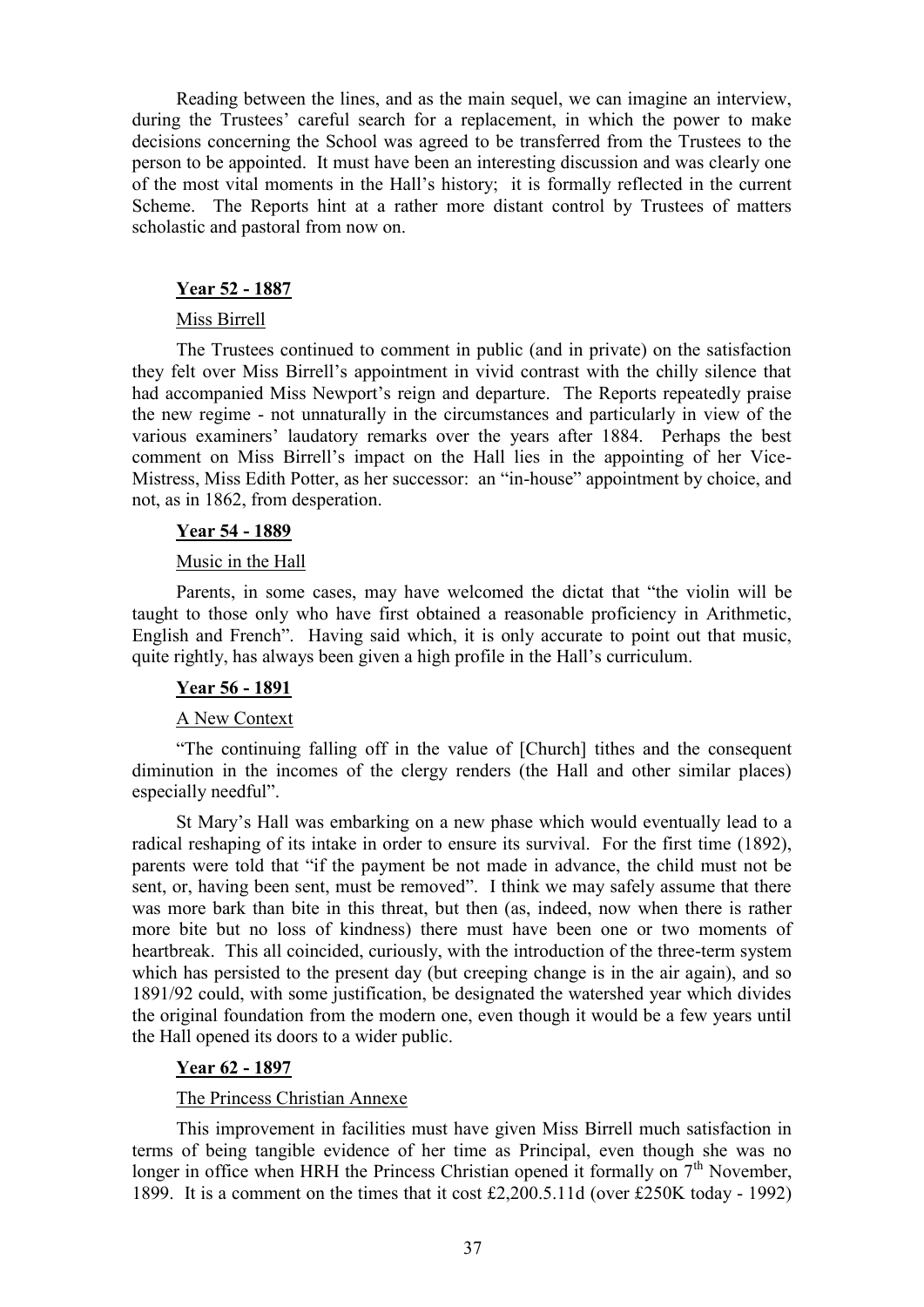and was built with amazing speed between March and October 1898, being officially occupied on  $26<sup>th</sup>$  October, Founder's Day that year.

#### **Year 64 - 1899**

#### The Financial Situation

"The brush must be dipped in different hues to depict the financial situation".

The oscillations in the Trustees' approach to what, from the accounts, was a straight-line deterioration are nicely illustrated by the succeeding year's statement (in the face of virtually identical figures): "The financial strain is the only cause for anxiety and the Trustees are sanguine that it will not be a permanent one". And then in 1902: "Our difficulties are now greater than ever".

#### Sciences

"It has been difficult to keep a resident science teacher ... because anyone who is fit to teach science at all wishes to carry it further than the resources of the Hall at present admit of".

This was something shared with most other girls' schools. Progress, such as it was, is to be found in the comment, proudly made in 1902, "The girls have a weekly lesson in Swedish drill". It would be 1903 before there was a proper science room.

#### **Year 66 - 1901**

#### Parental Commitment

For the first time, "new" parents were not required to state whether their daughters are "designed for a governess". The Trustees do not explain whether this reflects Sir Robert Morant's Bill (Balfour's 1902 Education Act). Perhaps they were genuinely "abreast of the times" by now.

#### **Year 69 - 1904**

#### Falling Rolls

There is an exasperating juxtaposition in the Report which states: "There was a very exciting and amusing stoolball match between a Trustees' XI and the School" (presumably not the variety played by the wartime inmates of Oflag IV C (Colditz). In the next breath we learn that, for the first time, there was a fall in numbers. The Hall, together with many other schools, was on the verge of increasingly hard times and the Trustees deemed commenting on a stoolball match to be as, if not more important, than this .

Even so, the letter to parents that year shows that Head Teachers must still have led fairly unruffled lives; it sternly lays down that: "Letters, except on important school business, should not be forwarded to the Head Mistress until the last week of the holidays".

#### **Year 70 - 1905**

#### An Appeal

"A special appeal (for an Assembly Hall) ... has brought in next to nothing."

It is a commonplace of St Mary's Hall's existence, and of that of virtually every other girls' school, that appeals are usually of little, or even no, value. Equally common, though, is the enthusiasm with which succeeding appeals have been undertaken. Appeals emanating from boys' schools were much more likely to succeed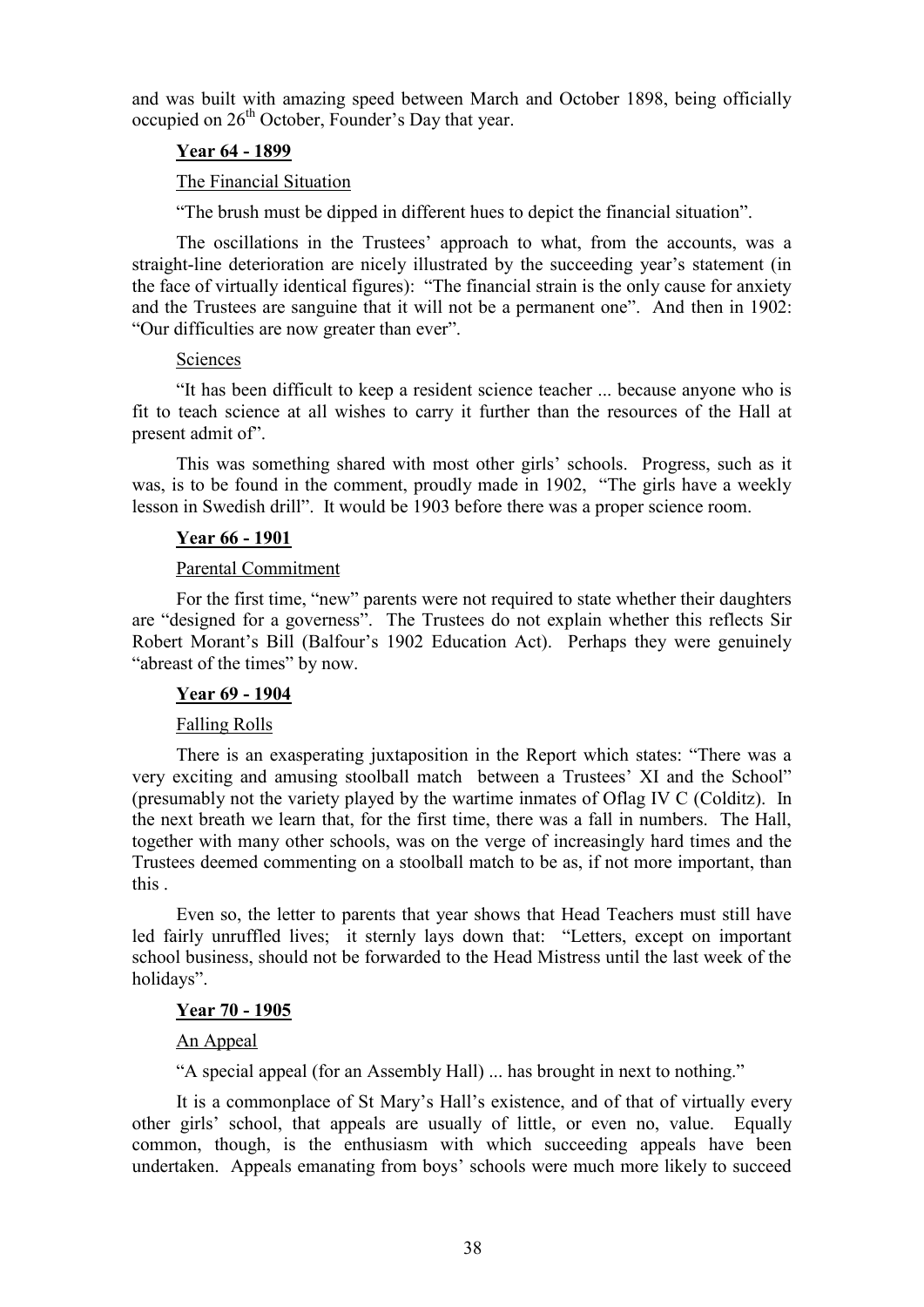and I suspect that the good demographic and social reasons which so obviously account for this were beyond the ken of the Trustees.

On the other side of the coin they reported that "an anonymous donor (has) given 15 pianos". The Hall had to await Sir Charles Elliott's death in 1911 when a substantial legacy from him was to rescue the projected and much-needed Assembly Hall. 15 pianos?

#### **Year 71 - 1906**

#### Difficult Times

"The strong personal interest which has shepherded the School from its commencement will, it may be hoped, in time be replaced by an equally strong public opinion in favour of its maintenance". I can find no instance of the Trustees ever mentioning that the Hall, faced by the English Channel on one side, had a brutally restrictive market area of a mere semi-circle and relied for publicity on the limited resources of such Church publications as were ever read by often indigent incumbents with daughters to educate.

1907 was clearly a year of crisis both in finance and in morale. Some crucial steps were taken: full fees were asked for from those who could afford them (not applicable, of course, to current pupils - a typical, if unrealistic, St Mary's Hall touch); in 1908 day girls, daughters of Brighton clergymen, were admitted "at moderate charges".

#### **Year 73 - 1908**

#### Changes in the Governing Board

Other significant changes were taking place among the 1908/9 governing body: "It had long been felt to be anomalous that no ladies should be associated with the eight Trustees" and so an executive council of 12 was created "not less than three of whom must be ladies". These ladies were to assume an important role after the 1914-18 war in managing day-to-day matters, doubtless to the irritation of those who actually had to do the work; events will suggest that, however unpopular among the staff of the Hall (the Reports are mute on this aspect), these ladies played their part in achieving very necessary economies.

#### The Casterton Connection

Mrs Carus Wilson distributed the prizes.

Brighton, it will be remembered, was one of the gateways to the Continent. The close links between the founders of Casterton School and St Mary's Hall appear to have stood the test of time. It would seem likely that, in the 1830s, when the Revd William Carus Wilson was obliged, for the sake of his health, to come South and move for a time to the Continent, (no doubt soon to be reunited with the £402 owed to him by the school he founded), the Wilson and Elliott families saw something of each other, a link to be sustained down the years by future generations.

It is an interesting contrast between the families that Carus Wilson became so estranged from the creature to which he had given birth, even though his son was actively to maintain the family connection.

#### **Year 74 - 1909**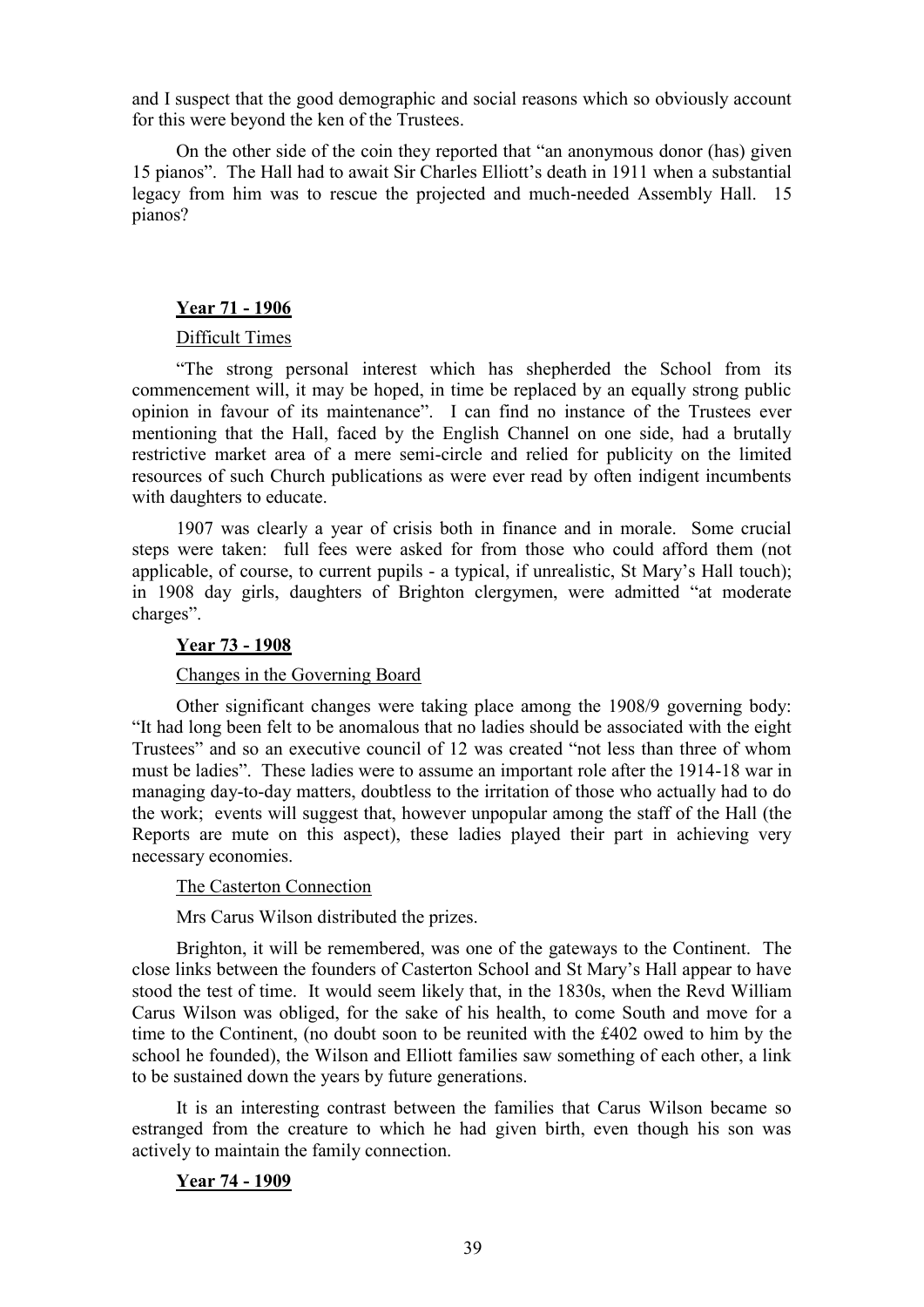#### A "New" St Mary's Hall

This was an important year for the Hall in three respects: First, three inspectors from the Board of Education classified the Hall as "efficient", thereby giving official public recognition of the Hall's status, and providing conclusive proof of the turnaround in St Mary's Hall brought about by the Birrell-Potter regime. Second, the much needed Assembly Hall (still only a glint in the appeal director's jaded eye) suddenly came into being in 1911 following the legacy from the recently deceased and much lamented Sir Charles Elliott. Third, Miss Ghey (BA Oxon, MA London), who was to be such a vital spirit in the Hall's affairs both as Principal and friend, was appointed to succeed Miss Potter whose health was failing. Rarely can the future have looked brighter.

#### **Year 79 - 1914**

#### The Great War

Despite the outbreak of the First World War, little changed at the Hall. Numbers continued to rise, expansion appropriate to the circumstances took place, and the Trustees, although aware of the appalling situation the other side of the Channel, serenely continued to conduct affairs as though there would be no aftermath. They commented on "the anxieties and perplexities inseparable from the terrible War", but concluded that the Hall was quite safe materially, since the risk of raids, such as those made on the East Coast, "might reasonably be ignored". (The situation was going to be very different 25 years later when Brighton was to feature so prominently in the Third Reich's plans for Operation Sealion.)

"The girls ... are very busy with war work and have done some capital knitting": the Hall did, of course, play its part and no doubt girls lost brothers and fathers in the horror of the trenches or returned home for the holidays to be faced with maimed and broken men-folk.

#### **Year 81 – 1916**

#### Inflation

Apart from a rather unsophisticated comment on inflation two years previously, the Trustees seem to have been oblivious to the financial threat hanging over the Hall and every other such unendowed institution in the Country. There was "a serious deficit in funds on the year's working and [...] money (is) urgently needed". "The Committee are oppressed with constant anxiety for expansion and improvement in many directions". We have not yet fully broken with the received Victorian wisdom that the way to counter such a situation was by raising and spending yet more money.

The girls, too, were involved in the matter of financing the War effort: "By the wish of all the prize winners", money for prizes that year was applied instead to the purchasing of a portable communion table to be used by a Chaplain of the Armed Forces.

#### **Year 83 - 1918**

#### Salaries

A new, and perhaps not entirely welcome, factor now obtruded on the financial front. The Trustees did not approve, if the phraseology of the Report is to be our guide, of "the irresistible demand for increased salaries for women teachers". Unsurprisingly, they reacted with the decision that an Appeal should be considered. They capped this dynamic response with the plaintive cry: "The School is threatened with extinction".

#### **Year 84 - 1919**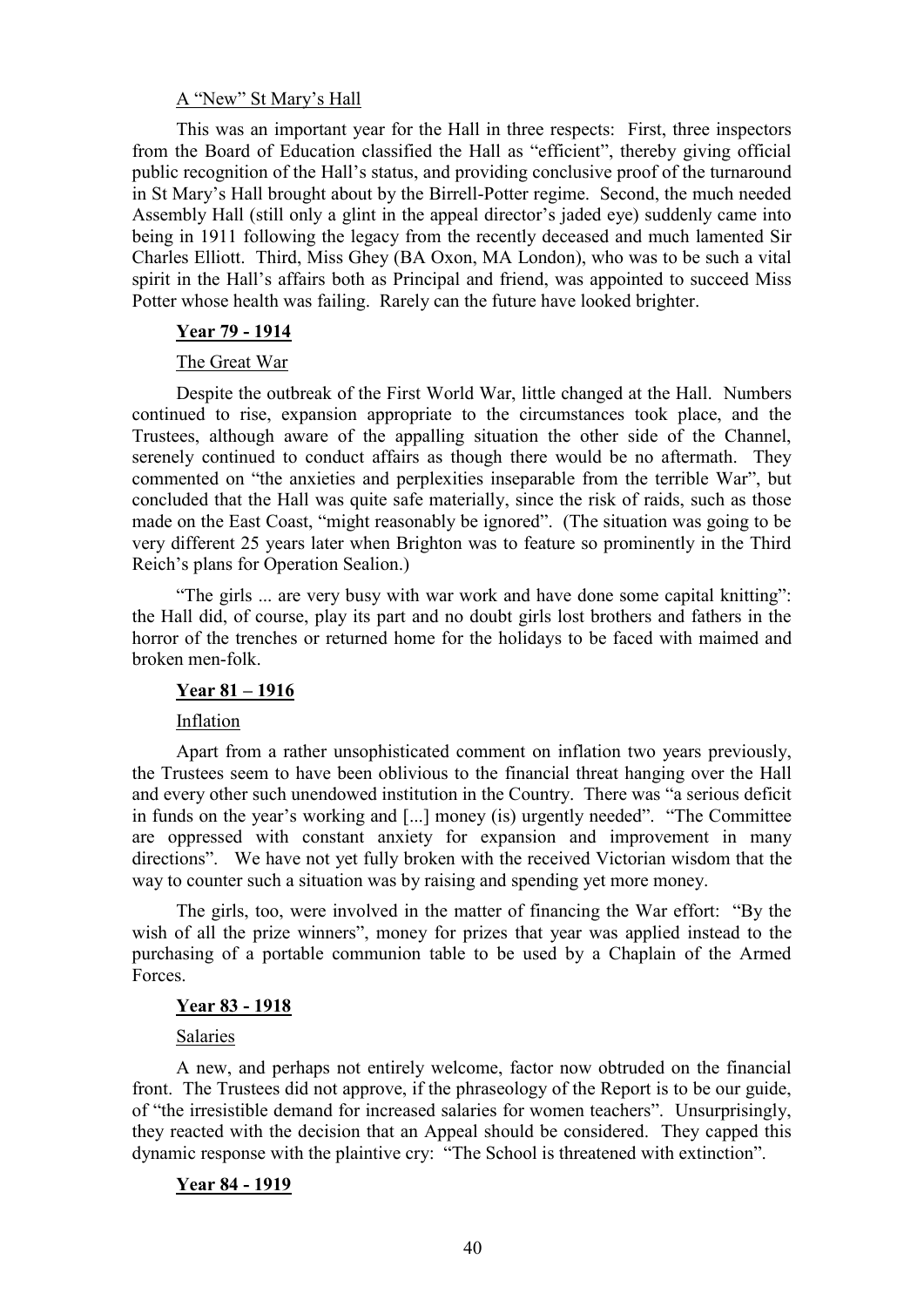#### The Aftermath

At last serious and far reaching decisions were abroad. With a background of wildly fluctuating fee increases over the past six years (successively 30.4%, 2.7%, 17.1%, 9.5%, 3.4% and 20.0% per annum), and a different society emerging hesitantly from the Kaiser War, a radical re-appraisal was due, if not overdue, of the Hall's situation and objectives: the twentieth century (I would prefer to think of it as the postfirst-war era) was implacably about to impose its presence. The decision was accordingly made to "take in Boarders other than Clergy Daughters on non-foundation fees". It would seem from comments made the following year that this far-reaching decision was taken more on the basis of Christian charitable principle than on the basis of cost analysis and income projections (notions not yet current as part of normal financial planning), but it was the decision which was to turn St Mary's Hall into the modern School which, despite Hitler and the hiatus of the early 1940s, it now is.

#### **Year 85 - 1920**

A Time of Transition: "Prompt and drastic measures are needed".

The age of the single private benefactor-cum-fairy-godmother had gone for ever. The new Age of the Accountant was dawning. We are in the uneasy half-light between the two, and we find the Trustees helplessly caught in the vicious circle of expanding to house new pupils in order to rescue the School and not being able to fund the expansion they so desperately believed they needed. The situation was only relatively new in those days, but the inflation factor rendered it significantly harder for the Trustees to reconcile their financial traditions with their Christian objectives.

One prompt and drastic measure brings a wry smile: the "Ladies" on the "Council" were tasked specifically with "the scrutiny of all House bills" and the supervision of "all" domestic details. "The Trustees are deeply indebted to the Ladies of the Council for the close attention they have given to their new undertaking". Let me give you the first two names of these worthy "Ladies": The Countess Dowager of Chichester, The Hon Mrs Campion, JP... And yet the accounts, despite this formidable, but I suspect unmethodical and untrained, influence at work, show a huge overdraft of £9,639.1.6d (in the region of £400,000 in 1992) and, more sinister still, the first Bank Charges and Loan Interest Charges (£220.6.8d).

#### **Year 86 -1921**

#### The Age of the Accountant

This new age had now arrived and was not to go away: St Mary's Hall was turned into a Company Limited by Guarantee. The Memorandum and Articles of Association faithfully retained the original wording of the objectives of the foundation because the Trustees contemplated no changes beyond what was already taking place. The importance of this move lay in two principal areas: first, money could be raised on debentures secured by the fixed assets of the Company; second, those fixed assets – property – were now held in the Company's name and were not vested in the Trustees. Thus important savings in legal expenses were made every time a Trustee was appointed or resigned and the concomitant of a worrying personal financial liability no longer lay with each Trustee. If I seem to have explained things back to front (the property aspect logically precedes the debenture aspect), it is because this is how the Trustees, now Governors, reported it, and it reflects their experience and priorities at the time. However much the Governors may have been caught inside that vicious circle in the earlier half-light, the major extension of the Hall dates from this period and it cannot be denied that it was necessary if the future was to be secured on a national as well as a local scale. There were many hurdles ahead, though.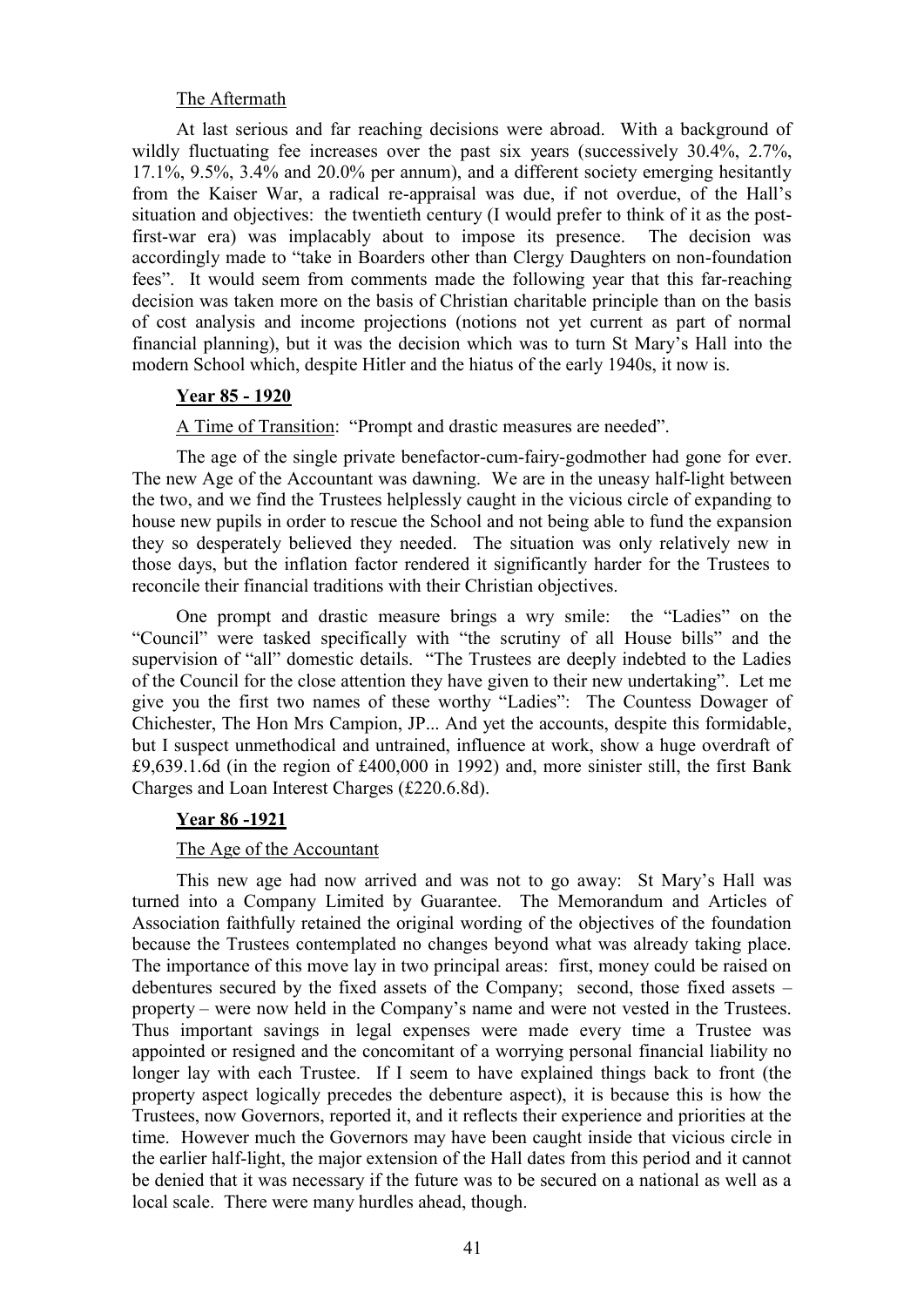#### **Year 87 – 1922**

#### Expansion

The Governors had been forced by circumstances to put the cart before the horse. "The School has no more recreation ground for its present numbers of nearly two hundred than it has from its commencement for only one hundred". A hard tennis court was laid down, and the Governors commented smugly on the new buildings acquired recently in Sussex Square and the payment by some girls of full fees as representing a more satisfactory basis. The accounts, though, tell a different tale, revealing a huge capital liability of £14,905.0.6d (about £670,000 in 1992).

#### **Year 94 - 1929**

#### Routine

The Reports have recently included little beyond domestic trivia. This year, for instance, the Governors in their remarks were more concerned about an outbreak of measles than the global economic upheavals which were destroying a whole way of life; and indeed they continued to be resolutely introspective until grave national issues could no longer be ignored. Thus they weightily record that the Old Girls, an important part by now of the Hall's life, had "a jolly get-together": "a most happy and friendly week-end was spent (in St Hilary), 1870 joining hands with 1929".

#### **Year 95 - 1930**

#### Numbers

The Governors were not always wholly accurate or consistent over matters of fact in their Reports, although not extravagantly so. Thus when numbers, the current, perennial and vital key factor, were reported on, they were given at 212 "an increase of 15" on the previous year. In the event, the figure for 1928-9 was given as 193, making it an increase of 19. Four places can make a critical difference; I have no reason to doubt that this was also the case in 1930 and am surprised at the lax calculating by the Governors. Having said which, numbers are always as critical as they are highly volatile.

#### **Year 96 - 1931**

#### Oxbridge

It would have been gratifying for parents to read about the steady trickle of Oxbridge successes which the Hall was now achieving. Miss Ghey's Oxford University background has clearly been exercising its influence. She was, after all, the first really well academically-qualified Headmistress to have guided the Hall.

#### **Year 97 - 1932**

#### The Kindergarten

A newly constituted kindergarten department was opened in May 1932 and, clearly, strenuous efforts were being made to make St Mary's Hall more marketable. As had happened almost routinely before, the Governors had elected to increase numbers before arranging accommodation so that No. 4 Clarendon Terrace (Hebbert House) was hastily purchased with yet another convenient debenture. (It was sold again as soon as 1935). They commented predictably at the end of the year: "The interest on this new debenture issue will of course be an additional burden on the finances of the Hall, but....."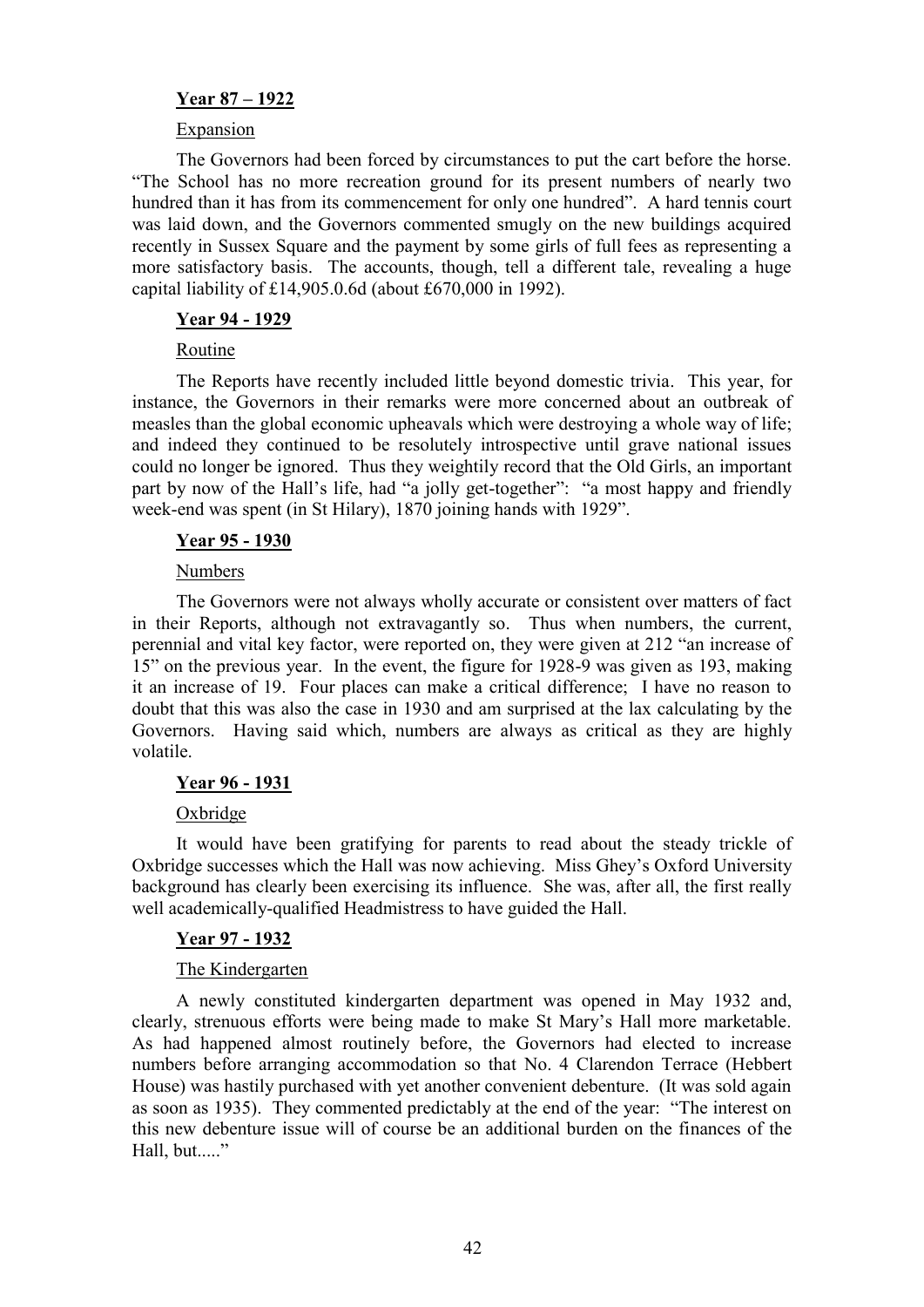#### **Year 98 - 1933**

#### Miss Ghey's Illness

Miss Ghey had been seriously ill, but was back in harness "under strict orders to go carefully" as the Report modernistically phrased it. The Governors took the opportunity to review the various projects undertaken with Miss Ghey from 1919, and acknowledged with gratitude their debt to her. The dramatic and negative impact of these projects on the Hall's precarious finances is not referred to except within the context of the forthcoming centenary year when a magic wand would be brandished and a tidal wave of donations would drown all such monetary cares.

#### **Year 99 -1934**

#### "We are feeling the effects of the general world depression"

Hard times of one sort or another were lying in wait and, although the Hall managed to plough its superficially serene furrow, it was obvious that trouble was brewing in the wake of the Great Depression. Others, too, saw trouble of another kind incubating in central Europe, even though there was no mention of a certain Herr Hitler. They could not, though, easily have foreseen just how dire would be the difficulties that lay ahead; nor could they have judged how Providence was already taking a hand in the Hall's future. Only in retrospect can we recognise such things. Two blessings were poised to combat the Scylla of war and the Charybdis of new inflation.

First, Miss Ghey's health recovered: the Hall may subsequently have lost her as Headmistress when she, and the equally invaluable Miss Galton, went to Oxted for their "new venture" at Blunt House, but it never lost her as a friend and ally.

Second, the Governors are recorded as extending "a cordial welcome" to "Mr C.E.M. Elliott, a great-grandson of the Founder". This would turn out to be an important moment. After the War he was to be chairman of the Governors until 1965 and to remain on the Board until February 1979 when I, as the second of his two sons, replaced him, joining the first, A.C.R. Elliott, already on the Board. The comment by the Governors in 1907 about "the strong personal interest which has shepherded the School from its commencement" was to live on in Charles Elliott, and it is little broadcast that St Mary's Hall owes its survival in the modern era more to him than to any other single person or institution. His own view of his role is characteristically dismissive; in a letter, he refers as follows to Dr George Bell, Bishop of Chichester and years later to be the much and baselessly maligned: "it was thanks to his influence and driving force that we were enabled to get going again". Of course it was a general effort, involving many people, to reconstruct the Hall after 1945; but Charles Elliott's determination and influence were decisive in re-creating the School founded by his great-grandfather and which so joyfully celebrated its past in the summer of 1986.

#### **Year 100 - 1935**

#### The Centenary Year

Naturally enough, the events of the centenary year are narrated in universally felicitous and laudatory terms. The celebrations lasted an entire week, and the *pièce de résistance* was a pageant, written by Miss Ghey and performed twice. It involved "all the girls in the School", "some members of the St Mary's Hall Association and the Staff" and no fewer than five Governors (and, heroically, one governor's wife). We read that "the Century's History of the School was re-enacted with intense realism". The local press did not comment on the quality of the production beyond mentioning "the accuracy of the story" and the costumes, but did highlight the appropriateness of "Colonel A.C. Elliott CBE" playing the parts of his father and grandfather. It fell to the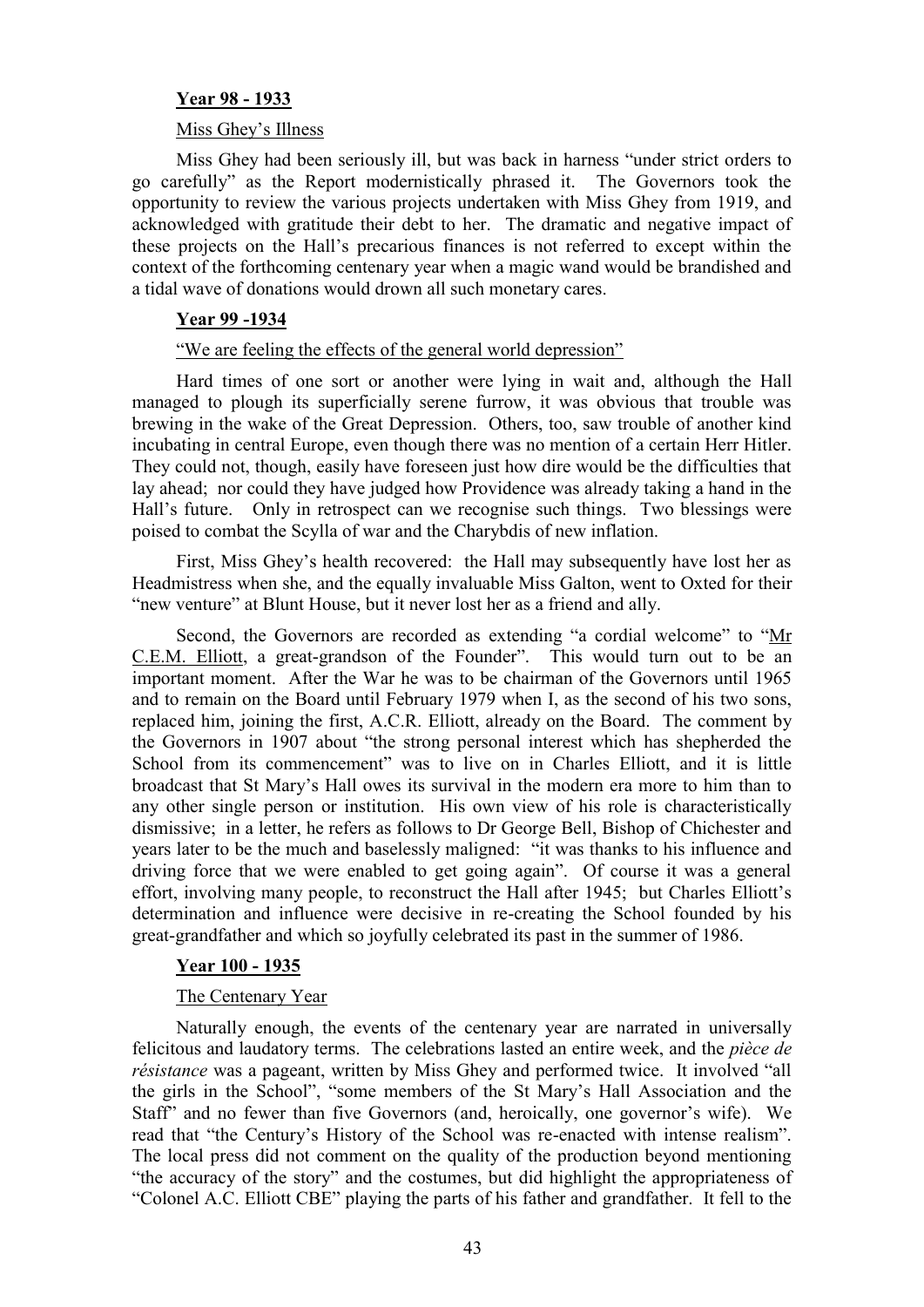Bishop of London to say that it was "wonderfully acted", but then, as guest of honour at the second and principal performance, and also as the then Vice-President, he could hardly have been expected to say less.

Two people who were present have described the occasion to me in contrasting terms: "it was a lot of fun"; and "it was excruciating". Take your pick. Either way, it was a fine tribute to a great man.

At the thanksgiving service (an apposite touch, since the rain had stopped just in time that afternoon) the Bishop of Lewes addressed the congregation in St Mark's Church in the following terms: "We are here to thank God for 100 years of blessing on this School....."; "I doubt if any other founder of a school has been succeeded, as he has been, by son and grandson with equal zeal to maintain and improve the School he built".

#### **Years 101-5 - 1936-1940**

#### Into Trauma

Just as Sellar and Yeatman brought their (rather more Memorable) History to a full stop ("."), so do I draw mine to a close. The Hall, now with Miss Stopford as Headmistress, pressed on with its life and its perennially under-financed projects until forced temporarily to disperse in late 1940 by the Luftwaffe's bombs.

Let the principal final words in this section come from the Ministry of Education's report issued in 1954 and let them serve as a memorial to the Revd Henry Venn Elliott's dream and as a testimonial to his great-grandson Charles Elliott's influence and determination.

"When the War ended, the Governors were faced with buildings which were in an appalling condition ..."; "After all the current debts had been paid", continues the Report, "there was a deficiency of about £10,000 (say about £250K in 1992) which had to be covered by a bank overdraft in addition to the debenture issue of £12,000". It is a sobering thought that, under current Insolvency Legislation, St Mary's Hall would almost certainly have had to have been wound up to pay off its liabilities, instead of merely being bombed by the Germans and, more seriously, wrecked inside by our own and Canadian troops.

By 1954, this battered shell was a school again: "The new Elliott House is excellent [I wish I knew who made this comment: it was a thoroughly jerry-built edifice, but the best possible in those difficult days] and the School now has good grounds and buildings which have been restored and made suitable for their purposes ..." '*Suitable for their purposes*'? The then Governors seem still to have been harking back to earlier standards, but then the trauma of a second world war led all too frequently and easily to this frame of mind. If things had been OK before then things duly reinstated to that former standard were OK now. The relevant Report went on: "The School is now on a sound financial basis." To be fair, it seemed so at the time.

"*Deo non fortuna*" is the Elliott family motto (and, curiously, has been purloined by Epsom College): St Mary's Hall has been both blessed and fortunate.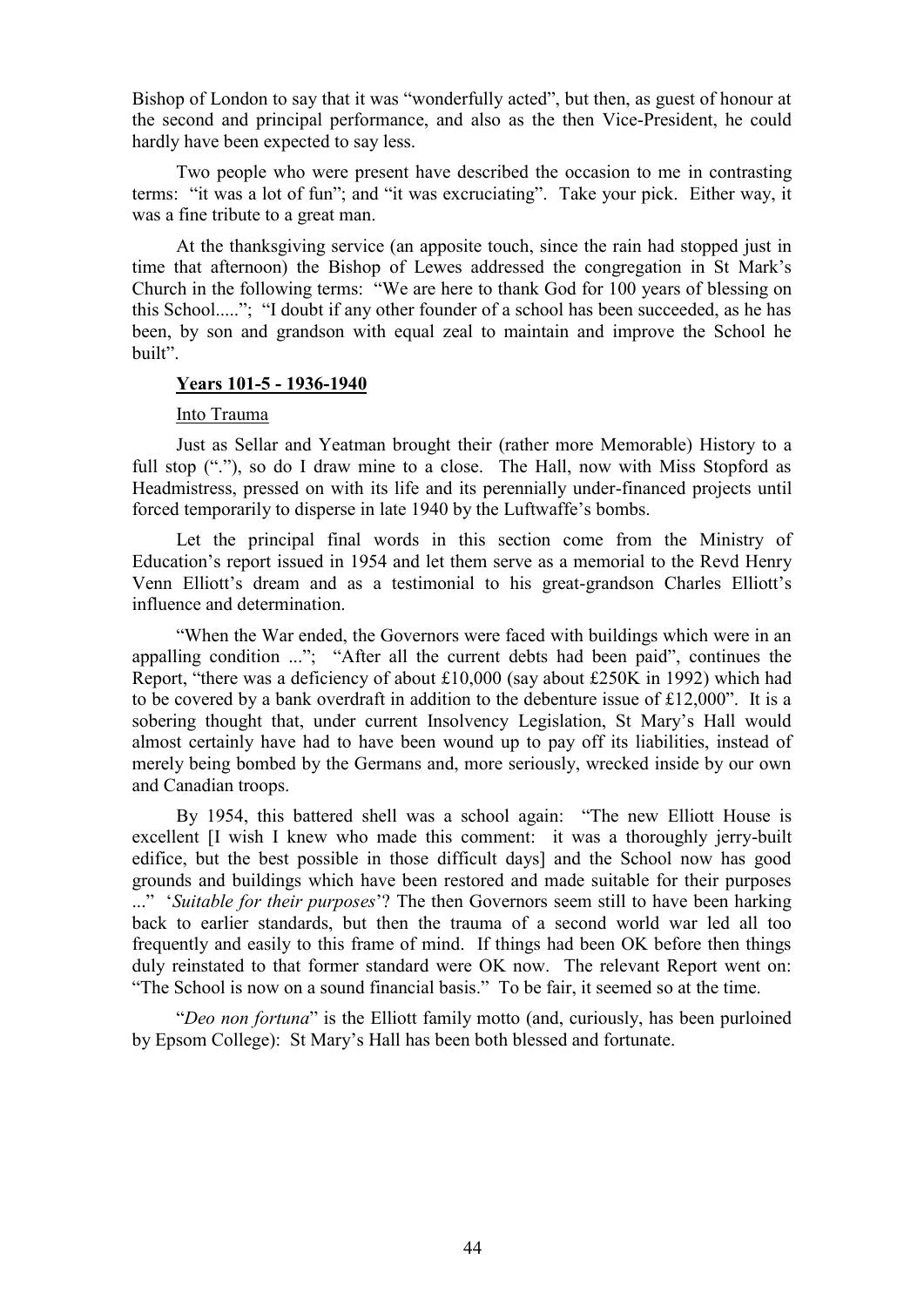#### **1946-1986**

I had not intended to write about the post-war period, but the Hall's demise in 2009 forced by what were to be virtually nation-wide economic pressures prompts a few words for the period up to 1986 when I had a moment to write my 'history' of the Hall.

My own personal involvement began well before I was ever elected to be a Governor and probably dated, *de facto*, from the early sixties and over a decade before I formally joined the Board. My subsequent involvement *de jure* prevents me from making any personal comment.

#### \*\*\*\*\*

St Mary's Hall had achieved a national reputation after its founding in 1836, so that the bombs of 1940 had more than a local impact when they forced the temporary closure of the Hall. The impossibility of funding a removal to a safer place was quickly recognised and a hiatus ensued. The painfully slow task of reconstruction was eventually undertaken: the daunting objective of restoring the Hall to its original condition and status must have made the boldest heart quail. It was a story of painstaking perseverance and one of which all those involved can be truly proud: Miss Stopford, Miss Robinson, Miss Galton, Miss Ghey, Mr Dingwall and so many others.

The detailed narrative of these forty years is as simple or complex as that of any period of reconstruction and I propose to make a quantum leap from the wreckage and vandalism of the war years straight into the sesquicentennial celebrations of 1986, the year I was asked to put (¿a rather better researched and informed?) pen to paper. Nothing, in the Hall's history, had been as shocking as the barbaric destruction of the interior of the Main School and of the buildings in Sussex Square by our own troops. We would have been better off, if the evidence in France is anything to go by, if the buildings had been requisitioned by the Gestapo. Certainly, one person, the late Colonel Strome Galloway MC, a much-decorated Canadian officer briefly billeted in Brighton and who had witnessed the devastation caused by his Regiment, used terms much more forceful than these when describing to me the scene in 1944. The Hall had been requisitioned as the battalion headquarters of two companies of the Canadian Lake Superior Scottish Regiment.

But it was to be more than mere reconstruction: in the forty years since 1946, St Mary's Hall not only recovered its status, but laid a foundation for the future. The times of more leisured guidance by Governors were long past and in 1986 the long-term future – and survival – of the Hall was apparently as secure as it had ever been. In common with any business enterprise in the modern era (and a school was then, for better or for worse, a business like any other), St Mary's Hall conforms to all the modern criteria of business management. The fact that, in this Age of the Accountant, the Hall has not lost sight of its earliest aims and values is what matters. I would like to think that the Revd Henry Venn Elliott and, more especially, his wife Julia, would feel at home if they were to attend Governors' meetings as we move towards the 21<sup>st</sup> century, even if some of the modern jargon were unfamiliar. The heart of St Mary's Hall was in the right place, just as potential Governors were assessed as to their professional capacities rather more than for their social acceptability.

In 1946 there was virtually nothing but Miss Robinson and a handful of apprehensive girls and a powerful tradition which, for 110 years, had had the faith to persevere. Miss Conrady was to take over in 1950 when Miss Robinson's health started to fail, and, in concert with Charles Elliott, she built the platform from which the Hall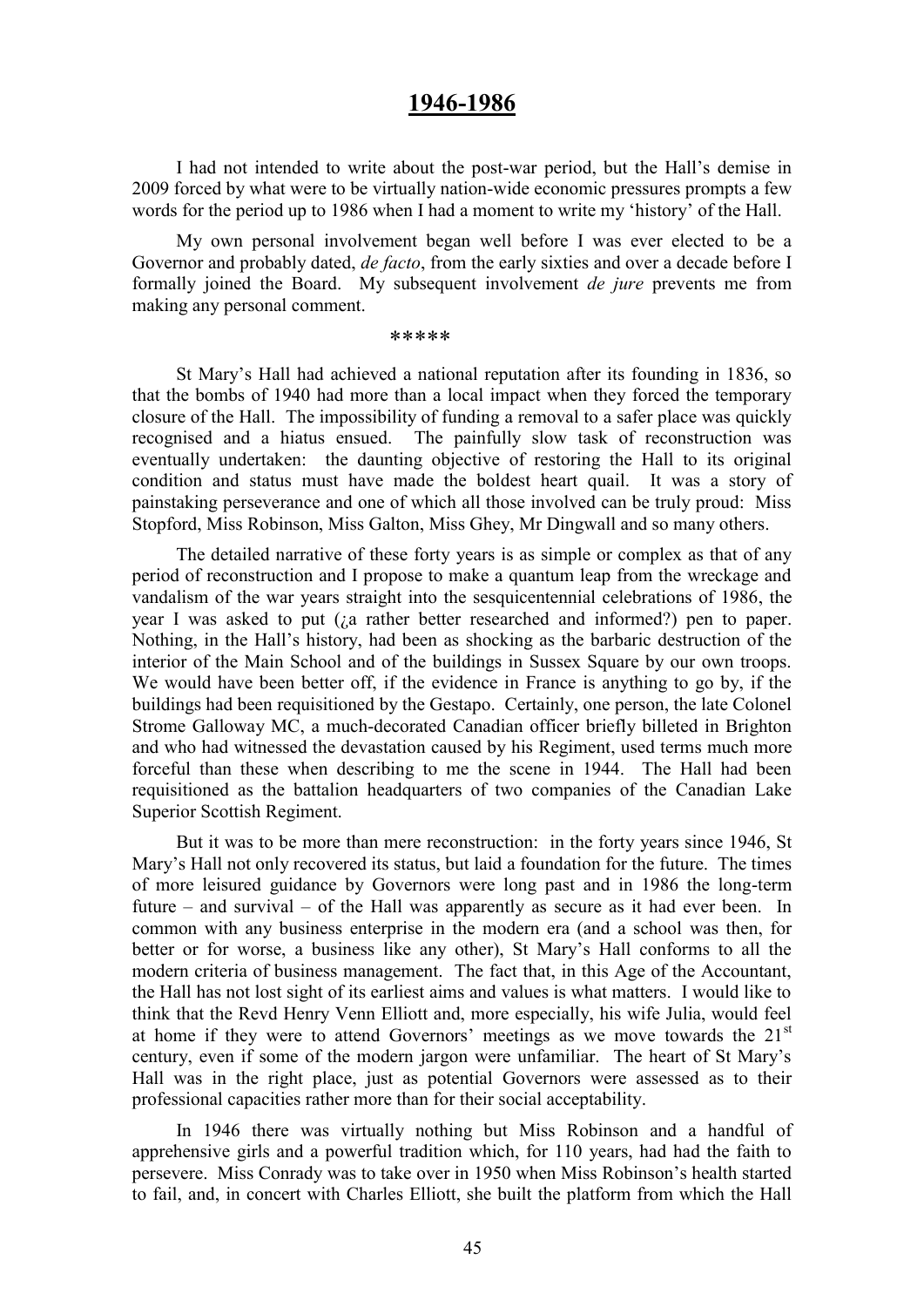was to step into the Future. Miss Davies navigated the Hall through the turbulent sixties and Mrs Leslie initiated many of the ideas which were to be so important as part of the long-term planning of the Hall. The early eighties brought the more traditional Miss Harvey at perhaps the time of fastest evolution in the Hall's history.

In the late 1980s, it was not an easy time to be a Headmistress when social and economic changes imposed such radical reappraisals of basic skills on a profession which, to a certain degree, had hitherto drifted along from generation to generation. Mrs Broadbent faced a great challenge, only to be prevented by a sudden deterioration in her health from completing her due term in office.

Thereafter, a most unkind historical irony was to place a by now aggressive, if not actively hostile, Brighton College fatefully in the Hall's path – a situation which would have appalled the Revd Henry Venn Elliott as one of the principal moving forces in the College's foundation in 1845

The result was closure in 2009.

As I review my short History (it is now 2019), it is clear that Mrs Meek, at the helm from 1999, was inevitably unsuccessful, despite her tremendous commitment, in confronting the challenges of a socialist-dominated modern era.

Mrs James, having retired in 1997, stepped into the breach as an in-house appointment on Mrs Broadbent's sudden departure. She, with great sureness of touch, led St Mary's Hall through a time of the twin difficulties of rising costs and the apparently and threatened decline in pupil numbers in the Independent Sector of Education. Further, 1986 was the year of teacher unrest and, although the Independent Sector, for very sound and responsible reasons, remained relatively aloof from the undignified behaviour of the profession elsewhere, the eventual impact of its consequences on teaching were wide-ranging and permanent if not always mostly welcome.

For St Mary's Hall to celebrate the 150th year of its foundation in 1986 was, therefore, particularly apt since the Reports I have drawn on show not only a continuing concern for the pupils but, latterly, also a very real awareness of the needs of the staff. It was one of the many blessings of that year of celebration that it was not marred by the intemperate pettiness which was so evident in other institutions. Even the sun shone on the principal outdoor events on The Day, unlike the uncertain weather that had marked the Centenary.

On  $27<sup>th</sup>$  June, a marvellous pageant, written by Mrs P Sheasby, doubtless all the better for zero Elliott family participation, re-enacted the early days before a distinguished audience including Lord Abergavenny, the Lord Lieutenant of Sussex. The main performance of the pageant was followed by a brief, if wind-swept, word from the then Headmistress, Miss Harvey, who appropriately referred more to the future than to the past The day ended with a Ball, and the strains of the dance band, the jazz band and the disco mingled happily in the warm and, by then, still summer evening air.

On  $10^{th}$  July 1986, the founding of the Hall was solemnly celebrated in a special service at St George's Church (selected in preference to St Mark's because of its greater seating capacity), where His Grace the Archbishop of Canterbury, Dr Robert Runcie MC, preached an apt and sensitive sermon. After this, a relaxed and informal formal lunch took place at the Hall, and a small but appropriate presentation was made to a helicopter-transported Dr Runcie to mark this peaceful interlude between his chairing of a turbulent Synod and his next rather more hectic public engagement. On  $20<sup>th</sup>$ September, the St Mary's Hall Association celebrated the sesquicentennial with a service of thanksgiving and commemoration in St Mark's. This brought the formalities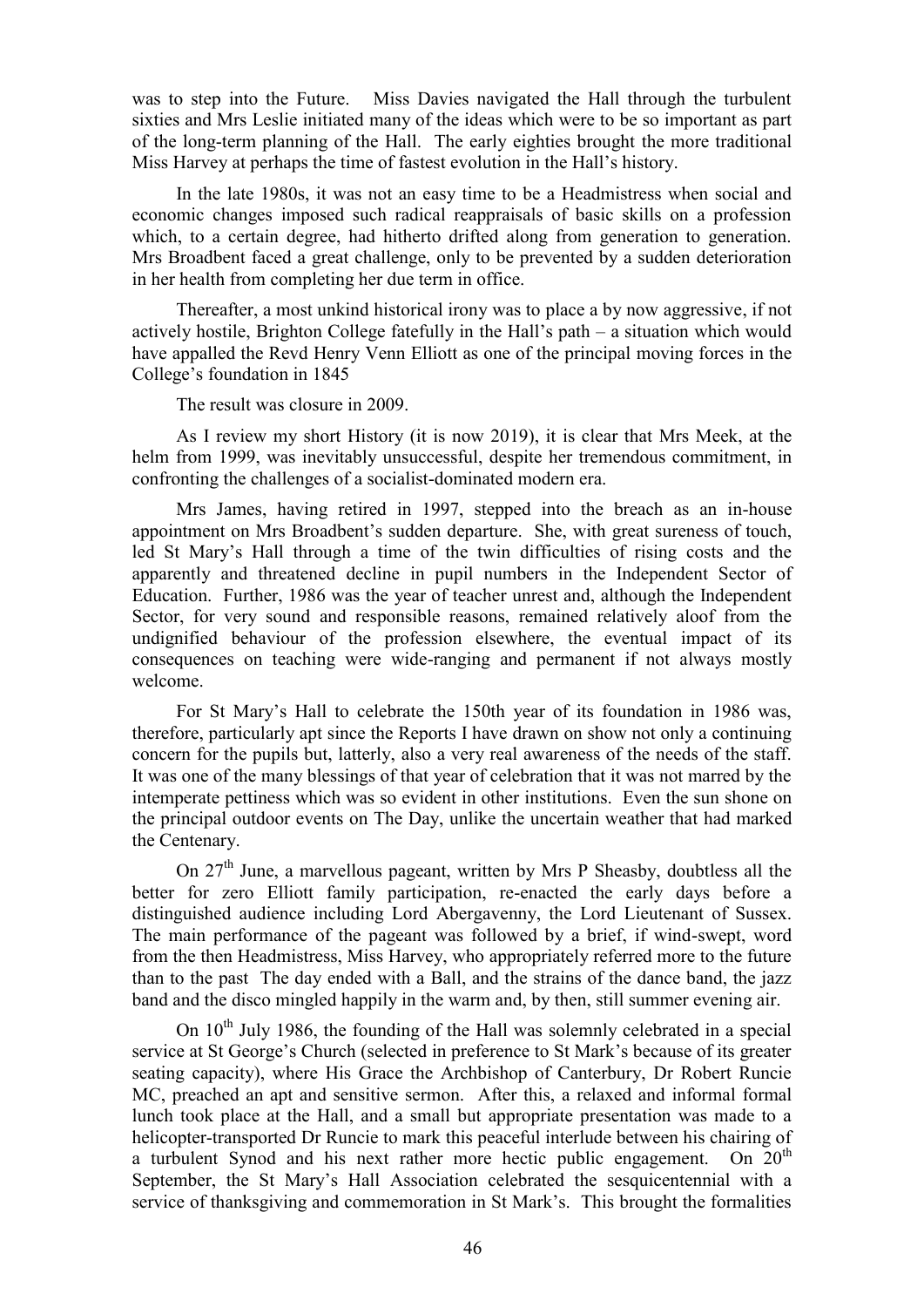of the year to a close, and in a sense opened the door on to the future: it was the first service held in St Mark's by the Hall for decades. Likewise, the welcome presence in the new academic year of Sir Henry Chilver, Vice-Chancellor of the Cranfield Institute of Technology, to speak at prize giving and distribute the prizes, reflected the forwardlooking nature of this year of celebration.

Throughout all these happenings, school life followed its customary treadmill, albeit a treadmill far removed from what life was like in 1946, let alone 1836.

Perhaps the greatest compliment that can be paid to St Mary's Hall in 1986 was that routine did continue, that the staff did manage to cope.

There was not just the  $150<sup>th</sup>$  year to plan and execute - in itself a major task. There was an Appeal (yes, again – and as unsuccessful as they all had been) launched to support the equipping of St Mark's Church on its becoming redundant and being given (back) to the Hall, a project in which everyone – and not just staff and pupils – became involved. There was "Dido and Aeneas" in May, "The Fur Slipper" (commissioned for the anniversary by Mrs E Aviss and composed by Dr Colin Hand) in July involving the entire Junior School, and all the upheaval caused by Open Day and other annual events.

And there were lessons as usual, examinations as usual, matches, outings, club meetings, visits, assemblies, concerts, interviews, film shows, field trips, exchanges, theatre visits, history expeditions, horse riding, sailing..... The list is endless. A quantum leap, indeed.

Look, too, at the Hall's material improvements in terms of new buildings and refurbishments. Who would have thought, surveying the wreckage and rubble in 1945, that within the short span of four decades St Mary's Hall would have become once again what it had been – and more – before the war?

I pass over the relentless events which led to the Hall's closure in 2009. On reflection, I believe the Hall's closure to have been ineluctable, just as was the case with so many other of the smaller independent educational ventures.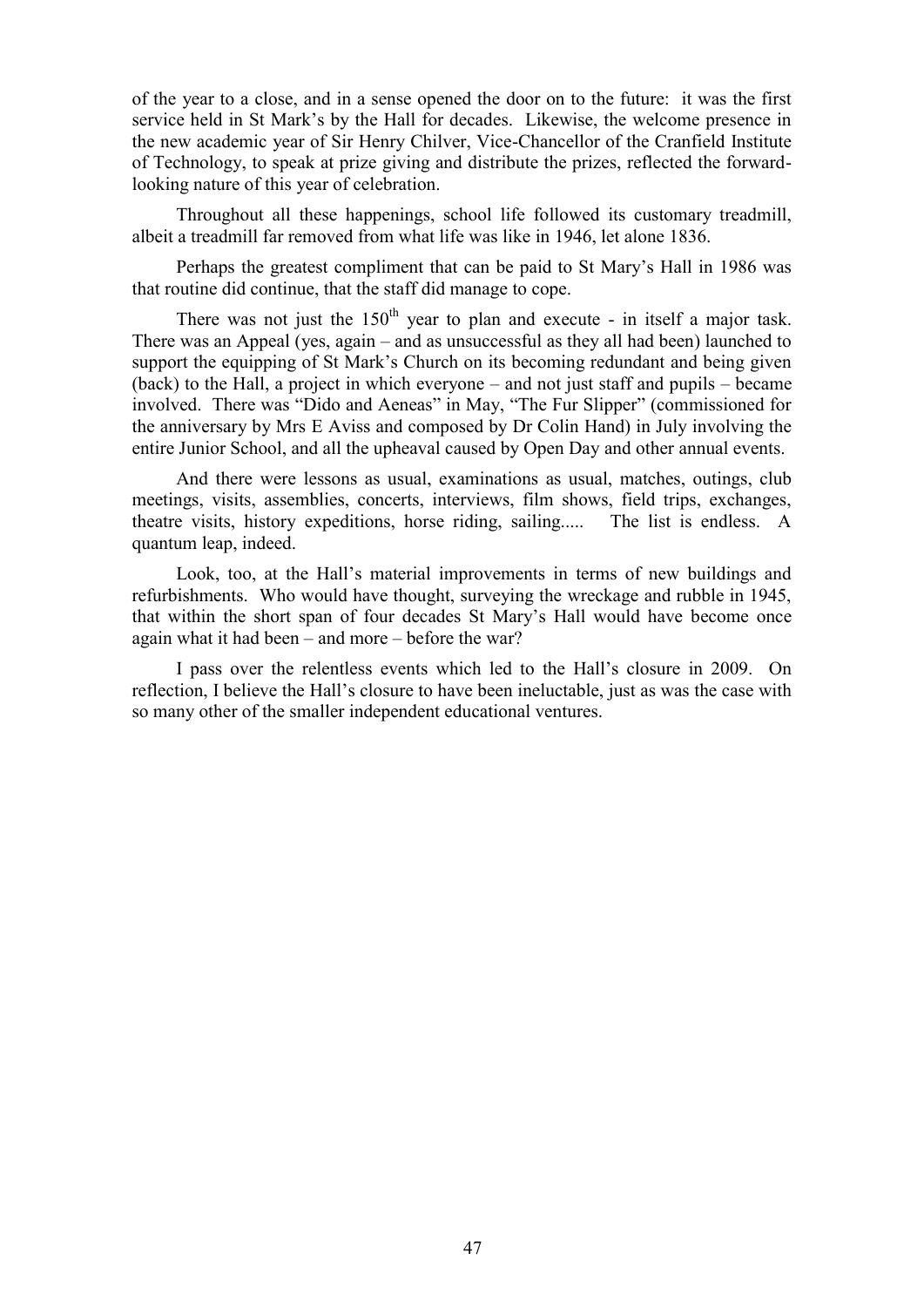# **HEADMISTRESSES OF ST MARY'S HALL**

| 1836-1858 | Miss Tomkinson           |
|-----------|--------------------------|
| 1858-1861 | Mrs Mills                |
| 1861-1862 | Miss Wood                |
| 1862-1883 | Miss Maria Newport       |
| 1884-1899 | Miss Christina M Birrell |
| 1899-1911 | Miss Edith Potter        |
| 1911-1936 | Miss Fanny L Ghey        |
| 1936-1940 | Miss Evelyn E Stopford   |
| 1946-1950 | Miss Harriet Robinson    |
| 1950-1965 | Miss Doris Conrady       |
| 1965-1972 | Miss N Olwen Davies      |
| 1972-1981 | Mrs E Olive E S Leslie   |
| 1981-1988 | Miss M F Clare Harvey    |
| 1988-1991 | Mrs M Teresa Broadbent   |
| 1991-1997 | Mrs Pamela J James       |
| 1997-End  | Mrs Susan M Meek         |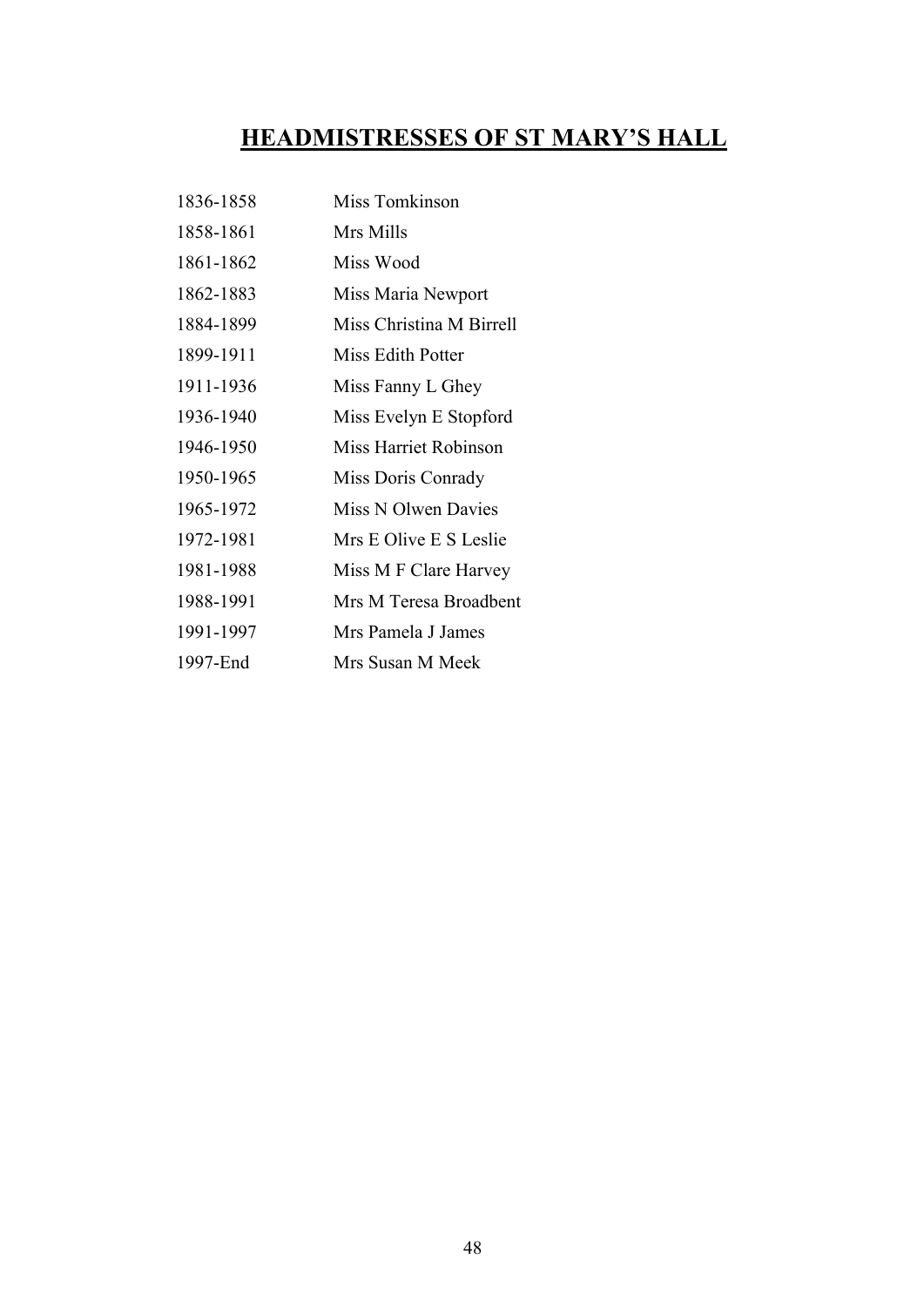# **ELLIOTT TRUSTEES/GOVERNORS OF ST MARY'S HALL**

| Revd Henry V Elliott             | Founder                    |
|----------------------------------|----------------------------|
| <b>Revd Edward B Elliott</b>     | <b>Brother</b>             |
| Revd Julius M Elliott            | Son                        |
| Sir Charles A Elliott KCSI       | Son                        |
| Revd Henry V Elliott             | Grandson                   |
| Mrs HV Elliott                   | Granddaughter-in-law       |
| Lt. Colonel Alfred C Elliott CBE | Grandson                   |
| Charles EM Elliott Esq           | Great-grandson             |
| Mrs RV Broadley                  | Great-granddaughter        |
| Sir Claude A Elliott OBE         | Great-grandson             |
| Robin D Broadley Esq             | Great-great-grandson       |
| Anthony CR Elliott Esq           | Great-great-grandson       |
| Timothy J Elliott Esq            | Great-great-grandson       |
| Hugh SM Elliott Esq              | Great-great-great-grandson |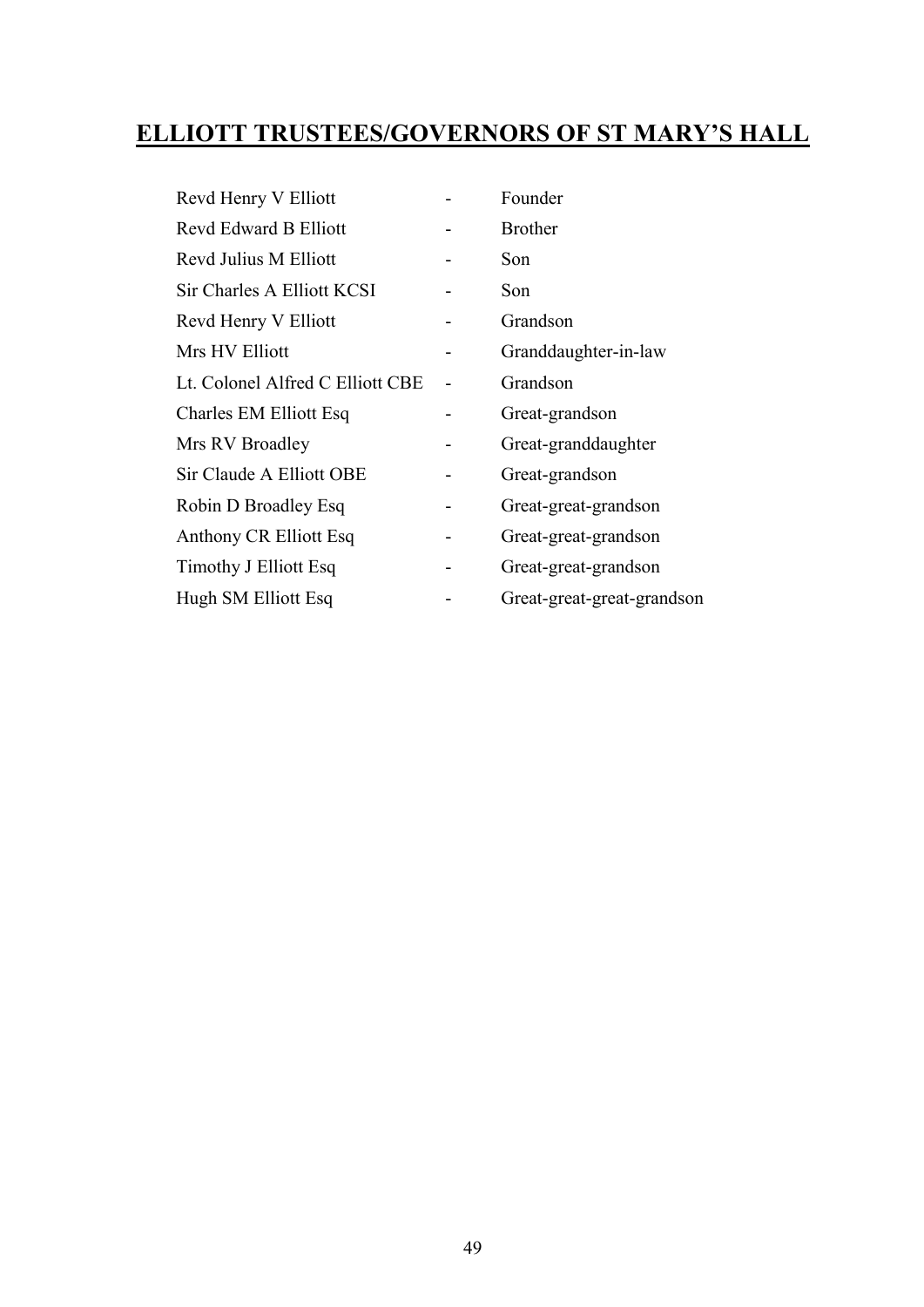# **Appendix 1**

# **THE ST MARY'S HALL MOTTO**

*"BEFORE HONOR (IS) HUMILITY"*

The biblical origins of the motto are well-known. I quote from the King James Version:

Proverbs - Chapter 15, verses 32-33:

- 32. *He that refuseth instruction despiseth his own soul: but he that heareth reproof getteth understanding.*
- 33*. The fear of the Lord is the instruction of wisdom; and before honour is humility.*

Proverbs - Chapter 18, verses 11-12:

- 11. *The rich man's wealth is his strong city, and as an high wall in his own conceit.*
- 12*. Before destruction, the heart of man is haughty and before honour is humility.*

However, what is less well known, perhaps, is the quotation's appearance in John Bunyan's "*The Pilgrim's Progress*" (1678/1684). It occurs in Part One when Christian and Faithful are exchanging experiences, notably about what Christian calls here the "Valley of Humility", previously termed by him the "Valley of Humiliation". In Part Two, the valley is exclusively referred to as the "Valley of Humiliation" [*"the best and most useful piece of ground in all those parts"*] where it is discussed at some length. It is thus curious, in what seems to be interchangeable terminology, that Christian refers to it here, and only here, as the "Valley of Humility" – a term which, as you can see below, Faithful adopts. I cannot find anyone to support the contention that the semantic alternation is significant. (What Faithful himself would have chosen to call it later is idle speculation because he is soon to be judicially and brutally murdered in Vanity Fair.)

Bunyan writes:

*Faithful: Yes, I met with one DISCONTENT, who would willingly have persuaded me to go back with him; his reason was, for that the valley was altogether without honour. He told me moreover, that there to go was the way to disobey all my friends, as PRIDE, ARROGANCY, SELF-CONCEIT, WORLDLY-GLORY, with others; who he knew, as he said, would be very much offended if I made such a fool of myself as to wade through this valley.*

*Christian: Well, and how did you answer him?*

*Faithful: I told him that although all these that he named might claim kindred of me, and that rightly - for indeed they were my relations according to the flesh, - yet since I became a pilgrim, they have disowned me, as I also have rejected them; and therefore they were to me now no more than if they had never been of my lineage. I told him moreover, that as to this valley, he had quite misrepresented the thing; for before honour is humility, and a haughty spirit before a fall. Therefore, said I, I had rather go through this valley to the honour that was so accounted by the wisest, than choose that which he esteemed most worth our affections.*

What is at issue here is the overtly moral progression involved in Christian's journey towards the Celestial City and the depiction of humility/humiliation as coming sequentially as well as morally before "honour". The key word here is 'sequentially': remember that the full title of Bunyan's work is "The Pilgrim's Progress from This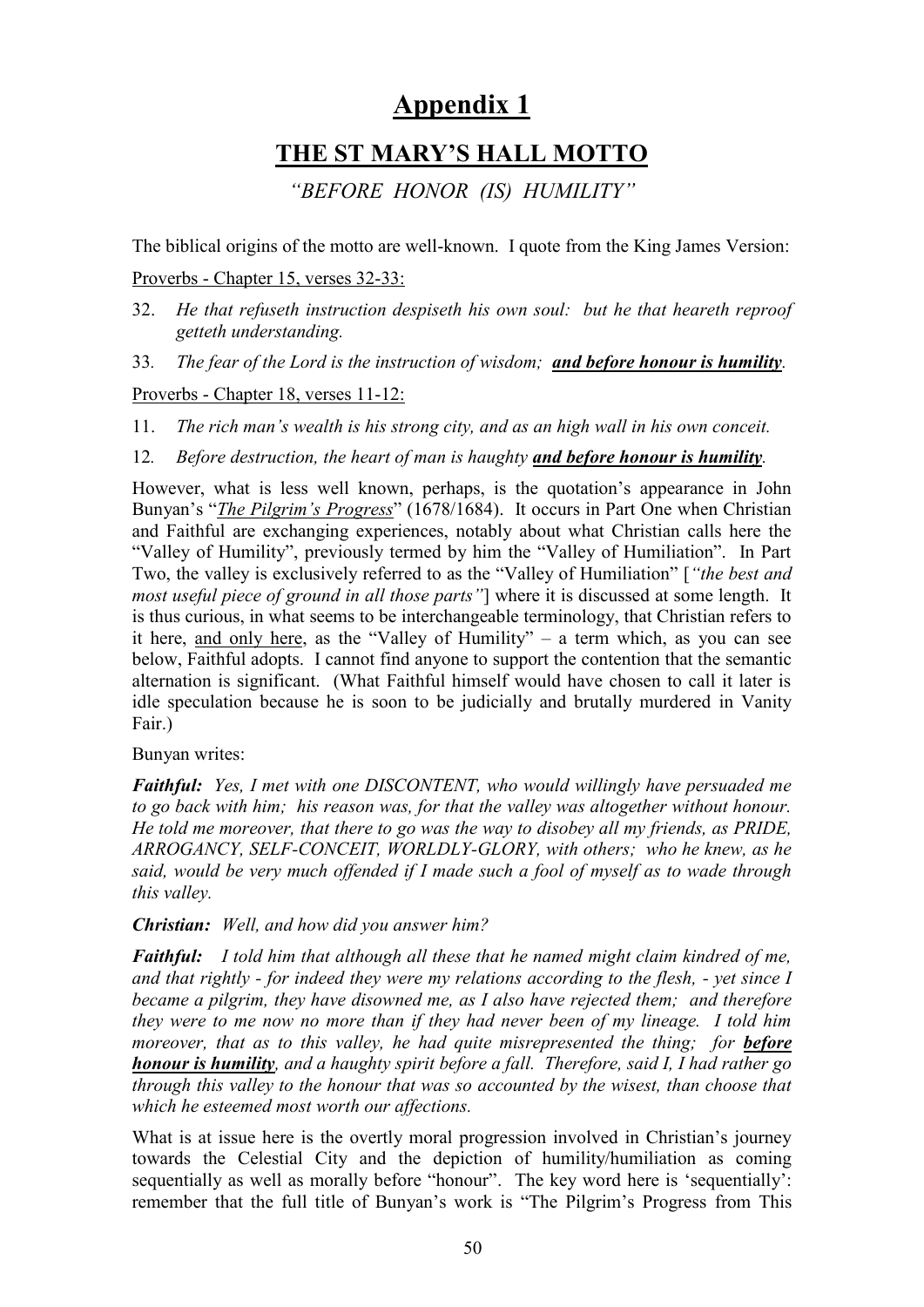World to That Which Is to Come." (Incidentally and unimportantly, the retention of the spelling "honor" is puzzlingly and unnecessarily idiosyncratic, if not even pretentious in the twentieth century.)

A bigger problem for the theologian (and the sophist?) lies in the apparent interchangeability in Bunyan's mind between "humility" and "humiliation". But Bunyan, perhaps unconsciously, helps us to achieve a better understanding of this in Part Two when Christian's widow Christiana and their four sons, accompanied by Great-heart, meet the Shepherd boy in the "Valley of Humiliation", and he seems to draw the threads together for us:

*Now, as they were going along, and talking, they espied a boy feeding his father's sheep. The boy was in very mean clothes, but of a very fresh and well favoured countenance; and as he sat by himself, he sang. Hark, said Mr. Great-heart, to what the shepherd's boy saith. So they hearkened, and he said:*

 *He that is down needs fear no fall; He that is low, no pride; He that is humble, ever shall Have God to be his guide.....*

The reference given at this point by Bunyan is to St Paul's epistle to the Philippians chapter 4, verses 12-13:

- 12. *I know both how to be abased, and I know how to abound: every where and in all things I am instructed both to be full and to be hungry, both to abound and to suffer need.*
- 13. *I can do all things through Christ which strengtheneth me.*

As to the questions why and when it was adopted by St Mary's Hall, history has not revealed the answer. There is no record that I can find of this "motto" among the Founder's papers and writings; Bateman is unsurprisingly silent on the subject in his biography. The Trustees' minutes make no reference to it, which suggests that it was never a matter for their consideration: there was, apparently, no "Day One" motto. All we know is that it appeared towards the end of the Nineteenth Century.

In reaching any conclusions about the Motto, we should remember that"*The Pilgrim's Progress*" was a very widely-read book at the beginning of the Twentieth Century. Fussell, in "*The Great War and Modern Memory*" (OUP 1974), bears striking witness to this. It features in Scott's account of his polar expedition (the Great Barrier being referred to by the expedition as the Slough of Despond). Earlier, the Clapham Sect, to which the Founder's family had actively belonged, were admirable, even self-conscious, exemplars of Bunyan's Work. I believe, therefore, that we should take a fresh look at the Motto's significance.

The oppositional interpretations which I have heard promoted from time to time over the years – and to which I have to confess I thoughtlessly subscribed – of humility being preferable to honour seem, in the light of Bunyan's influential text, to be less than adequate. In Bunyan's text, Humility has to be experienced sequentially before Honour may be properly achieved.

The Motto has far more virtue if considered from within "*The Pilgrim's Progress*" than it does as just one of many appropriate Proverbs selected from the Bible.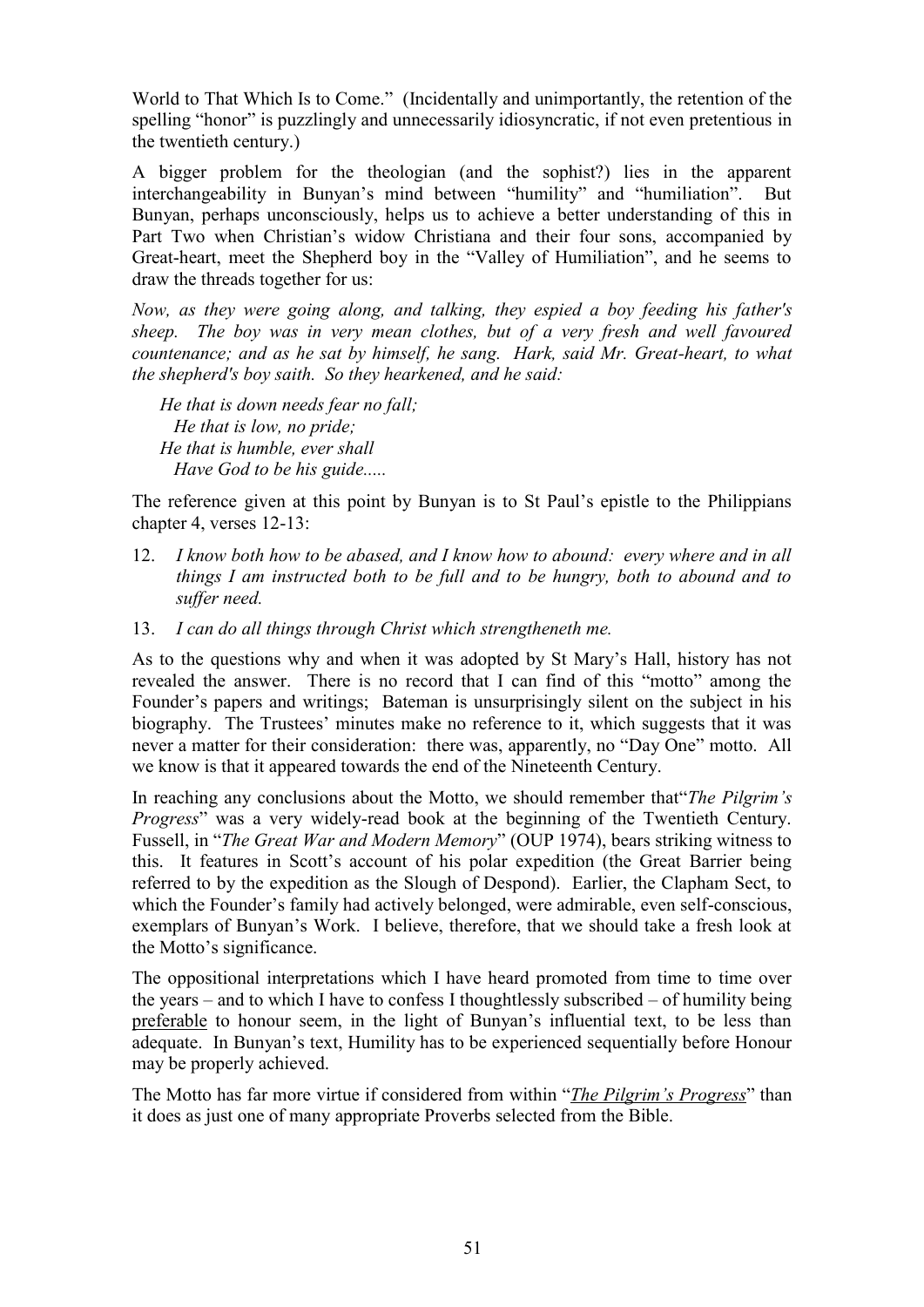# **Appendix 2**

# **THE ASCENT OF THE MATTERHORN**

What follows is taken from the Elliott family papers in my possession.

### **Introduction**

There are two versions: the manuscript, written by Julius and an imperfect typed version (annotated "only copy") done, from internal evidence, by 'MEE' (my Grandmother, Mabel Elliott – TJE) from the manuscript. She changes the title to "The Ascent of the Matterhorn in 1868", that is when Julius was 27 and almost exactly a year before he met his death in a seemingly unnecessary fall on the Schreckhorn.

It is in fact virtually identical to what Bateman wrote as an appendix to his biography of Henry Venn Elliott and my guess is that Bateman must have had sight of Julius' manuscript, or at least a version of it.

Julius was President of the (English) Alpine Club and, obviously, a thoroughly brave and competent climber. The guide to whom he refers was to be with him the following year when he died. Julius calls him "Biner", but, in Press reports, he is called "Herr Binar". I have here adopted Julius' spelling. It was probably the "Biener", who had climbed with Whymper, albeit not the Matterhorn. Bateman favours "Binar", which gives us a clue as to his source.

With the modern family reader in mind, I expected to have to modify one or two routine matters of spelling, punctuation and presentation so as to improve reader accessibility, but, in practice, this has hardly been necessary.

If I mention the typed version, it is only because I think some of my readers may already have or have seen it. Where it varies from the manuscript, I show this by inserting (\*).

There is a minor problem with the manuscript because entire sections are subsequent interpolations - or, in the case of the view from the top of the Matterhorn, a complete rewrite. These are written with a different, and thinner, nib, and with an upward inclination of the lines which contrasts with the horizontal regularity of the rest of the manuscript. They are less carefully written and, in particular, less easy to read (MEE had trouble in transcribing them and made mistakes). They do not break the flow of the main narrative too much and, being part and parcel of the adventure even though written later, I have retained them. It is purely for interest's sake that I have marked each such section with an asterisk. My guess is that they were added because the document was being prepared for publication. (The description of the view from the top was obviously worked out afterwards with the help of a map. I therefore give, in addition, Julius' first and much briefer and more general version. Likewise, he subsequently deleted a section just before the end, and those paragraphs I also give.)

At the end, I give, for interest, three items:

1. A transcription of the press report concerning the circumstances of Julius' death on the Schreckhorn on 27 July 1869. Press reports being what they are, I have tidied up inconsistencies, spelling, punctuation and paragraphs.

2. The text quoted by Fergus Fleming in his history of the Alps taken from Théophile Gautier's memoires and quoted by one C Engel in '*They Came to the Hill*s' - Allen &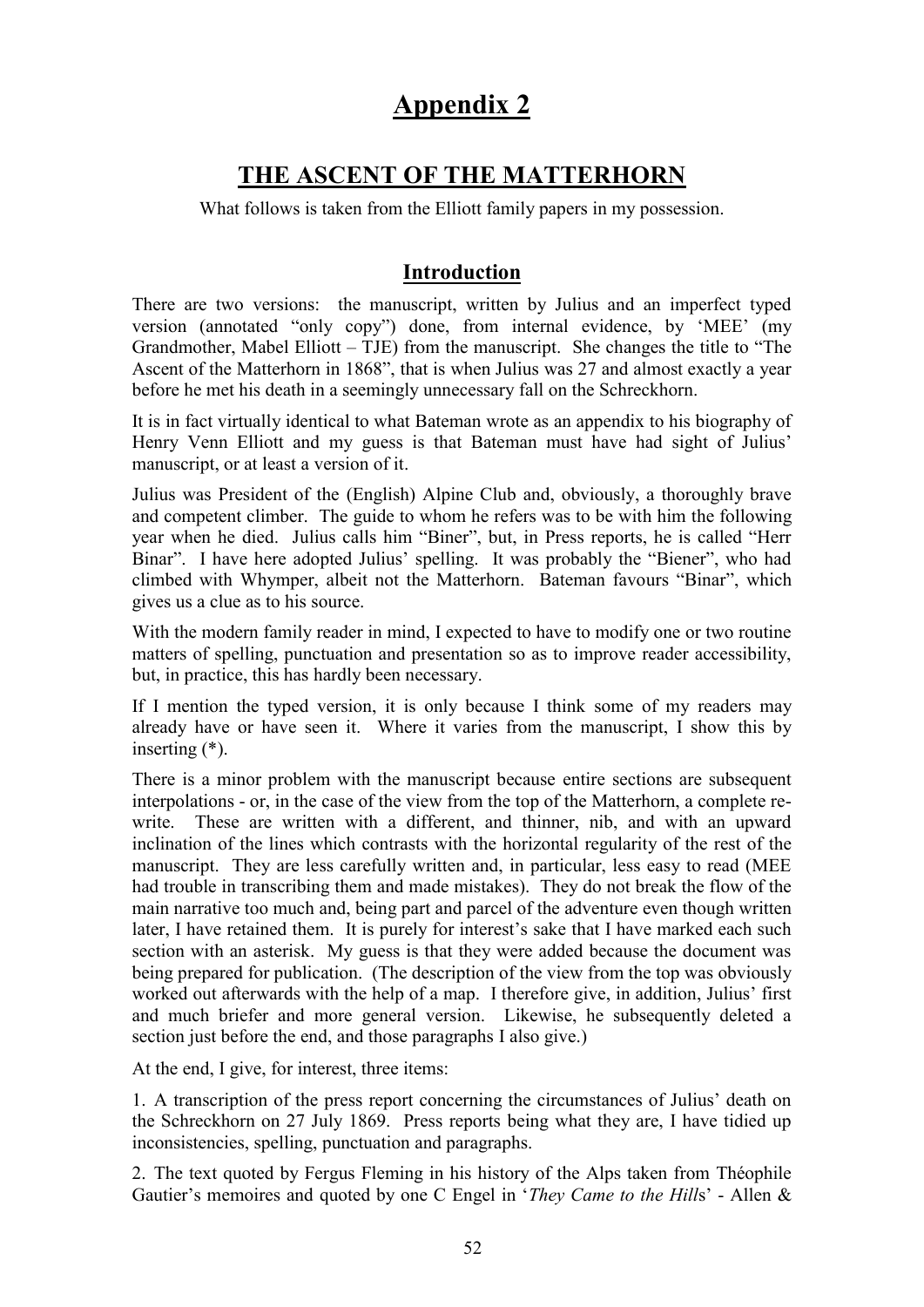Unwin - 1952. It is most regrettable that Fleming misleads the reader into losing sight of how soon after Whymper's climb this brief encounter took place. Fleming's very readable book ('Killing Dragons' - Granta - 2000) concentrates on Mont Blanc and the Matterhorn and on a few of the main characters involved. It slightly loses its way towards the end, and I would not give it to anyone as a present; but it is well worth having out of the local library.

3. Whymper's own description of what he saw from the top of the Matterhorn.

Finally, it is appropriate to remember that, in the 1860s, climbing was done wearing such as tweeds and hob-nailed boots.....

# *Julius Elliott's narrative of his Matterhorn ascent*

If ever it is true of anything that it inspires different people with different emotions, it is true of the Alps; for to some they are objects of aversion and even terror, while to others they are objects of greatest delight and intensest longings. And, if this be true of any one mountain more than another, that mountain is the Matterhorn.

I have heard it described as "black and awful", "forbidding" and "ghastly". And I have myself thought it the most graceful and fascinating mountain I have ever seen. Certainly no mountain in the European Alps can boast such rare curves of snow and rock, such overhanging precipices, such incessant and terrific stone avalanches, and such an appearance of inaccessibility, which, even now that its virginity has for ever gone, will isolate it to the last as much as its own natural position.

It will be remembered how in 1865 the mountain was climbed for the first time [by Edward Whymper's English expedition - TJE], and how (by the irony of fate) that brilliant success was turned into a most awful failure by the slip of one of the party and the consequent destruction of four of them - an accident that not only restored to the mountain its former reputation, but invested it with a superstitious dread it had not possessed before.

It was climbed again the same year, but from the opposite, or Southern, side. And, in 1867 I believe, it was ascended three different times from the South side (one by guides alone, another time by an Englishman with those guides, another time by an Italian); but, though several attempts were made on the North side, all, from one cause or another, failed. And so the superstition gathered strength that everyone who was rash enough to assail the Matterhorn from the North would never get down alive. It was useless to represent that the accident was the result of the inexperience of one member of that first party and that the Northern slopes were gentler than the Southern and therefore must be easier. With the tenacity of uneducated minds, the guides of Zermatt clung to their prejudice and refused to make the attempt. Others however (who, perhaps, from their inexperience, might have entertained these fears), from living at a distance, took broader and truer views.

(**\***) Biner, I knew, was disinclined to make the attempt, even were his feelings no stronger; and I could hardly venture, I thought, without him, with a strange guide whom I should not trust and who would not trust me. I reached Zermatt over the Alphubel and Alphubel-Joch, and on Monday did the Dom; and then, thinking I was up to the work, sounded Biner on the subject of the Matterhorn. His answer was very touching to me. As far as I can recollect, it was this: "Dear Sir, I love you well, I know you are strong and sure of foot, and I should love to go with you everywhere. But my mother - if we should slip and fall, it would be bad for me and sad for her." It was unanswerable. I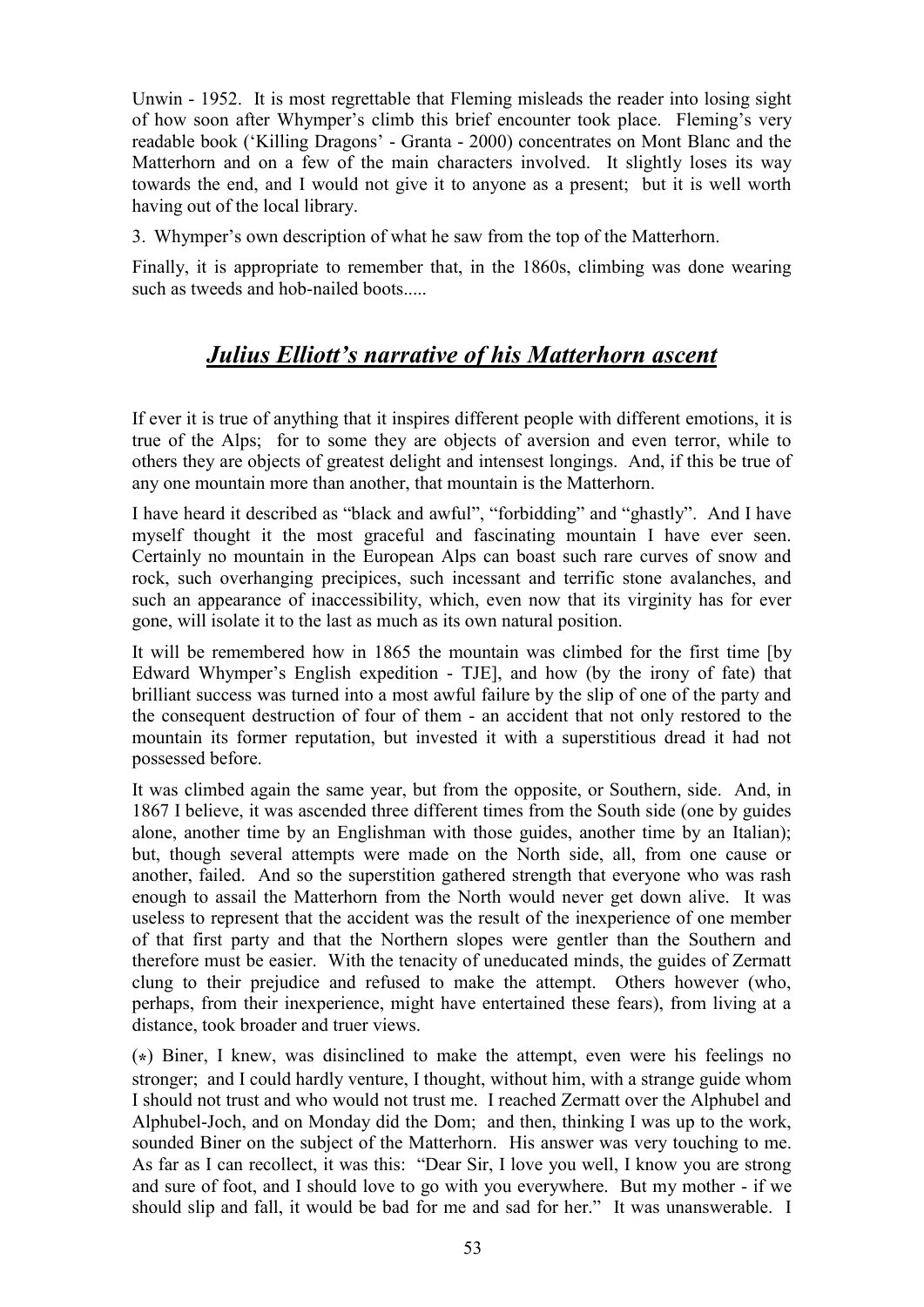turned the subject and said: "Well, will you try the Weisshorn? Do you think it can be done now, and do you think I am up to it?" "Ja wohl, Herr," sounded out with a full and round voice, very different from the previous words. So off we went and did the Weisshorn.

(**\***) This settled the question in my mind that, come what might, I would try the Matterhorn, weather being good. The work on the Weisshorn is spoken of as so hard, and I found the ascent so easy, though the descent was very difficult, that I got a higher, perhaps vainer, idea of my own powers. The East side also of the Matterhorn was almost wholly free from snow. Certainly there was snow at the top and plenty of it, but I thought, as the wish will direct the thoughts, the new snow may make the final peak of the Matterhorn easier, as it made the Wetterhorn and the Mönch.

(\*) So I tried again at Biner, after doing the Weisshorn, and said to him: "Biner, will you go with me to the shoulder of the mountain (where one is obliged to change sides)? I know there is no danger as far as that and I won't ask you to go a step further." A shrug of the shoulder was at first his only answer; a reluctant look was in his face. Perhaps I ought not to have asked again. Presently he said: "I will speak again to my mother." In the afternoon, he returned with a sad and wistful look and said: "No Sir, I cannot go; my mother cried much when I spoke of it and said: 'Do not go, Franz, I entreat thee, do not go.'" I at once responded: "That settles the question; don't go on any account. You have done quite right to make the resolve."

And so it was that I found myself, on July 24 1868, without my own trusty guide, making arrangements with two men who knew nothing of me, and of whom I knew nothing, who had not been up the Matterhorn or any really difficult mountain, and of whose capacity to render help when wanted my opinion did not increase upon experience.

One great difficulty presented by the mountain was the length of the climb from Zermatt, nine or ten hours' good walking. This had been remedied by the praiseworthy enterprise of monsieur Seiler, the Landlord at Zermatt, who was then building a hut about seven hours up the mountain. This hut was to be my sleeping-place the first night, and it offered this double advantage that so I might pass and re-pass the dangerous spot where the accident happened before I had a chance of being tired, and before the snow at the top had had a chance of being melted by the mid-day heat. But the great difficulty, compared to which the rest were as nothing, was the mental difficulty, the mental struggle with the ghosts of old fears which would not be laid, but returned with increased terror the night before I left Zermatt and made that night memorable in my life.

(**\***) I read the 37th Psalm ["*Fret not thyself because of the ungodly...*" - TJE] and, when I came to the verse [*verse iv - TJE*] "*Delight thou in the Lord and He shall give thee thy heart's desire / Commit thy way unto the Lord, and put thy trust in Him: and He shall bring it to pass*", I shut my book and said: "I'll take that verse for my good omen, and believe I shall succeed." I went to bed, but I could not sleep<sup>1</sup>. What if, after all, what *I* thought prejudice was not prejudice but sober truth? What if I were the fool to think the mountain easy and so free from danger? I was alone and all Zermatt against me. Not a Zermatt guide would go. And then vividly would come the pictures of horrid slips and

 $1$ . The psalm is all about the Lord dealing with the ungodly in a variety of efficient and traditional ways. Julius, as a scholar and a priest, will, no doubt, have been aware of the later verse: "*Though he* (a good man) *fall, he shall not be cast away: for the Lord upholdeth him with His hand*."..... - TJE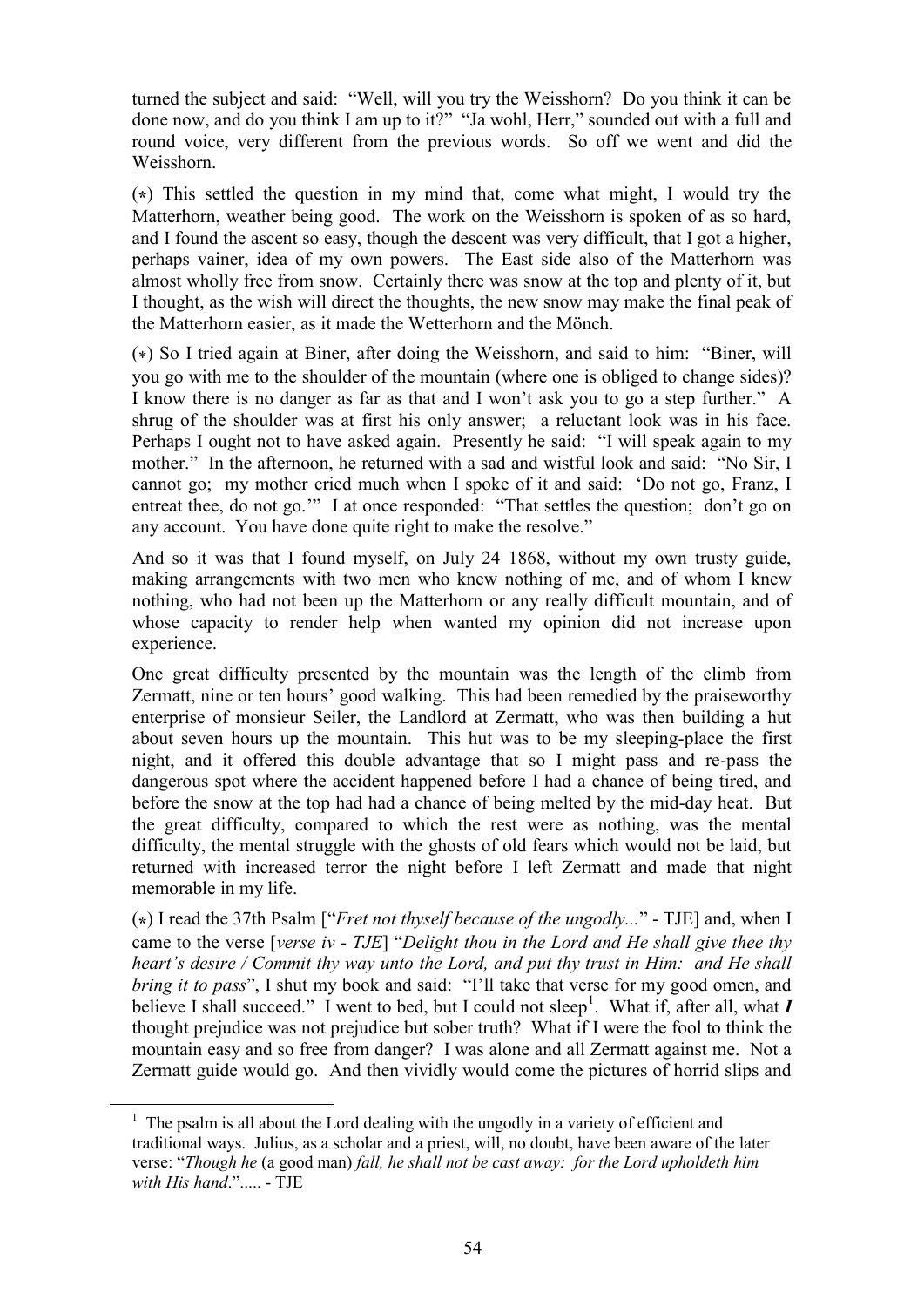ghastly falls and mangled corpses, and my own was one of them! And then reason came to the rescue, and I reminded myself that I should turn back if I saw danger. But away again imagination carried me with fearful avalanches down fatal rocks and hopeless slopes.

I reasoned with my fears, for I must call them fears, and showed them to be groundless, but my reason was helpless and it was not till about 1.00am, when I was worn out with exhaustion, that I sank into a troubled doze. Four o'clock came, but I was not fit to get up and I dozed on till nearly 5.00am, then had my breakfast, ordered a porter and provisions, for the porter I had ordered was not in Zermatt, and started at 6.00am.

To one in such a state, action was the best remedy and the work of breasting the steep slopes of the Hörnli was an indescribable relief: the restlessness of the previous night was soon forgotten and not another apprehension crossed my mind.

The way up to the hut was not difficult or very remarkable, though quite difficult enough in places to warn inexperienced men off; but the view at my back was marvellously grand all the way, and a sunset seen from a height of between twelve and thirteen thousand feet which commands such a view is a thing not soon to be forgotten. I reached the hut at 1.00pm and spent the afternoon clambering up and about the mountain, reconnoitring the route of the morrow and enjoying the view.

One discomfort fell to my lot which is not likely to fall to others, viz that I was bored by the presence of seven idle fellows who had just finished building the hut, and who seemed to have nothing to do but to joke and laugh at my expense in a patois that I could not understand.

(**\***) Sunsets and sunrises are impossible to describe, but, as nature speaks to the vexed spirit in her own calm tones, and as it realises that the heavens are declaring the glory of God, there are surely few that have not felt something like a nobler thought or a deeper peace than common. And so the peace came to me, as the sun shone upon glorious mountains piled like Ossa on Pelion<sup>1</sup>, dwarfing the greatest giants of mountains, till they were resplendent in light of gold and silver and then of tenderest crimson. And, as I saw the tender colours and experience suggested that they were too tender to augur well for the morrow, the morrow seemed insignificant; I lived only in the present.

We turned in early, for at that height it soon gets cold. But eight people are a large number for that hut, and five in a row is decidedly close quarters; and, if anyone who reads this should ever sleep there under such circumstances, I would advise him not to get to the bottom of the inclined plane (which represents the floor and to which his guides will infallibly consign him as the post of honour), but to the top. It is all very well at first, but, gradually, the force of gravitation begins to tell and movable bodies will roll, so it may happen that he will wake up in the middle of the night, as I did, and find more or less of the weight of the four others upon him. The sensation is not pleasant, for it savours of a nightmare. However, for all that, I slept well and, at 4.15am after a hurried breakfast, I was off with two of these men who had been building the hut and were now to act as guides. They had made an ineffectual attempt the previous year and they had no expectation that we should get to the top, and took little trouble to conceal their thoughts.

<sup>&</sup>lt;sup>1</sup> For those, like me, who do not know their Ossa from their Pelion, Horace puts Pelion on top of Olympus and Virgil puts Olympus on top of Ossa on top of Pelion - thank you ODQ. Cassells, following Greek mythology, puts Pelion (1548m – 5078ft) on Ossa (1978m – 6488ft) and then on Olympus (2427m – 7961ft). Please take your pick - TJE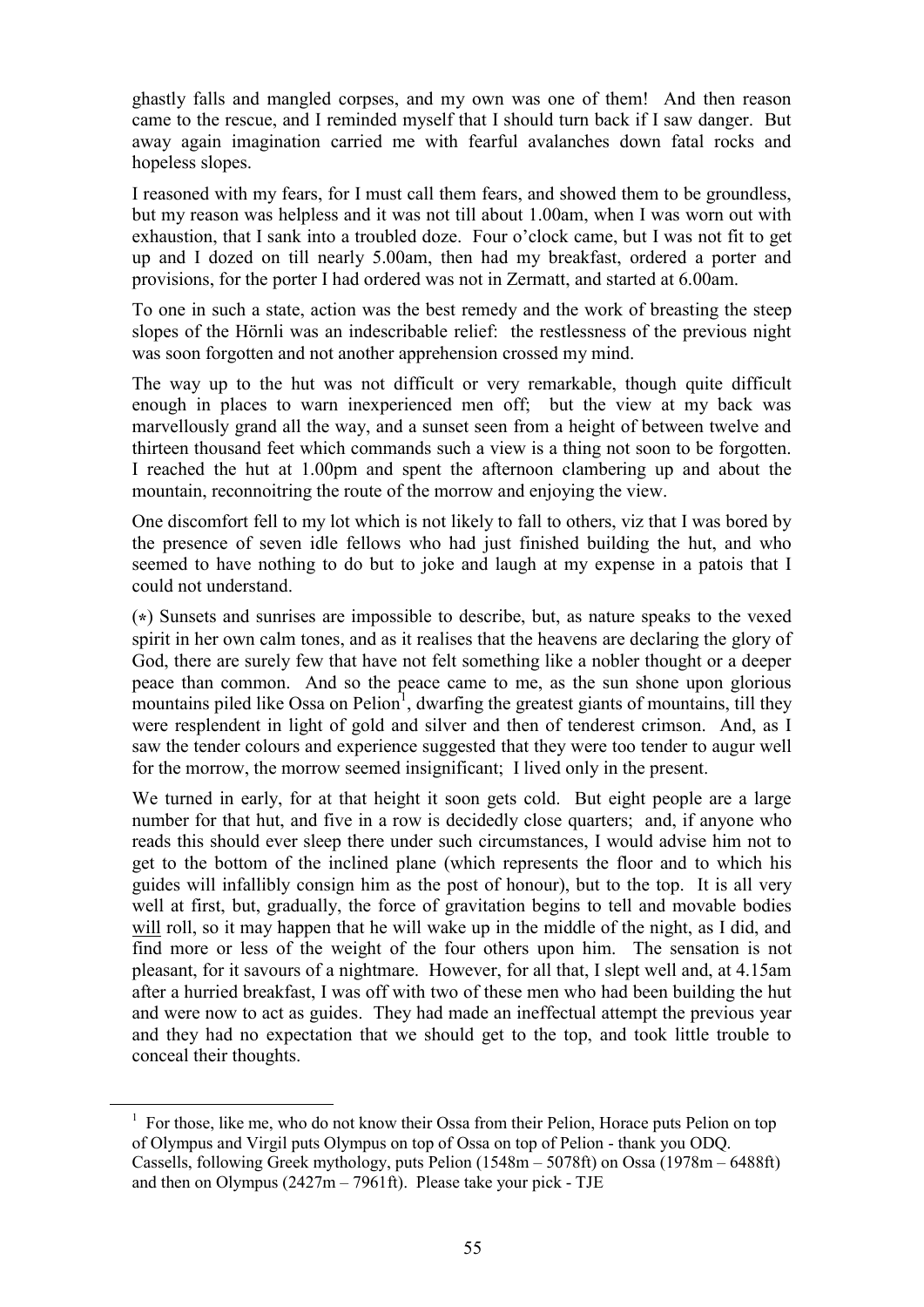[Bateman adds the following paragraph which I have failed to find elsewhere] "*The weather was bright, but an ominous cloud, ominous, yet lovely as the loveliest, appeared in the east, piled far away above Monte Rosa. It seemed like a great flatroofed temple on many pillars, with a huge pile above, and from its depths came forth ever and anon flashes of lightning. Was it the anger of the clouds at our audacity? Were they about to sweep us from the mountains? Or was it only the playfulness of summer? A few hours would decide. The sun rose, and as its beams smote upon the pillars, the cloud waned and died. Of that sunrise and that sunset I think with as much real pleasure as of anything in the expedition.*"

At first our work was easy enough: a few corners to turn, ledges on which to balance oneself, all at an easy slope, then a few steps to cut in the ice. In two hours we were at the foot of the final peak.

Two objects of interest were, however, in this part. One is the wonderful "arête" or ridge that runs down to the Hörnli, one of the most striking ridges I have ever seen. It is broken into the most wild and fantastic forms, sometimes solid as massive buttresses, at others wild and pinnacled and shattered into fragments tottering to their fall. The other object of interest was the perpetual fall of stone avalanches which, when on a large scale, are some of the grandest and most terrible things in Nature. I saw many of them that day and they made the very mountain tremble.

This is one great danger of the East side of the mountain. That smooth slope which seems so easy to ascend is like a "glacis", perpetually swept by the enemy's shot. [Bateman adds:] "*It surprised me much that I had never heard of this, and also that I saw so little of the glaze of ice on rock, which was supposed to be the chief danger. But in this respect, of course, the mountain varies from year to year On account of avalanches*." On this account, we kept always as near the ridge as possible till we came to the shoulder. From this point, we turned over to the Northern side for the rest of the ascent, working round one or two steep crags by easy slopes of hard snow intermingled with projecting rock, till we came to a more formidable barrier of steep rock which runs right across the mountain. This is undoubtedly the chief difficulty on this side, but I cannot say it struck me as anything very remarkable. The hand-holds and foot-holds were fair, and I fancy I have climbed as bad cliffs alone in Cumberland.

Beyond this, the slope grew less steep, rocks gradually disappeared and, at last, an unbroken snow-slope led us to the top at 8.45am. The top was a ridge of frozen snow, narrowed to a knife-edge in parts and, in places, formed into a lovely cornice over the Southern side. Two eminences on this ridge vie with each other for the credit of being the true summit.

(**\***) I turned to enjoy the marvellous view, and really I know of no view at all its equal. I had had ample opportunity to enjoy it as we came up, for the men moved very slowly; those times were rich to me in enjoyment. And now, as we were at the top and the whole scene burst on our view with never a cloud to hide it in the early morning light, it was almost more than the capacity of my enjoyment was equal to. Mont Blanc, with its attendant aiguilles, ever magnificent; some way to the left, the Grivola and Grand Paradis - the Grivola as marked as ever by the curved arête which had moved my ambition last year; the Grand Combin between us and the Mont Blanc range; all the Zermatt mountains clear and cloudless, and Monte Rosa trying its best to look respectable on this side: but beyond, towards Italy, cloud, and towards the Tyrol, cloud. The glorious peaks of the Mischabel-Hörner as striking as ever, and then, most lovely of lovely things, the whole Bernese Oberland from the Jungfrau to the Galenstock and, I think, the Tödi, set as in a picture between the Mischabel and the Weisshorn, and covered with that exquisite blue atmosphere of distance which gives so incalculable a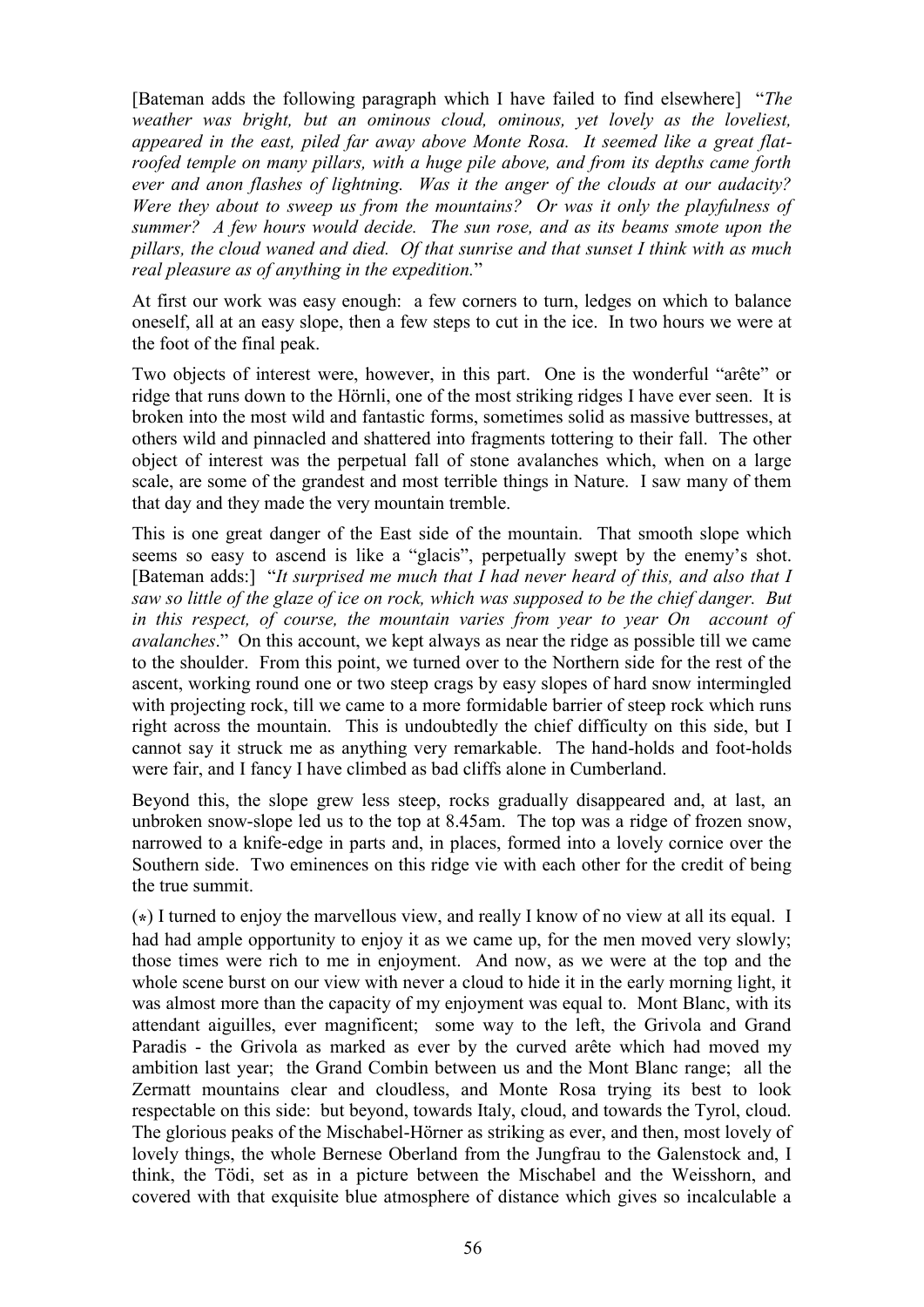pleasure. The Weisshorn far grander than from the Riffel and its neighbourhood, with a great rocky buttress running down to Zinal, which gives an amazing force to it. That most astonishing of all astonishing peaks, the Rothhorn, looking still more marvellous and unearthly. And, beyond and over these, the mass of the Blümlis Alp and Altels, etc.; and, more to the West, the great masses of glacier from the Wildstrubel, Wildhorn and Diablerets. But the most striking to me of all the peaks was the Dent Blanche, close by, a peak almost as grand and as white as the Weisshorn seen from the Eggischhorn. At our feet lay Zermatt, its hotels and Church plainly visible.

(**\***) I think my first impressions, after the first wild delight of finding myself at the top, were those of caution and doubt whispered as by an enemy -yes, but you are not safe yet. But never came there a moment's fear or apprehension. A passing shudder there was as I saw the place where they fell and the hopelessness of arresting such a fall.

**\*\*\*\*\*\*\***

#### **I interpolate the following for interest's sake - TJE**

#### *Julius' first version of the two preceding paragraphs reads as follows:*

"It is a hopeless task to try to describe a mountain panorama. I can only say that it was in many respects the most wonderful view I ever saw. East and West and North and South the mountain world was beneath our feet. There were mountains of all kinds and shapes and sizes, there were domes of snow and pyramids of rock, there were solid masses with leagues and leagues of foundations, and there was at least one mountain that seemed almost perpendicular on one side and rather more than perpendicular on the other - mountains near and mountains far away, snow varying in colour from the purest white to a yellowish pink in the distance, there were valleys of snow and glacier, and valleys of rocks, and valleys of pasture land. The most lavish abundance and variety there was, and we had a perfect day for our view."

A look at a map will testify to the accuracy of the interpolated panorama (although I calculate that he would not have been able to see the Rothhorn). I give a few heights (in feet), for interest and taken from my copy of Sir Charles Elliott's 1896 Times Atlas: Matterhorn - 14,705; Weisshorn - 14,803; Mont Blanc - 15,781; Dent Blanche - 14,317; Jungfrau - 13,672. The highest peak in the Mischabel-Hörner range is the Taschhorn - 14,758. The Tödi, about which Julius hesitates, is the start of the Tödi "Chain" which runs North-East away from the Galenstock where the Rhône glacier comes down and the Rhône starts. The heights have in modern times been recalculated (The Matterhorn is, actually, 14,688 feet and Mont Blanc 15,772 feet).

#### **\*\*\*\*\*\*\*\***

#### *The narrative resumes:*

But my guides were impatient to descend, for they had insisted on our leaving our iceaxes below the final peak. I think they now began to realise their mistake, for we had to descend a slope of snow lying one and a half foot thick upon rock at an angle of about forty-five degrees and increasing in steepness till it ended in an absolute precipice; and we had but one axe to stop the fall of all three if any one should slip, while full on our recollection flashed the memory of what happened in the first descent. Well for us was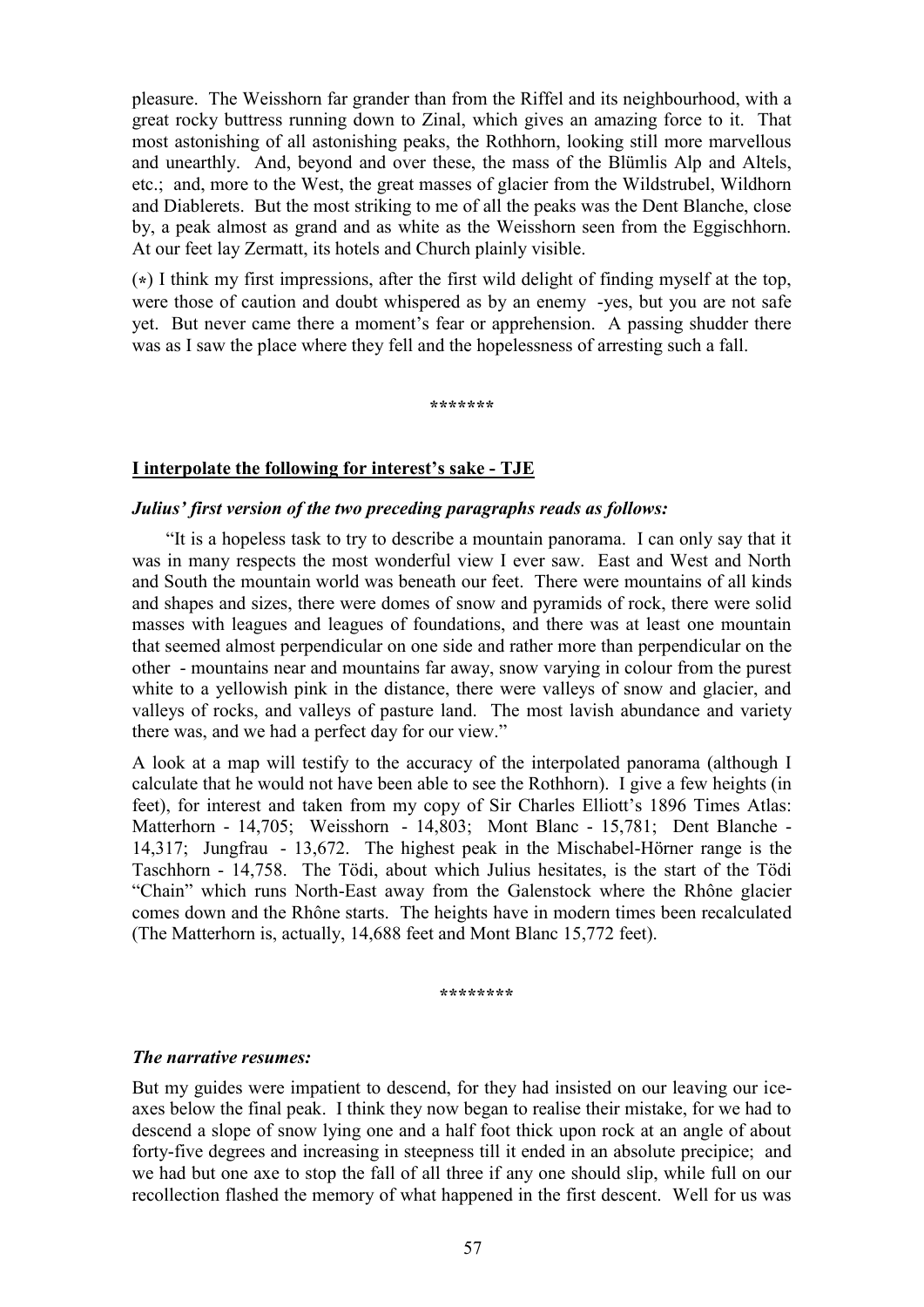it that it was early in the day, and we ourselves fresh and strong and in capital condition. There are some positions in which the sense of danger is the best security against it. And I never wish for a stronger stimulant than the certainty that my guide will not hold me if I slip. I had this full certainty on the present occasion, for the slope is in parts so smooth that it is very difficult for the most prehensile feet to gain a good grip, and prehensile power was not one of the few accomplishments of my guides. However, the crust of frozen snow (still frozen at that early hour) gave something of the hold to the hands that the feet wanted. And at length and after many delays and many ridiculous exhibitions of incapacity, we stood at the foot of the peak, and all danger might be said to be at an end.

Then we discarded the rope, ran down the sides as best we might, bringing small avalanches of stones in our train, stopped to take a last meal at the hut, and then started off again on our descent. Most inferior guides have a great notion of frequent eating and drinking and, as two hours was the very outside that my companions could exist without recruiting famished nature, I soon grew wearied of them and, breaking from them, reached Zermatt at 4.30pm happily long before I was expected and in twelve hours from the start of the morning. There I learnt that all Zermatt had discovered us that morning at the top and turned out to look at us, that breakfast had been neglected, and that some people had indulged in such antics as savoured strongly of insanity. At dinner that evening, a most tasteful bouquet was sent to me by madame Seiler and a bottle of champagne from monsieur Seiler while a discharge of improvised cannon completed the absurdity.

#### *The next section was crossed out by Julius:*

"One of the most astonishing and, I must add, humiliating things that happens to the climber is the nature of remarks that are made to him upon climbing. A gentleman said to me that afternoon: "Have *you* been up the Matterhorn? Well, then, I suppose you will try Mont Blanc?" So marvellously does the belief still cling to the English mind that Mont Blanc is the hardest, instead of one of the easiest, of mountains.

"I hope no-one who reads these pages will follow this gentleman's<sup>1</sup> advice and take his preliminary training for Mont Blanc up and down the Matterhorn. If that ever should be done, it needs little foresight to see that an accident as fatal and perhaps as appalling will again enshroud that mountain, as it avenges the dishonour done to its name.<sup>2</sup>

"If it be attempted, it should be attempted by men who have won their experience and proved their powers on many a crag and many an ice slope. For them there is, I believe, no great danger. And there is an irresistible attraction."

#### *The narrative resumes and concludes:*

<sup>&</sup>lt;sup>1</sup> Julius wrote "clergyman" and deleted it, substituting "gentleman".....

 $2 \text{ I}$ , in my ignorance, don't know what the German name means. Nor have I found any definition in the various dictionaries I have consulted. 'Cervino' (the Italian name is 'Monte Cervino') is an adjective meaning 'Deer-like'. The French name 'Mont Cervin' is simply taken from the Italian and has no meaning, beyond being allusively evocative (a *cerf*, unlike a *chamois*, is not normally a mountain-going animal.) - TJE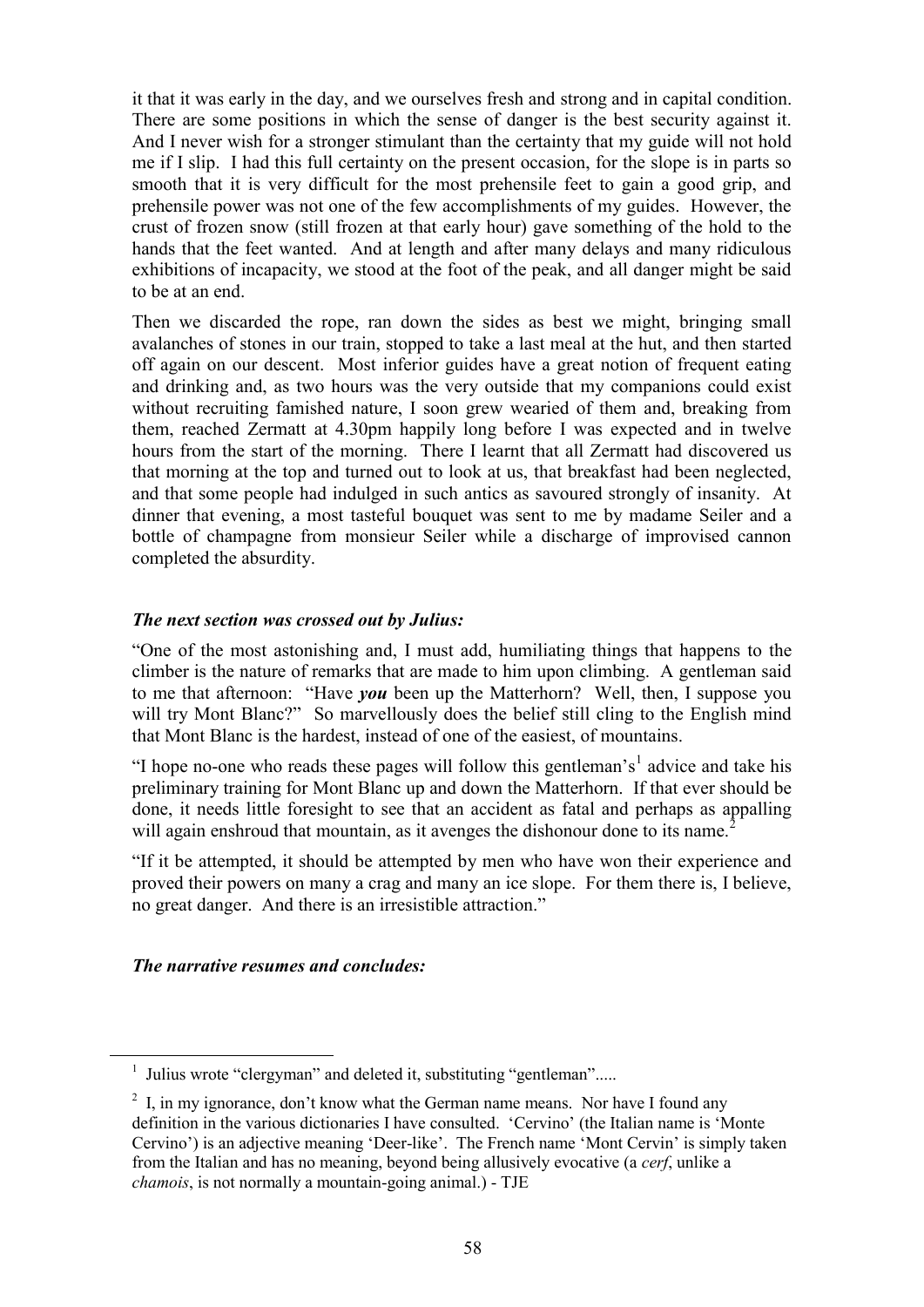So long as the Matterhorn retains its marvellous outline and those subtle curves which made Ruskin call it "a rearing horse of rock", so long will men love it and yearn after it and count it the King of mountains.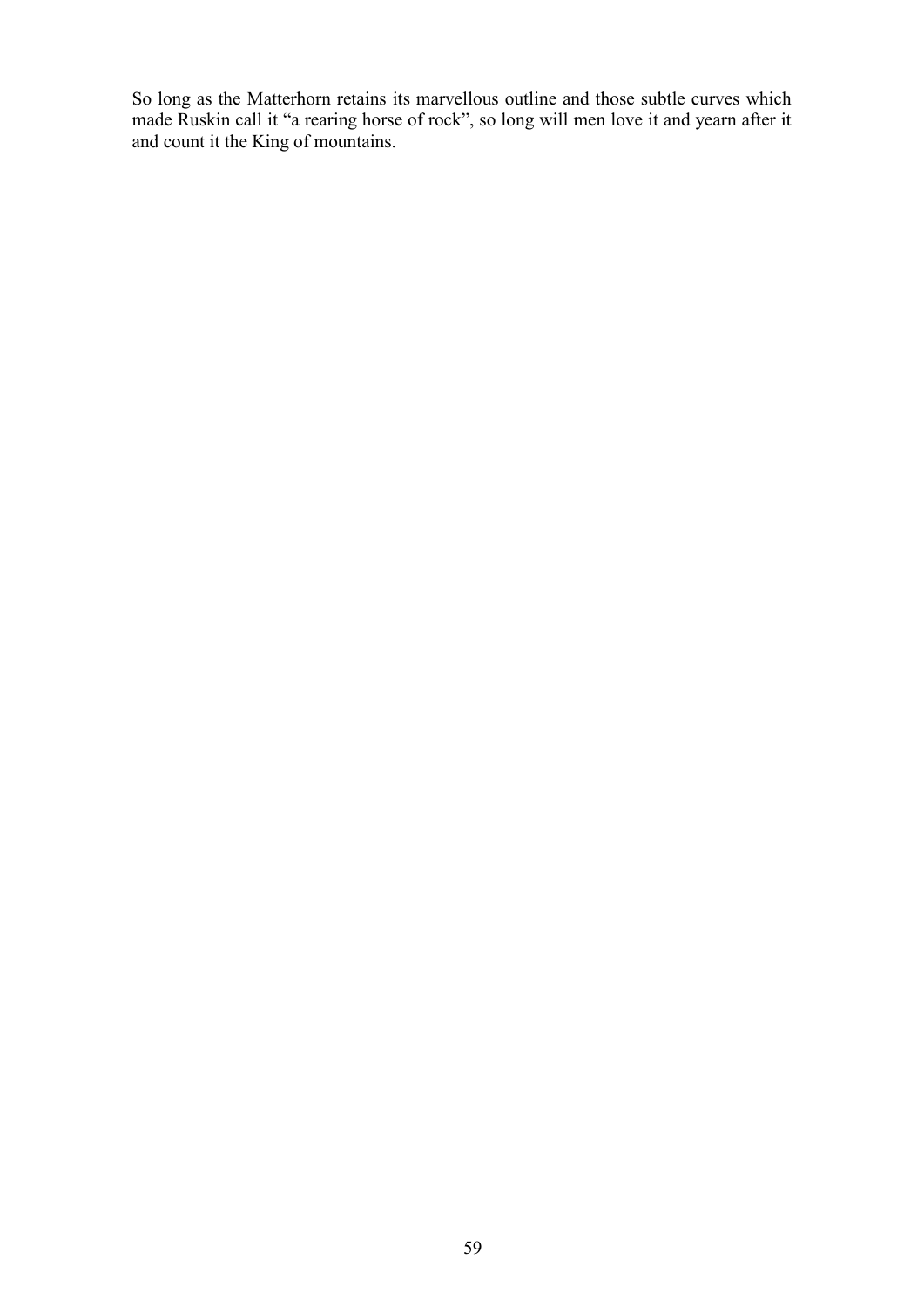# **THE FATAL ACCIDENT ON THE SCHRECKHORN (1869)**

# *A correspondent<sup>1</sup> writes from Grindelwald on Monday last:*

On the 26th July, Mr Elliott started from Grindelwald to ascend the Schreckhorn, usually considered the second most difficult mountain in Switzerland. Mr Elliott had with him a porter from Zermatt, and another Zermatt man, Binar, his own guide, who had accompanied him in almost all his ascents. In this guide, Binar, Mr Elliott had the greatest, and, it would appear, the most well-deserved confidence; and, in recording in Binar's book his opinion of Binar's conduct during the last trip with him, there is literally hardly an epithet of praise which Mr Elliott has not employed. He especially describes instances in which Binar had succeeded when the local guides had failed or despaired of success.

The party were to pass the night in the cave at Kastenstein. They were accompanied by the Revd P Phipps who had with him Baumann, the Grindelwald guide, and who had intended to leave them the next morning and to cross the Strahleck. The morning of the 27th, however, was so fine that both parties determined to ascend the Schreckhorn, Mr Phipps going separately with his guide so as to leave Mr Elliott free to ascend at his own rapid rate.

The two parties did not follow precisely the same line: at nine o'clock they were within hailing distance, although separated by about a quarter of an hour's climb. The first party (Mr Elliott's) had at this moment reached the end of the snow, and only had before them about half an hour's climb to ascend the last rocks. The second party was roped; Mr Elliott's was not. All the difficulties had been overcome; the two parties had jodelled to each other in congratulation and the first party prepared to pass from the snow to the rocks. The porter who had been leading and cutting the steps now passed on to the rocks, but called out that he was not firm. At that moment, Mr Elliott, who was next behind him, jumped on to the rocks, fell and began to glissade down the long snow slope that falls, at a tremendous depth below, on to the Lauter-Aar glacier. Binar succeeded in catching Mr Elliott by the arm, but it slipped through his grasp. A few yards further on, Mr Elliott lost his ice-axe. He appeared to be lying on his left side and trying to stop himself by his arms. And so, swiftly but calmly, he glided from his friends into eternity. It was difficult to believe that that swift and unbroken sweep down the snow was death; but it was death and, for a mountaineer and one ever ready to leave this life, a death to be envied: without a cry or sound he passed away.

The guides declared with truth that it was impossible to descend the slope and that nothing remained but to return to Grindelwald and to send a party round by another route to the spot on the glacier where the body was presumed to be lying. Before leaving the place, Baumann was lowered, as far as the ropes of the party would allow, to shout and see if he could obtain either an answer or a view of the body if it had lodged anywhere. The attempt was useless. (We should remark that this slope is specially mentioned in Ball's Alpine Guide as dangerous and sending down avalanches on the least disturbance - a character, it will be seen by what occurred later, it fully deserved.)

The descent was difficult from the state of the snow, and it took nearly nine hours for the two parties, now joined, to reach Grindelwald. Herr Bohner, of the Adler Hotel, at once sent off six of the best guides with three days' provisions to cross by the upper Grindelwald glacier to the Lauter-Aar glacier and to recover the body.

<sup>&</sup>lt;sup>1</sup> Taken from the Annals of the Alpine Club but I have found that it was given a wider circulation.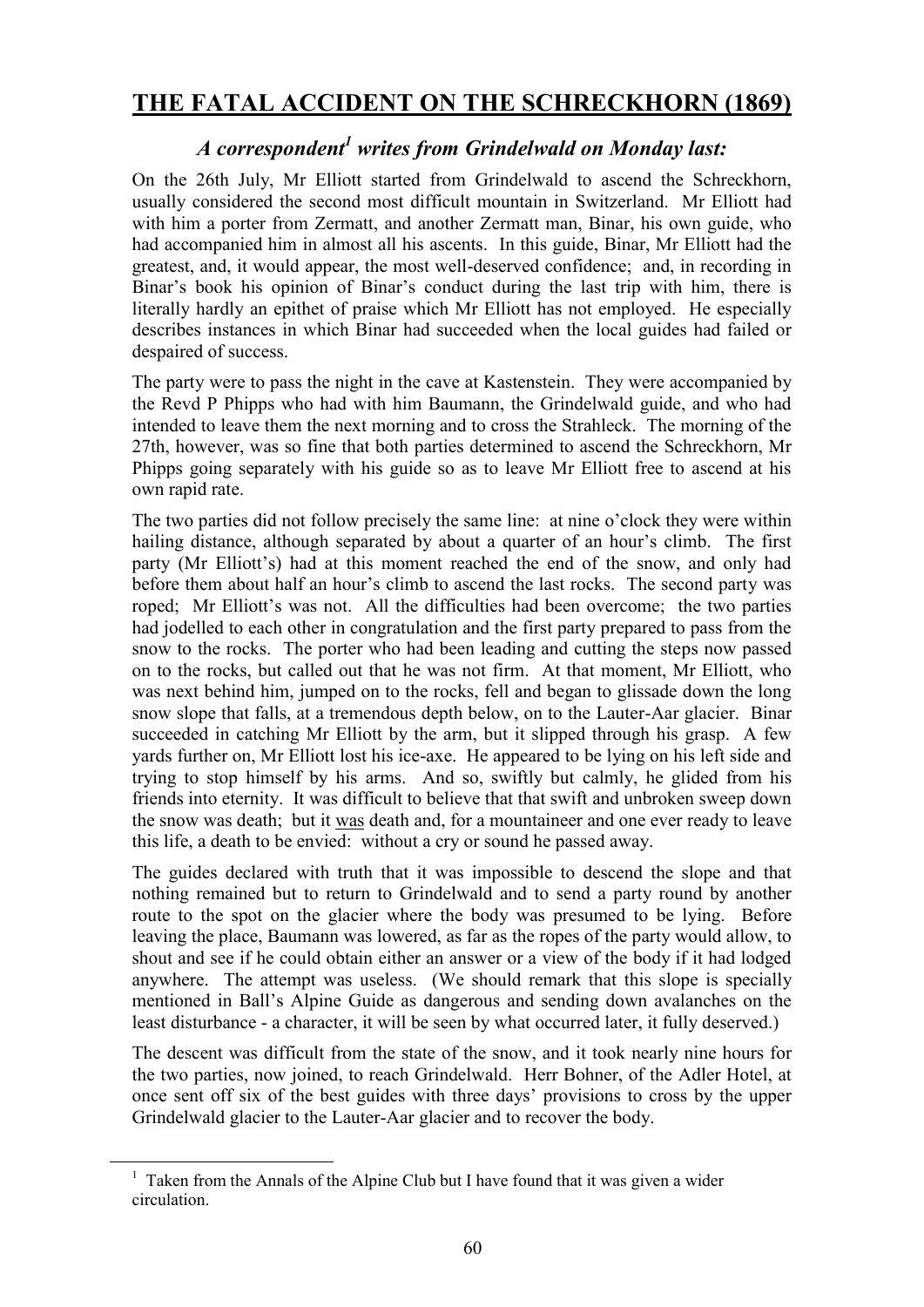Early the next morning, another party of four, including the guides present at the accident, followed in their traces. In eighteen hours this last party returned having reached the spot where the body must have fallen, as marked by the furrow made in the slope above; but, as they found no trace of the guides on the glacier or at the cave, it was evident that the first expedition had succeeded in recovering the body and were engaged in bringing it by some easier route to Grindelwald. At last, fifty four hours after the party of six guides had started and late at night, their lights were seen coming down the rocks by the side of the lower glacier. They had succeeded in finding the body at once. They had taken with them everything necessary for its transport and had come from the Lauter-Aar glacier by the Strahleck pass.

The Pastor of Grindelwald [*one Gustav König - TJE*] had kindly prepared a room in his house for the reception of the body, and it was placed there. It had sustained little injury, but it was evident that death must have been instantaneous. The spot where it had fallen had been quickly found, but the ice there was deeply crevassed and it had been difficult to remove it. No sooner had the party withdrawn it to a more secure place than an avalanche of rocks and snow came down the slope on to the spot where it had lain.

The funeral took place on the afternoon of the 30th July. Mr Elliott's companion and his guide were the chief mourners, and the coffin was borne by the guides who had recovered the body. A very large number of visitors and guides attended, and the ceremony was most solemn and impressive. The Grand Duchess of Baden kindly sent a bouquet of Alpine roses, gathered by herself, to place in the coffin; and the Pastor of the village placed his Church at the disposal of the English Chaplain [Revd Cripps] who performed the service. Before leaving the Church, the Pastor delivered an address in German to his parishioners, calling on them for their sympathy, and showing them the Prayer Book found on the body with so many passages underlined as a proof of the spirit in which Mr Elliott had loved and sought their mountains.

To Herr Bohner's promptitude and to the zeal of the guides sent out must be ascribed the recovery of the body. No blame attaches to the guides that accompanied the ascent, and those who believe that the rope should always be employed must remember that, in this case, if Mr Elliott had allowed himself to be roped, two more lives would almost inevitably have been lost.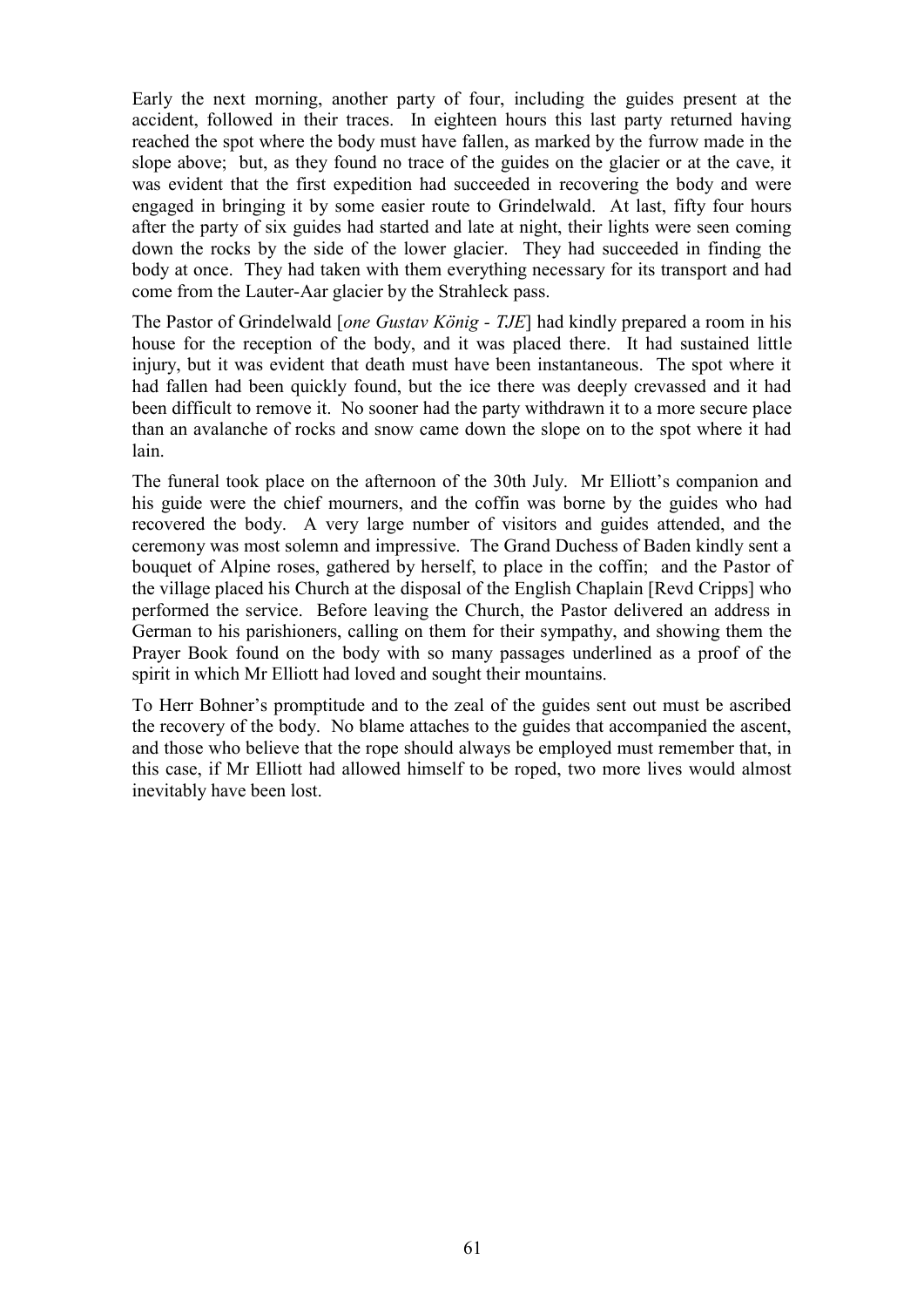*The inscription on the Memorial Stone, against the South-East Church wall reads:* 

### **GEWIDMET DEM THEUREN UND GESEGNETEN ANDENKEN VON JULIUS MARSHALL ELLIOTT PFARRER AN DER SANCT MARIENKIRCHE ZU BRIGHTON**

**---- GEB. DEN 24ten OCT 1841. VERUNGLUCKT DURCH STURZ VOM SCHRECKHORN DEN 27ten JULI 1869.**

**----**

# **VOR SEINEM WEGNEMEN HAT ER ZEUGNISS GEHABT. DASS ER GOTT GEFALLEN HABE UND WARD NICHT ERFUNDEN.DARUM DAS IHN GOTT WEGNAHM.BEI CHRISTO ZU SEIN. WELCHES AUCH VIEL BESSER IST.**

*In English, this reads:*

# **DEDICATED TO THE CHERISHED AND BLESSED MEMORY OF JULIUS MARSHALL ELLIOTT ----**

### **BORN ON 24 OCTOBER 1841 HE HAD AN ACCIDENT FALLING ON THE SCHRECKHORN ON 27 JULY 1869 ----**

### **BEFORE BEING TAKEN AWAY HE HAD WITNESS THAT HE HAD PLEASED GOD AND WAS NOT FOUND WANTING. THEREFORE GOD TOOK HIM AWAY TO BE WITH CHRIST WHICH IS MUCH BETTER<sup>1</sup>**

*The above translation of this seems to have given trouble in the mid-1970s when CEME (my father – TJE) saw to the restoration of the lettering and the correcting of the spelling of Julius' surname. CEME, as RAH (my sister – TJE) who deciphered the text will remember, sought help via Dick Swettenham from Henk Wijsman's secretary.*

*My late wife and a German scholar, largely confirms this Wijsman / Swettenham version and has corrected where it is poorly punctuated and slightly archaic text*.

<sup>&</sup>lt;sup>1</sup> A reference to St Paul's epistle to the Philippians 1:23. The allusion to suicide contained in this text is, I would think, unintentional - TJE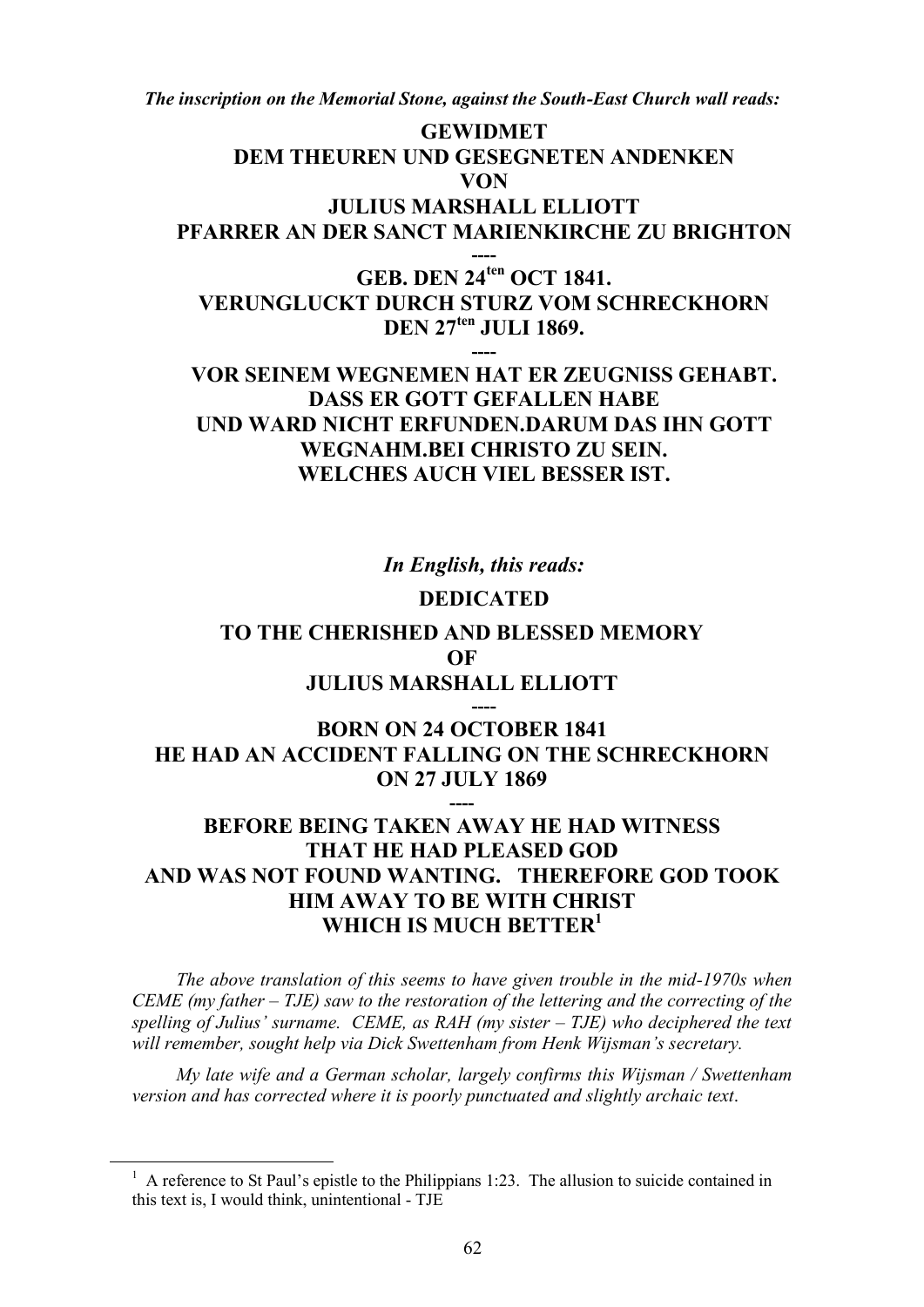*[Fergus Fleming writes as follows on pp.299/300 of his book*<sup>1</sup> *, but regrettably makes the observations immediately after a mention of an event in 1887, thus distorting not only the chronology, but the feat itself. I wrote to him about this, but he didn't (bother to?) reply.]*

> Strolling through Zermatt one evening, the French writer and artist Théophile Gautier saw a British party returning from the hill. It impressed him immensely:

> He wrote: "A tall young man, strong and thin, dressed in brown corduroy, with gaiters up to the knees, a soft felt hat pulled down over his eyes, looking a perfect gentleman in spite of the unavoidable carelessness of his clothes. He was a member of the Alpine Club and had just successfully ascended the Matterhorn ... His guides were walking behind him with their ropes coiled round their shoulders, holding their axes, their iron-spiked poles and all that was required to attack so wild a peak. These three resolute sunburnt faces were resplendent with the joy of their triumph over great difficulties ... The guides entered the hotel and the Englishman remained for a few moments on its threshold, leaning against the wall with complete unconcern, looking perfectly carefree, just as if he were coming from his club in Pall Mall ... While watching this handsome youth, probably rich and certainly used to comfort and refinement, who had just been risking his life with complete indifference in a useless and dangerous enterprise, we thought of the resistless passion which drives a few men to undertake terrific scrambles. No example can deter them. When going up towards the Matterhorn, this young man had certainly seen the graves of his three countrymen [*in fact, only two, Douglas Hadow, young (19) and very inexperienced, and Lord Francis Douglas were English; Croz, I think, was Swiss - TJE*] in the Zermatt churchyard."

> The young man in question was one Revd J. M. Elliott. He fell 1,000 feet to his death on the Schreckhorn the following year. Three years later his guide, J. M. Lochmatter, was killed on the Dent Blanche. Gautier supplied an epitaph for Elliott, Lochmatter and every other Alpine climber: "A peak can exercise the same irresistible power of attraction as an abyss." <

<sup>1</sup> [Killing Dragons: The Conquest of the Alps](http://www.amazon.com/Killing-Dragons-Conquest-Fergus-Fleming/dp/0802138675/ref=la_B001HP3HJI_1_1?s=books&ie=UTF8&qid=1388445172&sr=1-1) by Fergus Fleming (March 2002) – Grove Press